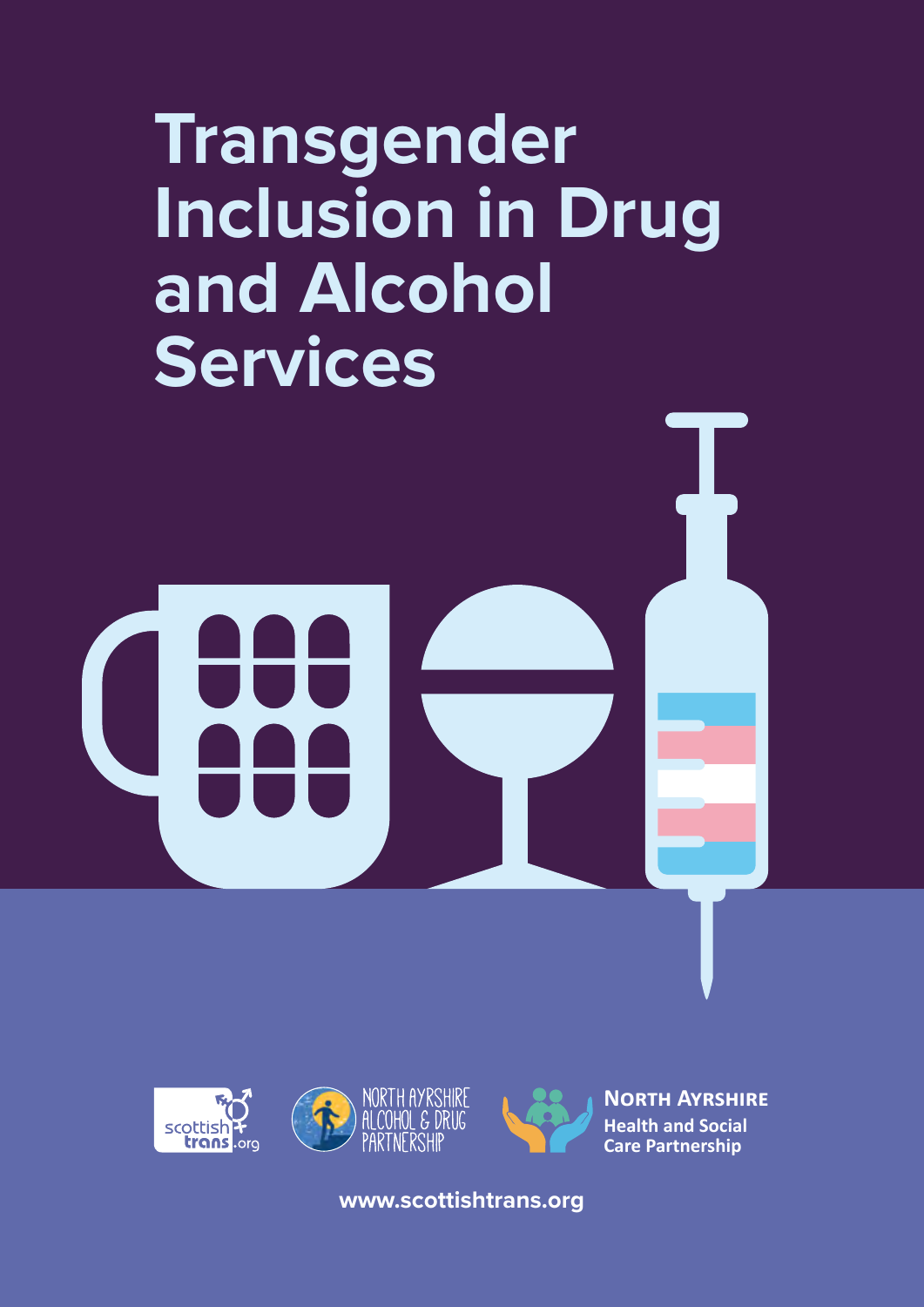

With thanks to **SHAAP** for all their help publicising and distributing the research.

#### **Authors**

Vic Valentine Policy Officer

Scottish Trans Alliance Scottish Trans Alliance Oceana Maund Community Development Worker

**Not sure about any of the language used in this report? Please check the glossary at the back!**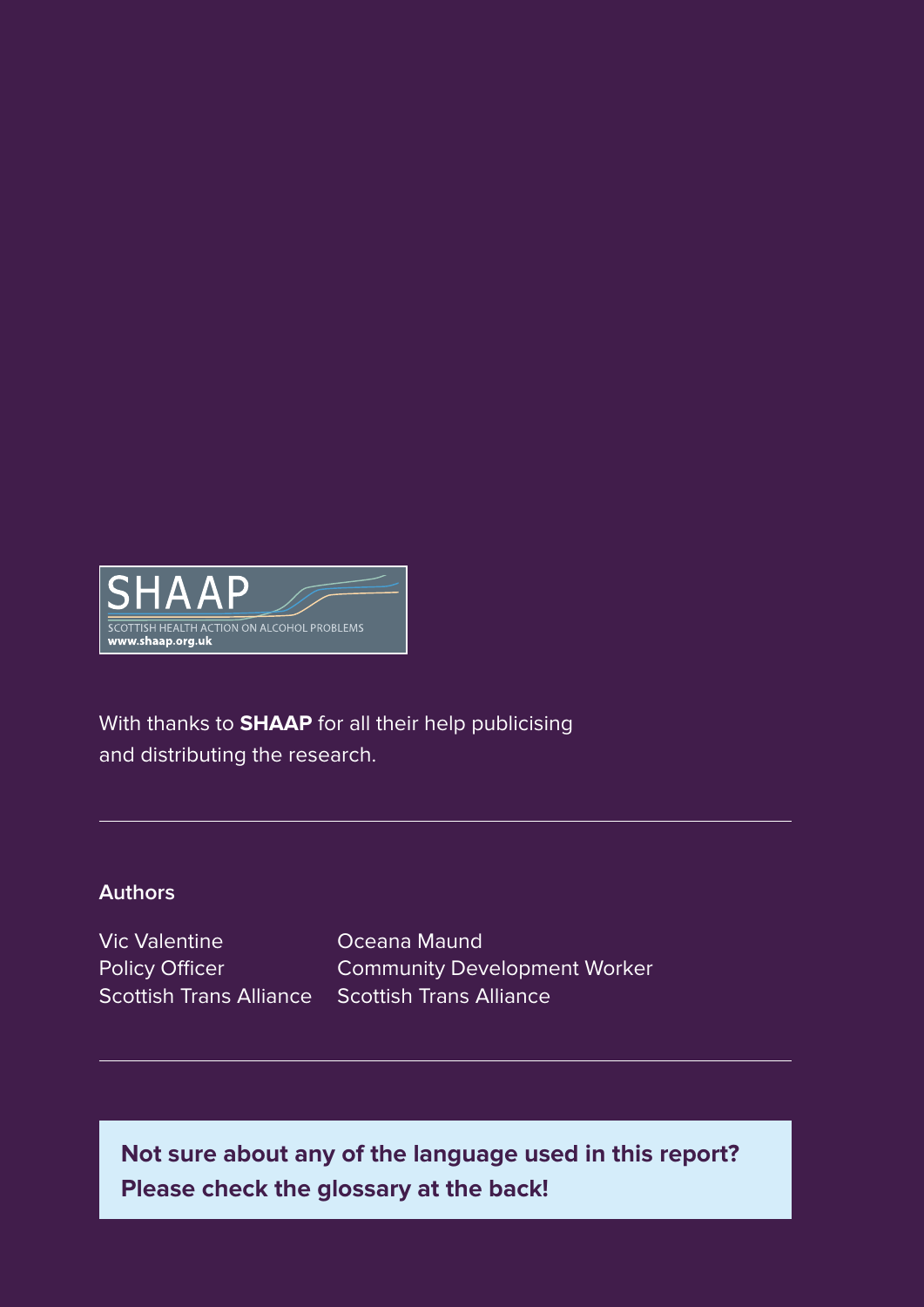# **CONTENTS**

|                                                                        | 4  |
|------------------------------------------------------------------------|----|
|                                                                        |    |
|                                                                        |    |
|                                                                        |    |
|                                                                        |    |
|                                                                        | 10 |
|                                                                        | 11 |
|                                                                        | 12 |
|                                                                        | 13 |
|                                                                        | 14 |
|                                                                        | 15 |
| Alcohol, drug, and new psychoactive substance use <b>construents</b>   | 16 |
|                                                                        | 22 |
| Do you feel your alcohol or other drug use has been                    |    |
| affected by being trans?                                               | 33 |
| Concerns about approaching or using services due to                    |    |
| alcohol or other drug use manufactured and alcohol or other drug use   | 38 |
|                                                                        | 44 |
| <b>Discussion</b>                                                      | 45 |
|                                                                        | 46 |
| <b>Experiences of using services due to alcohol or other drug use </b> | 48 |
|                                                                        | 53 |
| <b>Discussion</b>                                                      | 54 |
|                                                                        | 55 |
|                                                                        | 56 |
| How can specialist addiction services be more inclusive of trans       |    |
|                                                                        | 58 |
|                                                                        | 60 |
|                                                                        | 63 |
| The Quality Principles and The Recovery Philosophy <b>Commensher</b>   | 65 |
|                                                                        | 66 |
|                                                                        |    |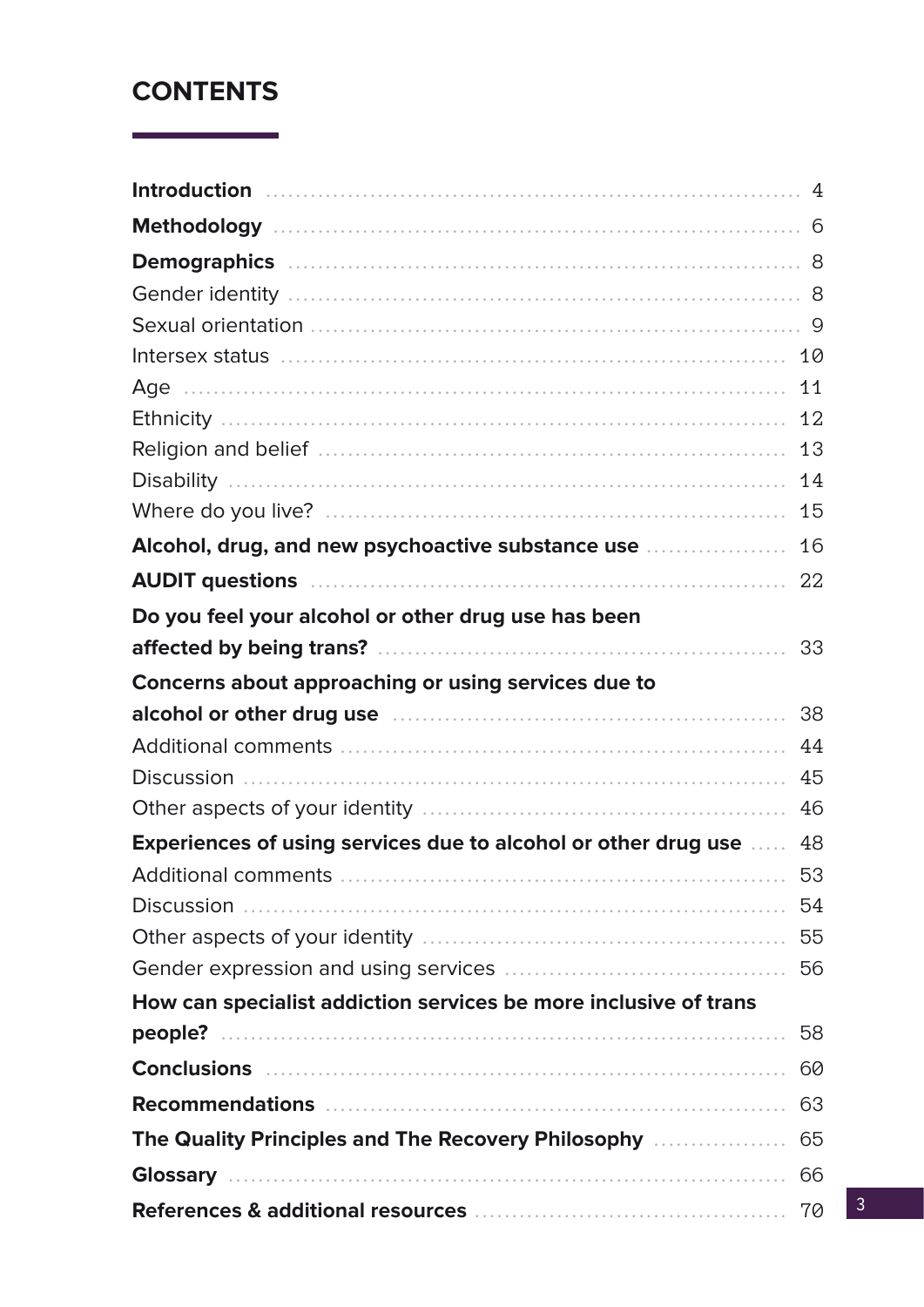# <span id="page-3-0"></span>**INTRODUCTION**

This report details the findings of a survey conducted by the Scottish Trans Alliance into transgender inclusion in drug and alcohol services. The survey was open to any trans person living in Scotland. For the purpose of the survey, trans was identified as:

"an umbrella term for all people whose gender identity or gender expression is different to the one assigned to them at birth, including trans men, trans women, non-binary people, and cross-dressing people."

The survey focused on three main areas; people's use of alcohol or other drugs, the way in which their trans identity impacted on their use of alcohol or other drugs, and their concerns about approaching or experiences of using specialist services.

We wish to acknowledge that this project came about as a result of an individual member of the trans community suggesting the need for a piece of work focusing on trans inclusion within addiction and recovery services. This progressed to initial meetings between the Scottish Trans Alliance, North Ayrshire Alcohol and Drug Partnership (NAADP) and the North Ayrshire Health & Social Care Partnership (H&SCP), to discuss this individual's experience of using services in North Ayrshire and the opportunity to be more inclusive in engaging with the trans community.

The survey was developed with two main motivating factors.

With very little existing research in this area the survey was intended to investigate and provide further information. In 2012 Scottish Trans Alliance produced the Trans Mental Health Study, which indicated that the trans community were a group who were potentially more likely to experience problematic use of alcohol than the general population. 62% of participants in the Trans Mental Health Study reported drinking outside government guidelines, compared to 40% of the general population (2012: 61, Scottish Health Survey 2012/14).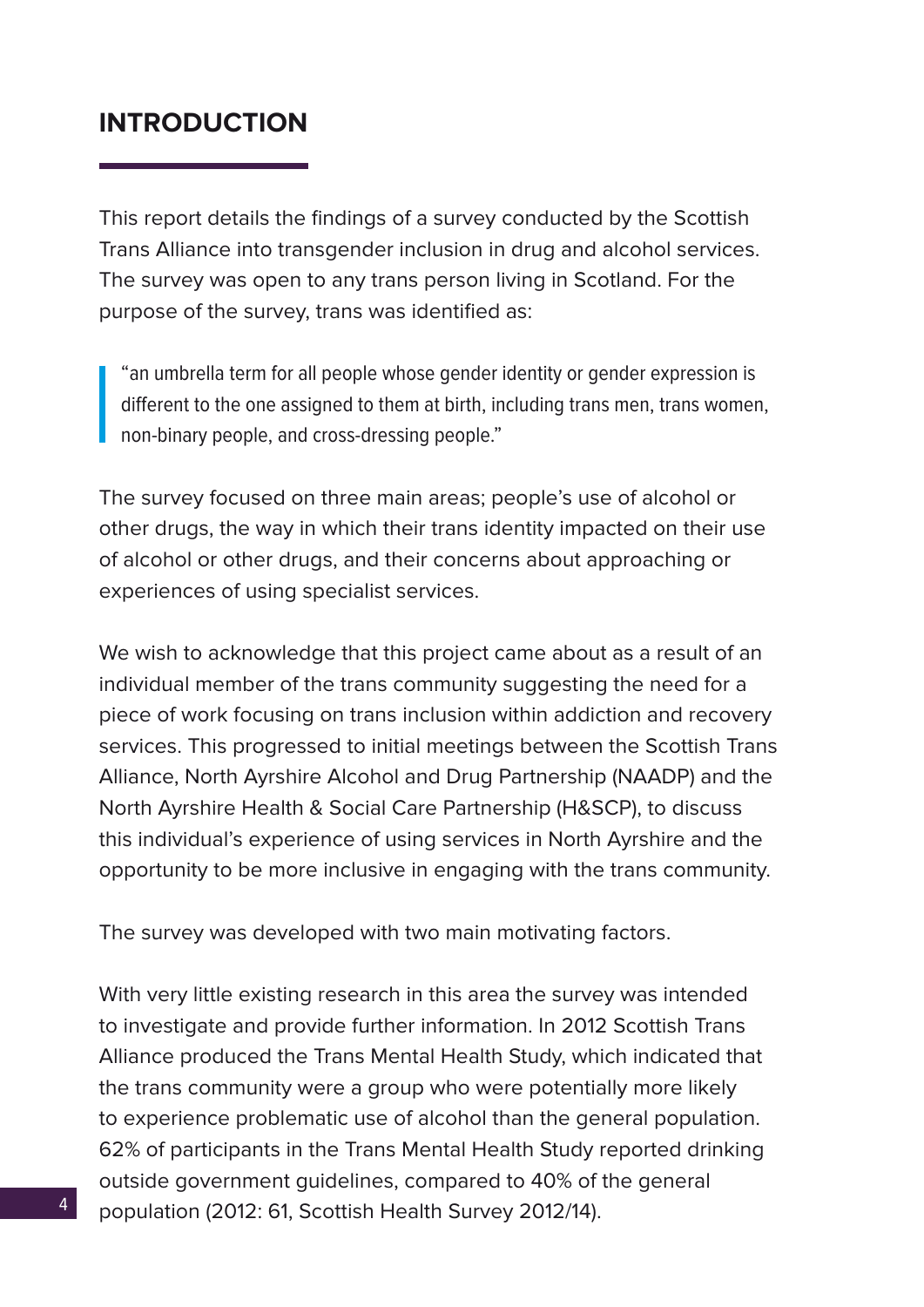From a local context, NAADP had identified trans people as a group that they felt they were not reaching with their services, through the Equality Impact Assessment. The survey was considered useful for finding better ways of engaging with this community moving forward. Commissioning work to look into how they could better engage with trans people is also in keeping with the 'Preventing Harm, Promoting Recovery' Strategy for the Partnership running from 2015-2018, which sets the target of working towards a whole population approach.

The NAADP reporting function is directly aligned to the North Ayrshire H&SCP. The H&SCP Vision is 'All people who live in North Ayrshire are able to have a safe, healthy and active life'. In order to deliver the H&SCP vision the five priorities consist of:

- Tackling inequalities
- Engaging communities
- Bringing services together
- Prevention and early intervention
- Improving mental health and wellbeing

Further ADP information and access to documents can be found at **www.naadp.com**.

The intention was that the information could be used so that NAADP and the Scottish Trans Alliance could move forward in partnership to develop best practice regarding trans inclusion in addiction and recovery services.

The report is intended to be useful for addiction and recovery services across Scotland. If you would like any further information about anything included in this report, or to organise trans inclusion training for your organisation, please contact the Scottish Trans Alliance.

There is a glossary of terms at the back of the report, which should clarify any terminology you are unsure of.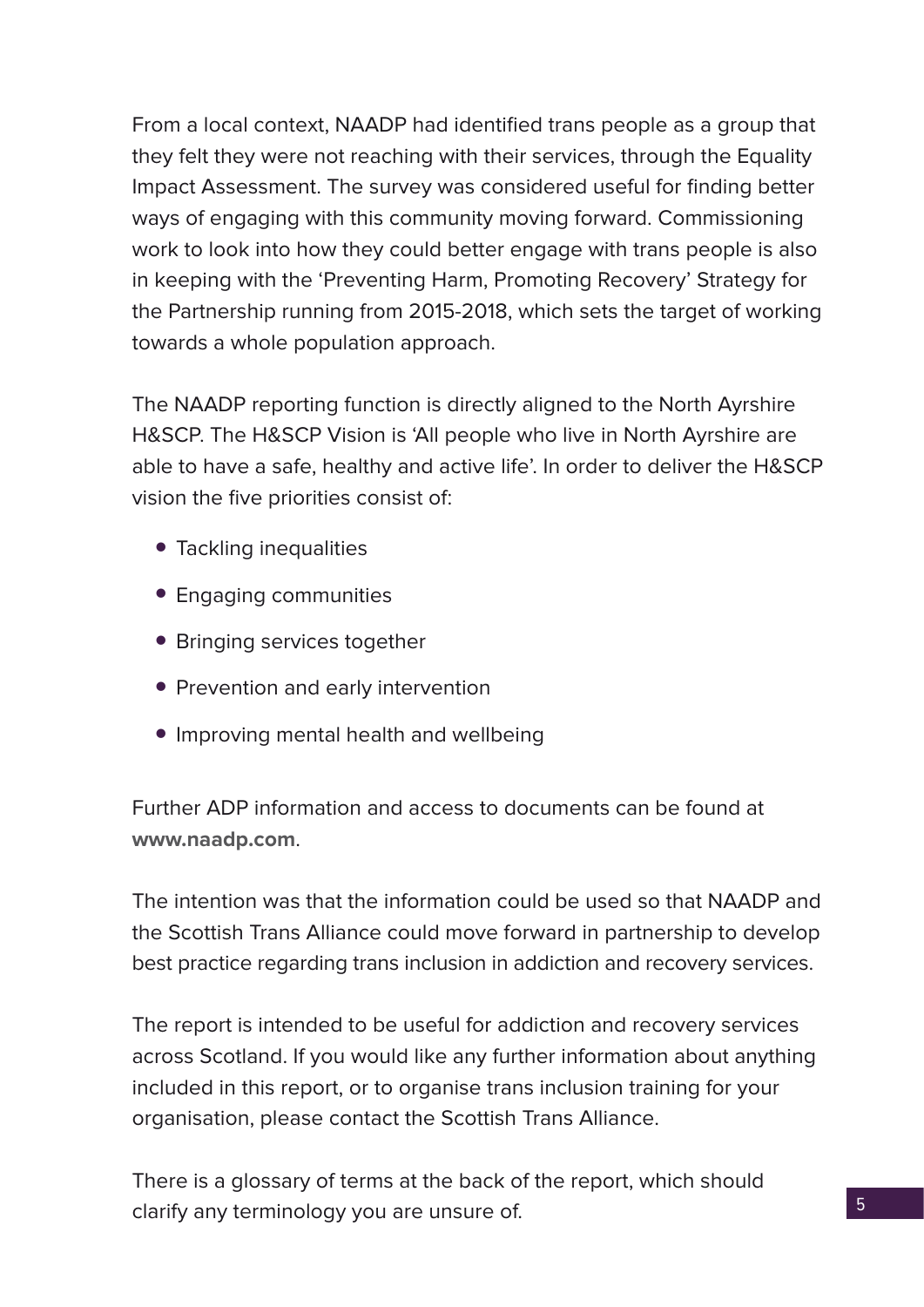## <span id="page-5-0"></span>**METHODOLOGY**

A survey method was decided on as a suitable way of reaching a large number of people. The survey was designed over the course of a number of redraftings, with collaboration between the Scottish Trans Alliance and North Ayrshire Alcohol and Drug Partnership to ensure that the questions asked reflected the expertise of both organisations. In particular, alcohol and other drug use questions were modified to ensure that they were asked in a gender neutral way. The survey was also designed to be as accessible and quick to complete as possible, so the questions around alcohol and other drug use were streamlined as much as was appropriate.

The survey was opened in mid-November 2015. Initially it was intended for it to be open for twelve weeks, but this period was extended to allow for the survey to be advertised at relevant community events. It was closed in mid-March 2016.

The survey was available to complete online, and was hosted on SurveyMonkey. It was publicised extensively via social media, particularly by Scottish Trans Alliance. North Ayrshire Health and Social Care Partnership paid for the design of an A4 poster, an A5 flyer and two social media graphics to promote the survey. The A4 posters were sent out to each GP surgery in Scotland thanks to the help of Scottish Health Action on Alcohol Problems, alongside a letter addressed to the Nurse Practitioner of each Practice explaining who the survey was for and what its aims were. The A5 flyers were distributed by North Ayrshire Alcohol and Drug Partnership in North Ayrshire, in places such as pharmacies and other community settings. The posters were also taken to the Ayrshire-wide conference "Translating LGBT+". LGBT Health included information about the survey in each of their monthly "T monthly" newsletters during the period in which the survey was open. The survey was also publicised in several online forums, aimed at a range of different communities under the trans umbrella. The survey was also promoted via the email networks of both Scottish Trans Alliance and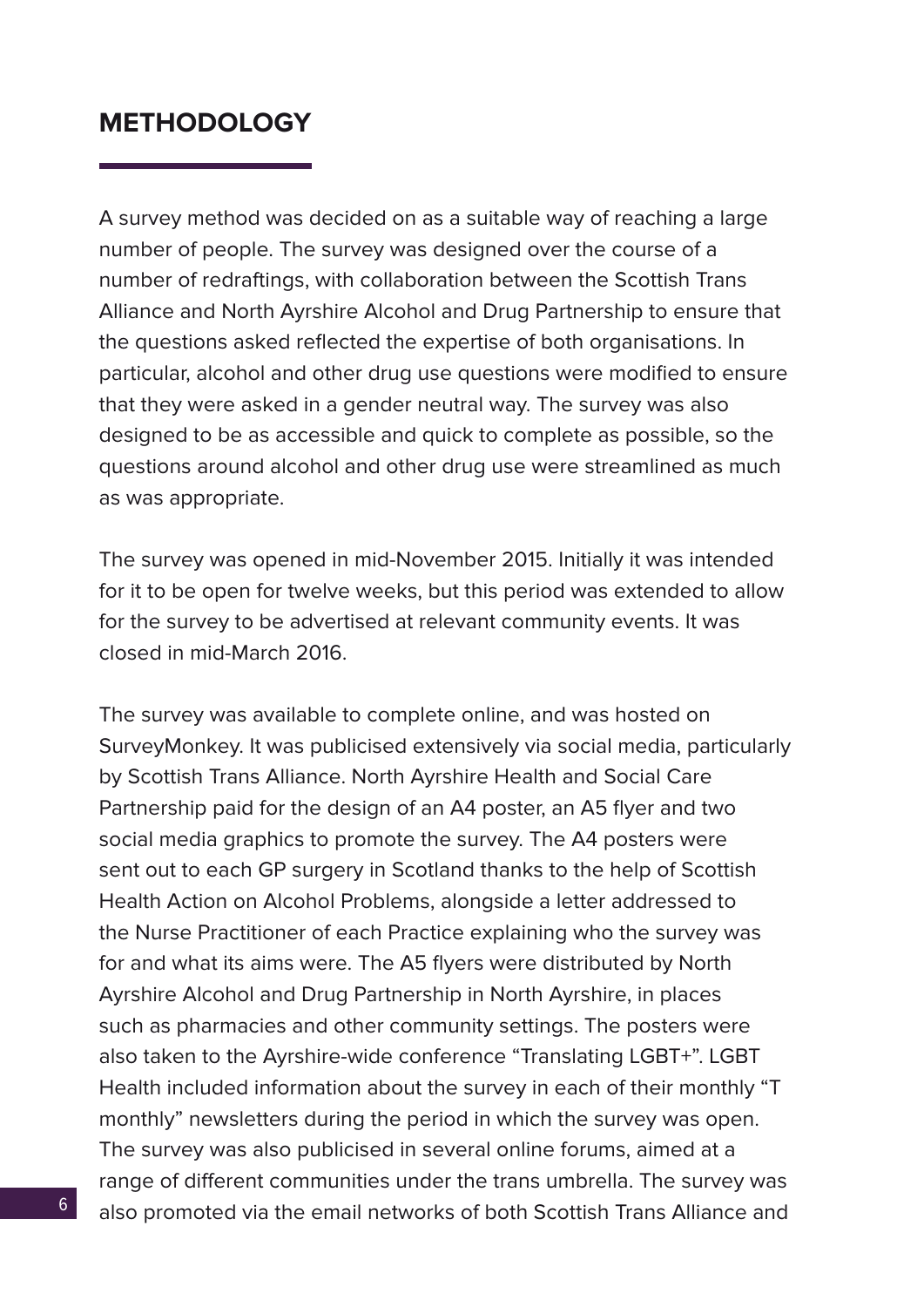North Ayrshire Alcohol and Drug Partnership. The survey was available in a paper format, although no participants contacted us to request this version.

The survey had 638 responses. The data was filtered to remove any responses from people who were not trans, responses from outside of Scotland, and any responses where people had only answered demographic questions, but no questions about their experiences. This left a sample size of 202 people. Throughout this report, the particular number of respondents to individual questions will be specified, so it is clear how many people subsequent statistics refer to.

The report presents all quantitative findings as percentages, in order to make them as accessible as possible. Figures quoted in the text are sometimes rounded to the nearest percent, so this means in some cases numbers may not total 100. Many of the quantitative findings are expanded on using the qualitative responses of participants. We have aimed to include as many direct quotes as possible (although spelling mistakes have been corrected for ease of reading), to ensure that the voices of participants are highlighted. Qualitative questions were analysed using narrative analysis, and grouped into common themes where possible.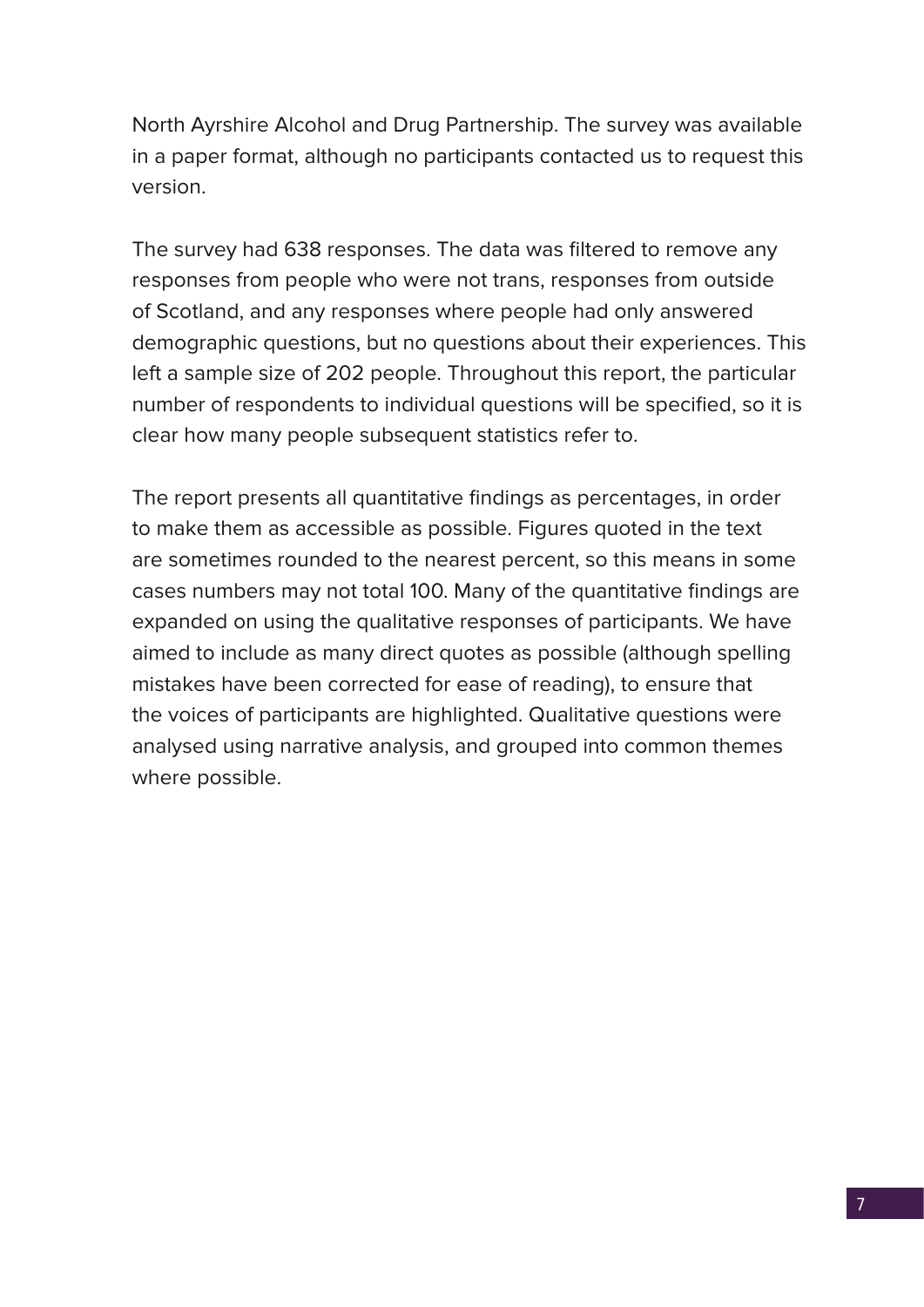# <span id="page-7-0"></span>**DEMOGRAPHICS**

The first question in the survey asked participants if they identified as trans or having a trans history. All respondents who answered "No" to this question were taken to a disqualification page. Respondents answering "Unsure" were allowed to complete the survey, and these respondents made up 12.5% of the sample, with 87.5% answering "Yes".

The second question in the survey asked if people lived in Scotland – again, all respondents who answered "No" to this question were taken to a disqualification page.

#### **GENDER IDENTITY**

|                                                         | <b>Number</b> | <b>Percent</b> |
|---------------------------------------------------------|---------------|----------------|
| Trans woman (including MTF, transsexual<br>woman, etc.) | 34            | 18.0%          |
| Cross-dressing person                                   | 28            | 15.0%          |
| Trans man (including FTM, transsexual<br>man, etc.)     | 25            | 13.0%          |
| In another way                                          | 21            | 11.0%          |
| Transvestite                                            | 19            | 10.0%          |
| Non-binary                                              | 18            | 9.5%           |
| Female                                                  | 16            | 8.5%           |
| Male                                                    | 16            | 8.5%           |
| Genderfluid                                             | 13            | 7.0%           |
| Trans/transgender                                       | 13            | 7.0%           |
| Unsure                                                  | 10            | 5.0%           |
| Genderqueer                                             | 5             | 2.5%           |
| Agender                                                 | 4             | 2.0%           |
| Transsexual                                             | 4             | 2.0%           |

**Q3.** How would you describe your gender identity (n 189)?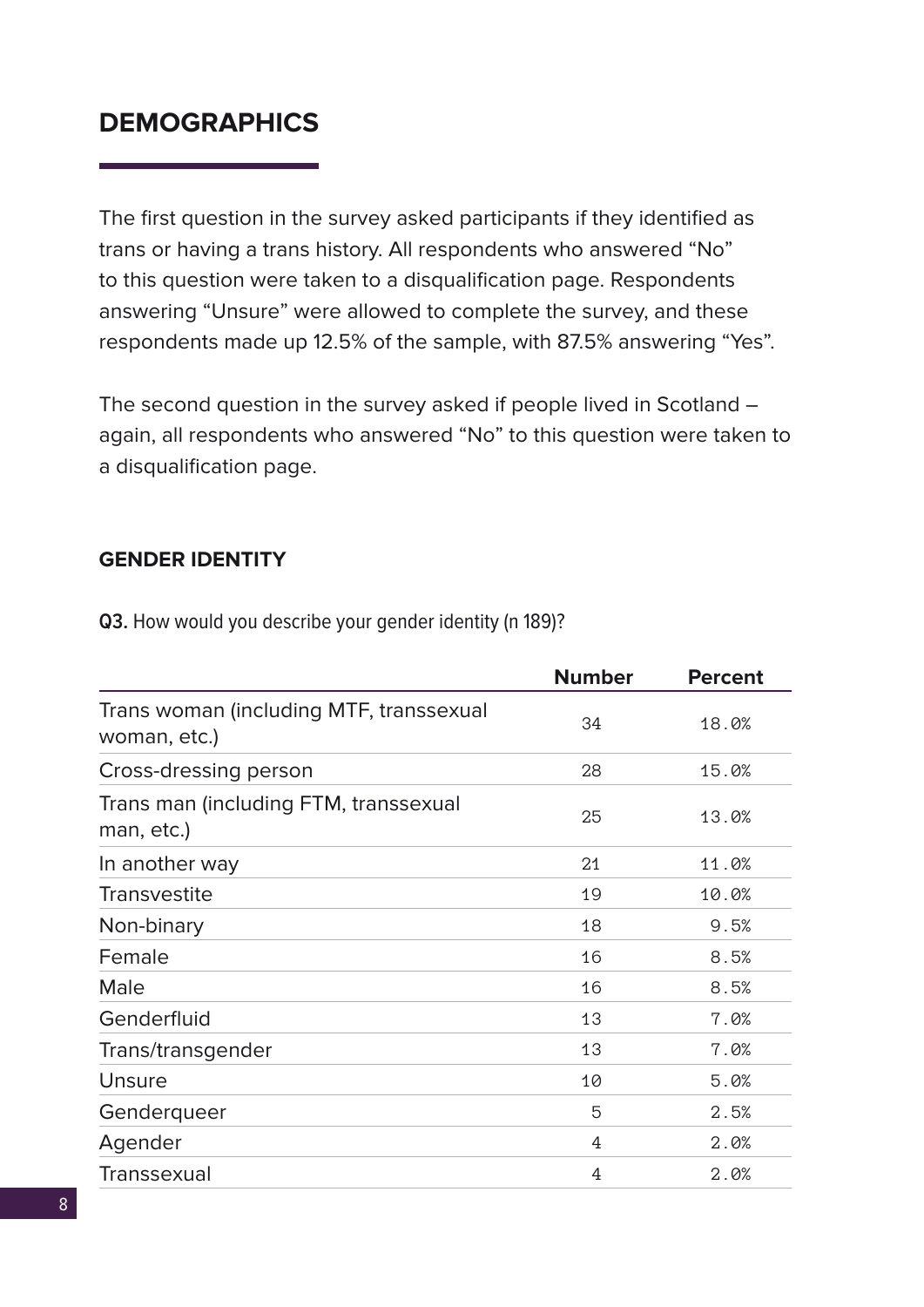<span id="page-8-0"></span>This question was asked as a free text box, where respondents could write in their own language how they describe their gender identity. Answers were then coded into the above categories. Some respondents described their identities using a variety of terms that fit into different categories – this is why the number of responses recorded exceeds the number of respondents to the question. The coded categories reflect groupings of people's text answers and not a count of people who specifically used terms – so for example in the "trans woman" category respondents entered things such as "MTF", "transsexual woman", "a woman who was assigned male at birth" etc.

#### **SEXUAL ORIENTATION**

|                 | <b>Number</b> | <b>Percent</b> |
|-----------------|---------------|----------------|
| <b>Bisexual</b> | 94            | 46.5%          |
| Heterosexual    | 36            | 17.8%          |
| Queer           | 34            | 16.8%          |
| Pansexual       | 33            | 16.3%          |
| Unsure          | 25            | 12.4%          |
| Lesbian         | 24            | 11.9%          |
| Asexual         | 19            | 9.4%           |
| Gay             | 18            | 8.9%           |
| Other           | 15            | 7.4%           |
|                 |               |                |

**Q4.** How would you describe your sexual orientation (n 202)?

The entire sample answered the question about sexual orientation. The most selected answer was "Bisexual", with 46.5% of respondents selecting this term. Although 7.5% of respondents selected "Other", no terms given in the "other please specify" box reached more than 1% of the sample, so were not coded.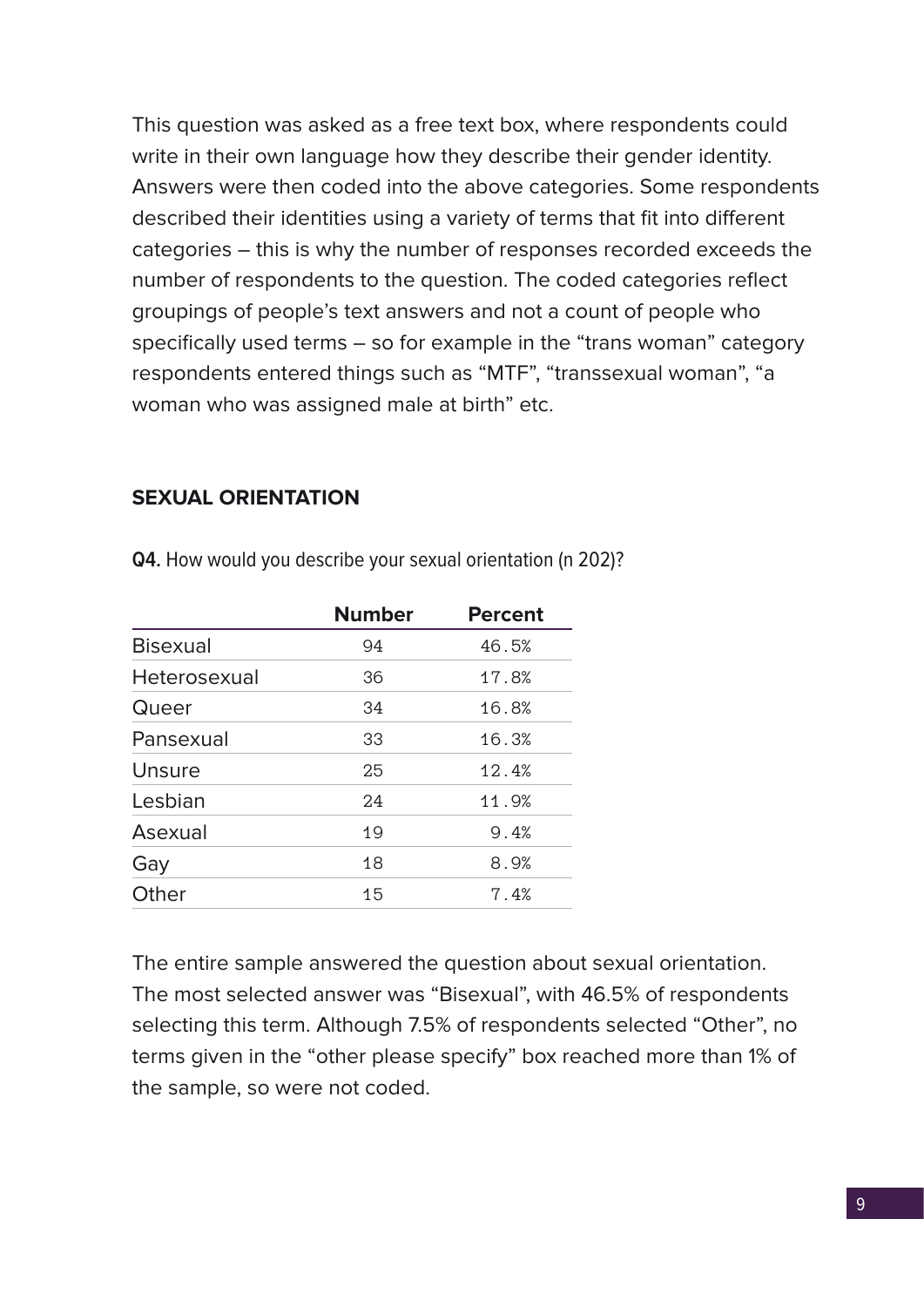#### <span id="page-9-0"></span>**INTERSEX STATUS**

|           | <b>Number</b> | <b>Percent</b> |
|-----------|---------------|----------------|
| Yes       | 28            | 14.0%          |
| <b>No</b> | 130           | 65.0%          |
| Unsure    | 42            | 21.0%          |

**Q5.** Do you consider yourself to be an intersex person (n 200)?

When analysing the comments left by respondents alongside the answer they had selected, answers were recoded from respondents who had selected "yes" but then left text comments that clearly demonstrated they were trans, and were using the term intersex to describe their sense of themselves as being in the "wrong body". Even after this recoding, there is still a very high number of respondents answering yes – which would suggest that a large number of respondents were unclear on what the term intersex meant, as it is very unlikely that 14% of the sample would be intersex (n 200). Similarly, that 21% of respondents were 'unsure' would indicate a lack of understanding around this question. In the future, it may be better to have an explanation of the word intersex alongside the question, to try and minimise the possibility of inaccurate responses.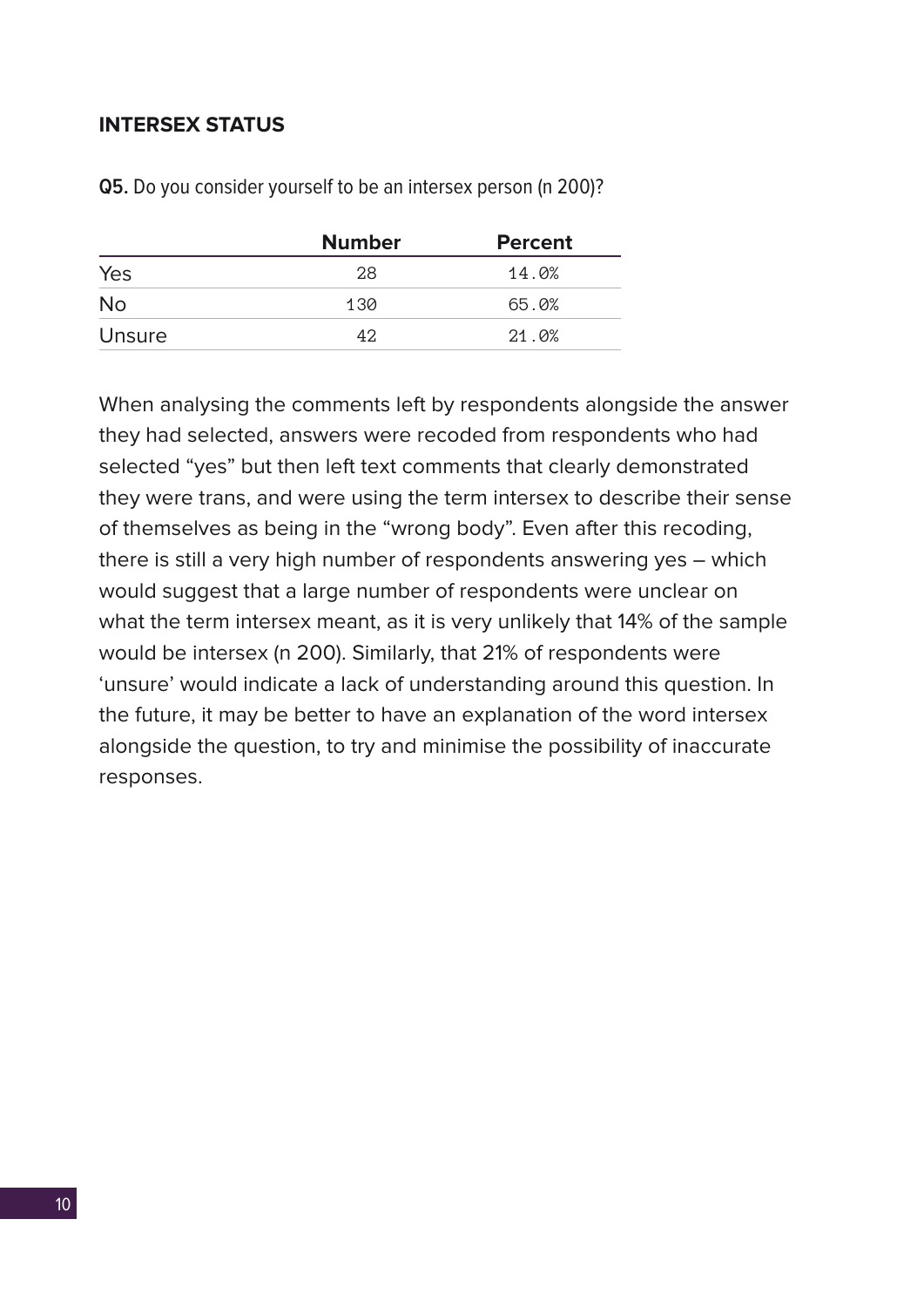## <span id="page-10-0"></span>**AGE**

#### **Q6.** How old are you?



There was a fairly even spread of ages of respondents, with the main difference from UK averages being seen at the top and bottom of the age group ranges. 27% of respondents were aged 16-25, compared to 13% of the UK population who are aged 15-24 (UK Census, 2011). 25% of respondents were aged 46-65 (n 201), compared to 26% of the UK population who are aged 45-64 (UK Census, 2011). 30.5% of our respondents were aged 26-45 (n 894), compared to 27% of the UK population aged 25-44 (UK Census, 2011). 5.5% of respondents were aged over 65, which is significantly lower than the 16.5% of the UK population aged over 65 (UK Census, 2011).

One possible explanation for this could be the methods used to reach participants and publicise the survey, which were largely online. Another explanation could be that as discrimination and stigma around trans identities has decreased significantly in recent years, younger people are more likely to identify as trans, or to feel more comfortable engaging with research around trans identity.

The large number of younger people responding to the survey means that the findings are also likely to be useful in considering how recovery and addiction services can better engage with young people, particularly trans young people.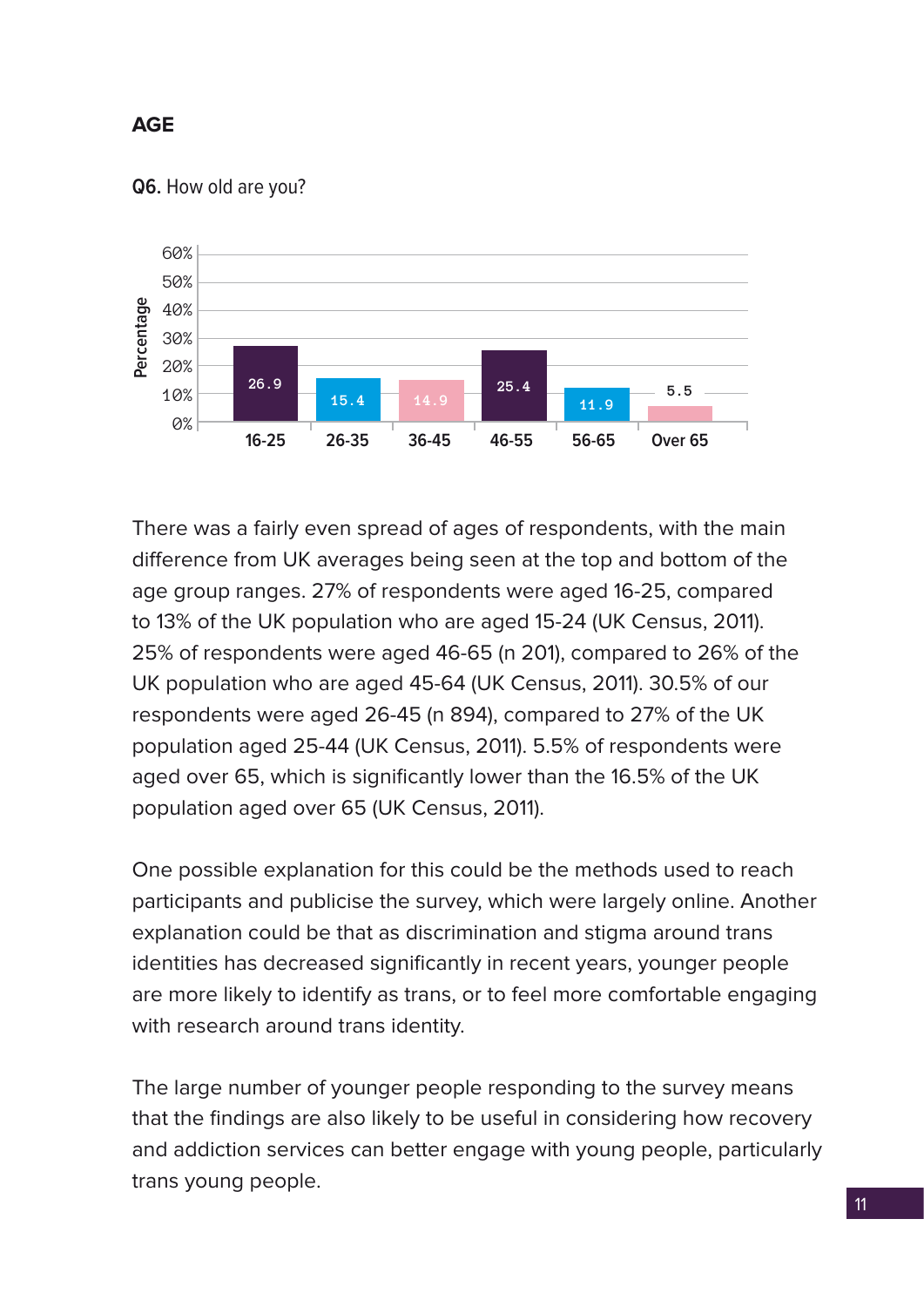#### <span id="page-11-0"></span>**ETHNICITY**

**Q7.** How would you describe your ethnicity (n 200)?

|                                                                     | <b>Number</b> | <b>Percent</b> |
|---------------------------------------------------------------------|---------------|----------------|
| White Scottish / English / Northern Irish /<br>Welsh / British      | 184           | 92.0%          |
| Any other White background, please specify<br>below                 | 6             | 3.0%           |
| Mixed / multiple ethnic groups: White and<br>Asian                  | 3             | 1.5%           |
| White Irish                                                         | 2             | 1.0%           |
| White Gypsy or Irish Traveller                                      | 1             | 0.5%           |
| Mixed / multiple ethnic groups: White and<br><b>Black Caribbean</b> | 1             | 0.5%           |
| Any other Mixed / multiple ethnic<br>background, please specify     | 1             | 0.5%           |
| Asian / Asian British: Indian                                       | 1             | 0.5%           |
| Any other ethnic group, please specify below                        | 1             | 0.5%           |

96.5% of respondents were from White backgrounds (n 200). This compares to 96% of the population of Scotland (Scottish Census 2011). 2.5% of respondents were from mixed ethnic groups (n 200). This compares to 0.4% of the population of Scotland (Scottish Census 2011). 0.5% of respondents were from Asian/Asian British backgrounds (n 200). This compares to 3% of the population of Scotland (UK Census 2011, Scottish Census 2011). No respondents were from Black/Black British backgrounds (n 200). This compares to 0.7% of the population of Scotland (Scottish Census 2011). 0.5% of respondents were from any other ethnic group (n 200). This compares to 0.3% of the population of Scotland (Scottish Census 2011). In the future, it would be worthwhile to try and engage with trans people of colour to ensure that their particular experiences of alcohol and drug use, and use of recovery services, could be explored.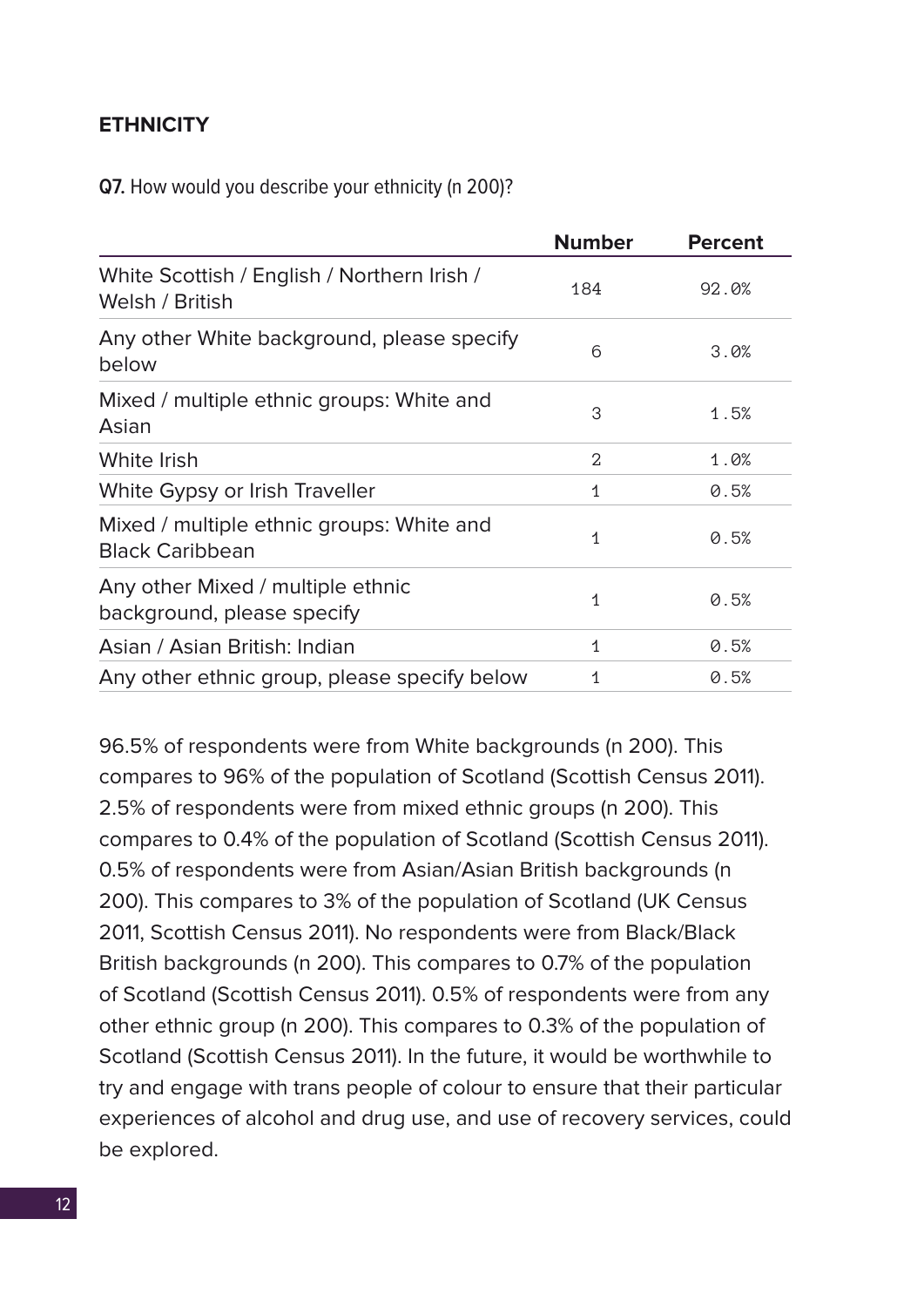## <span id="page-12-0"></span>**RELIGION AND BELIEF**

|                             | <b>Number</b>     | <b>Percent</b> |
|-----------------------------|-------------------|----------------|
| No religion                 | 125               | 63.1%          |
| Christian                   | 56                | 28.3%          |
| Any other religion / belief | 8                 | 4.0%           |
| Pagan                       | 7                 | 3.5%           |
| <b>Buddhist</b>             | 6                 | 3.0%           |
| Jewish                      | $\mathcal{D}_{1}$ | 1.0%           |
| <b>Muslim</b>               | 1                 | 0.5%           |

**Q8.** How would you describe your religion or belief (tick as many as apply) (n 198)?

The vast majority of respondents, 63%, said that they had no religion (n 198). This is significantly higher than the general population, with only 37% of people in Scotland saying that they had no religion (Scottish Census 2011).

Two religions or beliefs were overrepresented in our respondents compared to broader population data. These included the 7.5% of respondents who described their religion or belief as 'Other', including 3.5% of respondents who described their religion or belief as 'Pagan' (n 198). This compares to only 0.3% of the population of Scotland who selected 'Other' religions or beliefs (Scottish Census 2011). 3% of respondents also described their religion as 'Buddhist' (n 198). This compares to 0.2% of the population of Scotland who describe their religion in this way (Scottish Census 2011).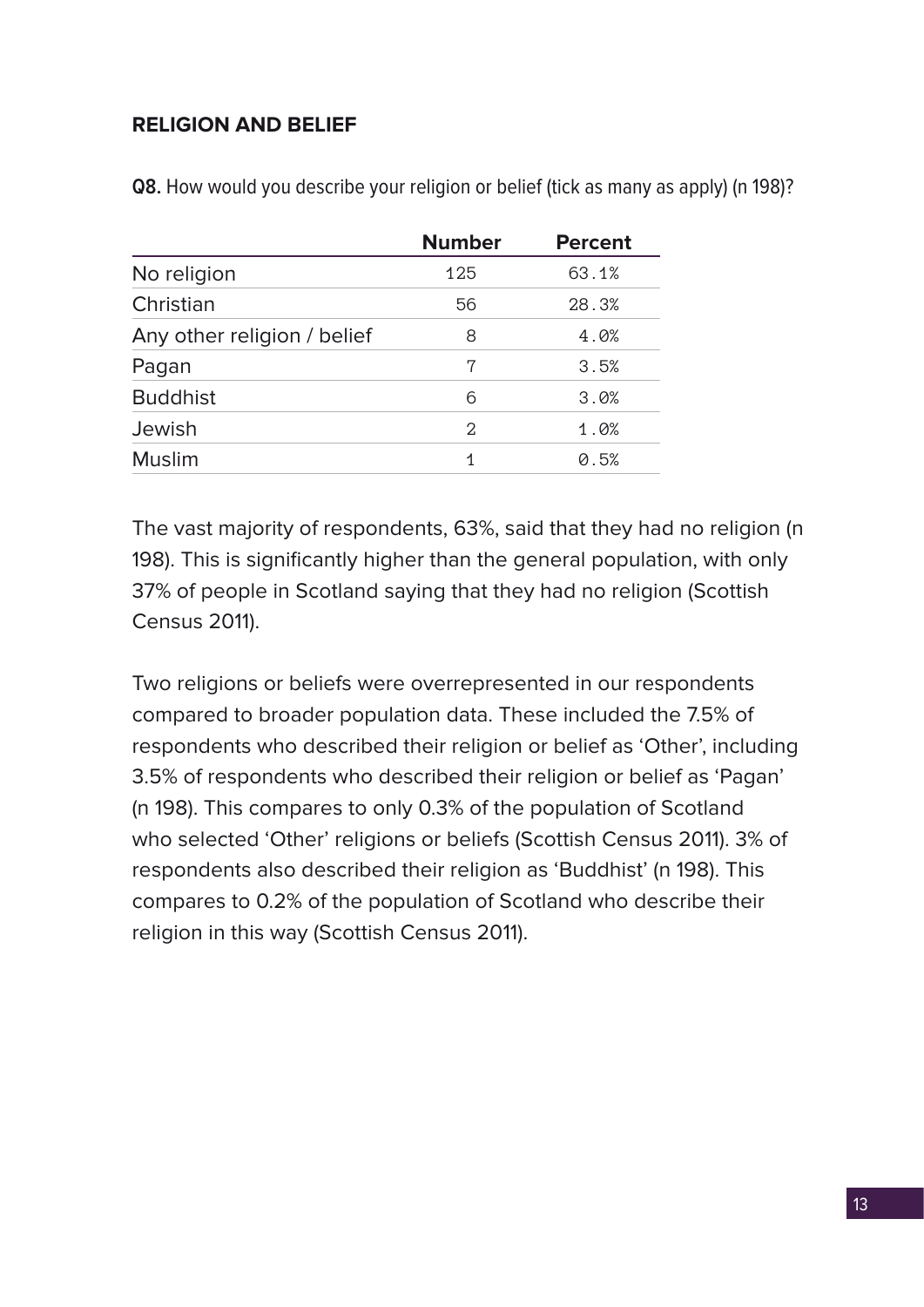#### <span id="page-13-0"></span>**DISABILITY**

**Q9.** Do you consider yourself to be disabled or have a long term health problem?

27% of respondents answered "yes" to a question on whether they considered themselves disabled or as having a long term health problem. 66% answered 'no', and 7% answered 'unsure' (n 200). It is difficult to compare this to Scottish-wide data, where the census records what percentage of households are composed of at least one person with a disability – which is 35% (Scottish Census 2011).

|                       | No of cases | <b>Text Responses</b> | Yes / Unsure     |
|-----------------------|-------------|-----------------------|------------------|
|                       |             |                       | Responses % (69) |
| Mental health         | 24          | 54.5%                 | 35.0%            |
| <b>Neurodiversity</b> | 10          | 23.0%                 | 14.5%            |
| Physical health       | 21          | 47.5%                 | 30.5%            |

Where people gave details on their type of disability or long term health problem, these were sorted into three broad groups – mental health (i.e. anxiety, depression), neurodiversity (i.e. autism, dyslexia) and physical health (i.e. diabetes, wheelchair user). 44 respondents gave text responses to this question, although some may have left answers which could go into more than one category – hence why the number of cases is greater than 44.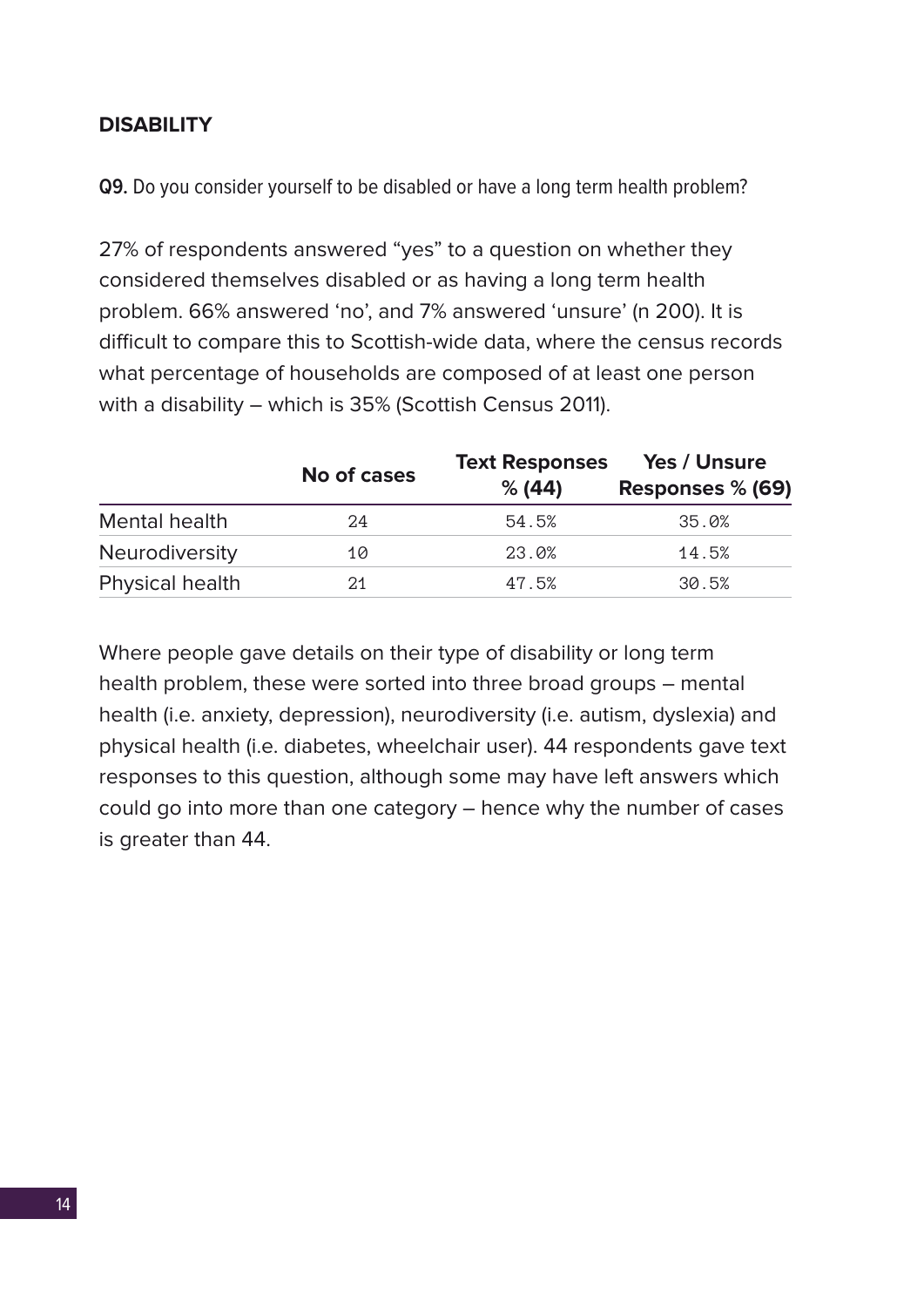#### <span id="page-14-0"></span>**WHERE DO YOU LIVE?**



**Q10.** Where do you live (n 198)?

Respondents came from 31 of the 32 Local Authorities in Scotland, with Orkney the only area with no respondents. 4.5% of respondents came from North Ayrshire despite only 2.5% of the population of Scotland living in this area – most likely due to the additional publicity done by North Ayrshire Alcohol and Drug Partnership (Scottish Census, 2011). The greatest number of respondents, 15%, came from Glasgow City, followed by the City of Edinburgh, where 11.5% of respondents lived (n 198).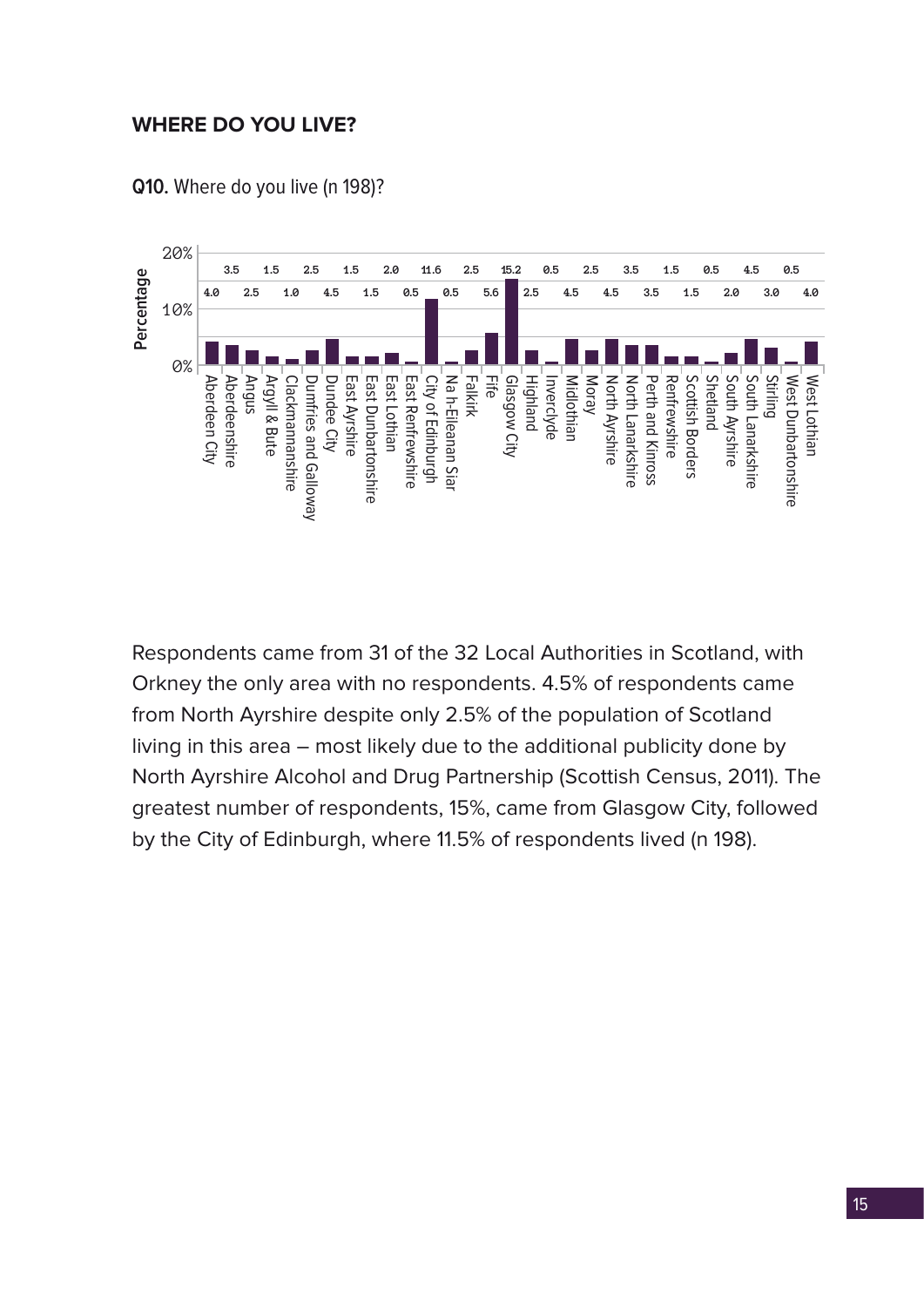# <span id="page-15-0"></span>**ALCOHOL, DRUG, AND NEW PSYCHOACTIVE SUBSTANCE USE**

Youngest age of alcohol and other drug use



**Q11.** If you have ever drunk alcohol, at what age did you first drink alcohol (n 199)?

99% of respondents had drunk alcohol at some point in their life (n 199). 31% of respondents had tried alcohol by the time they were 13, very similar to the figure of 32% of 13 year olds who had tried alcohol in the Scottish Schools Adolescent Lifestyle and Substance Use Survey (2013).

61% of respondents had tried alcohol by the time they were 15 – this is somewhat lower than the figure of 70% recorded in SALSUS 2013. 1% of respondents answered "n/a" and are not displayed on this graph (n 199).

**Mean age at which people had first drunk alcohol (n 197):** 14.5

**Median age at which people had first drunk alcohol (n 197):** 15

**Range of age at which people had first drunk alcohol:** 18

The mean and median ages at which people had first drunk alcohol were similar, reflecting the fact that there was a quite small range of ages at which people had first drunk alcohol, that were largely bunched together between the ages of 12 and 16 years old. The two people in the 25 category gave the text answers "early twenties" and "late twenties", so were combined into the single group 25. One respondent was marked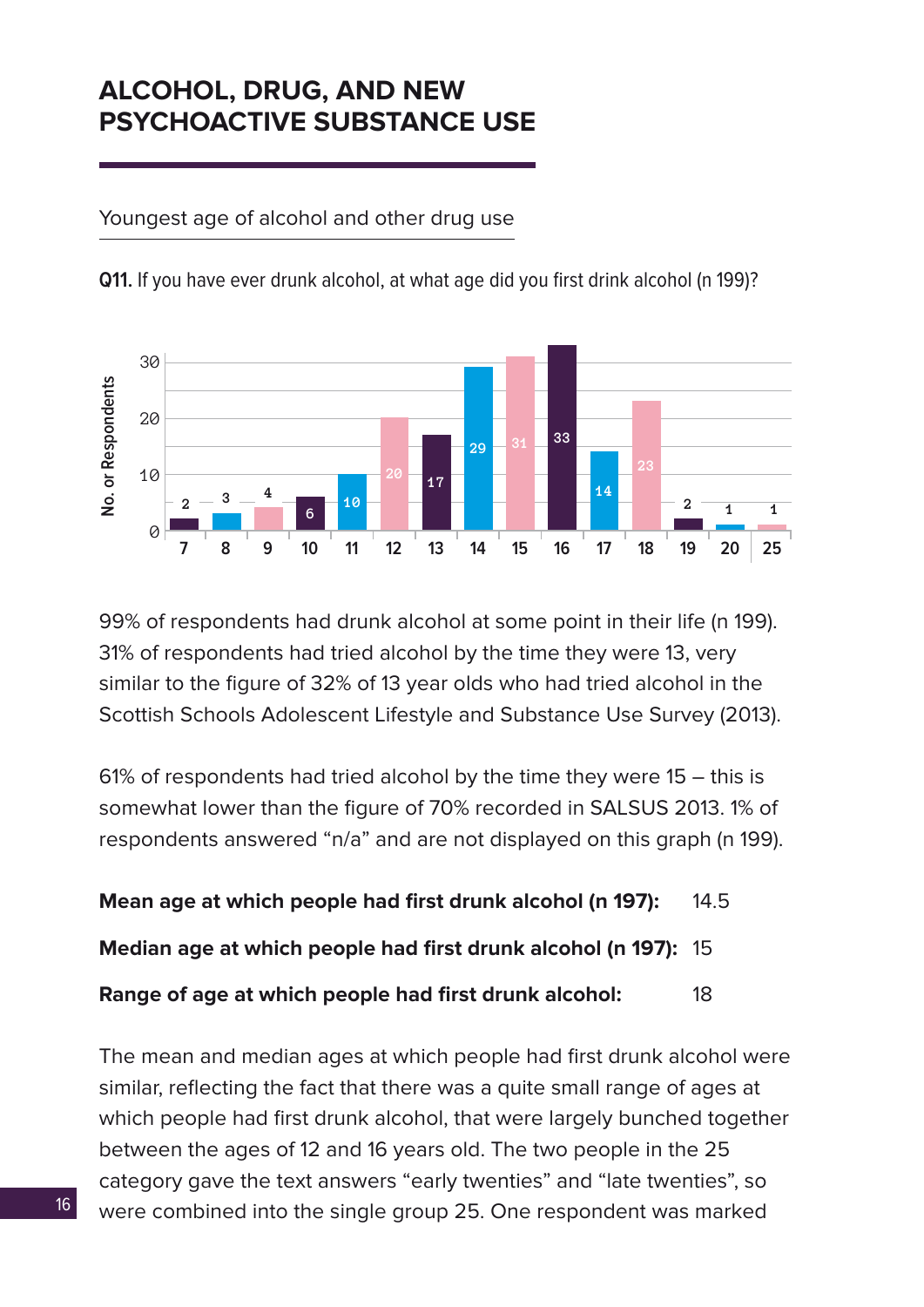down at 15 as they said "mid-teens". Anyone who gave an age range or age variable answer (i.e. 13-14, 8/9) was marked in the youngest age they had given.



**Q12.** If you have ever tried drugs, at what age did you first try them (n 118)?

67% of respondents had tried drugs at some point in their life (n 176). This is significantly higher than the proportion of adults across Scotland reporting having tried drugs at some point in their lifetime, which was 23% (Scottish Crime and Justice Survey, 2013). 33% of respondents answered "n/a", and are not displayed on this graph (n 118).

#### **Mean age at which people first tried drugs (n 118):** 18

#### **Median age at which people first tried drugs (n 118):** 17

#### **Range of age at which people had first tried drugs:** 45

The range of ages at which people had first tried drugs was significantly greater than the range of ages at which people had first drunk alcohol. The mean and median ages at which people had tried drugs were very similar – this is because although there was a much greater range of ages at which people had first tried drugs compared to alcohol, these were relatively evenly spread, and bunched around 14 to 18 years old.

One respondent was marked down as 25 as they said "mid twenties". Anyone who gave an age range or age variable answer (i.e. 13-14, 8/9) was marked in the youngest age they had given.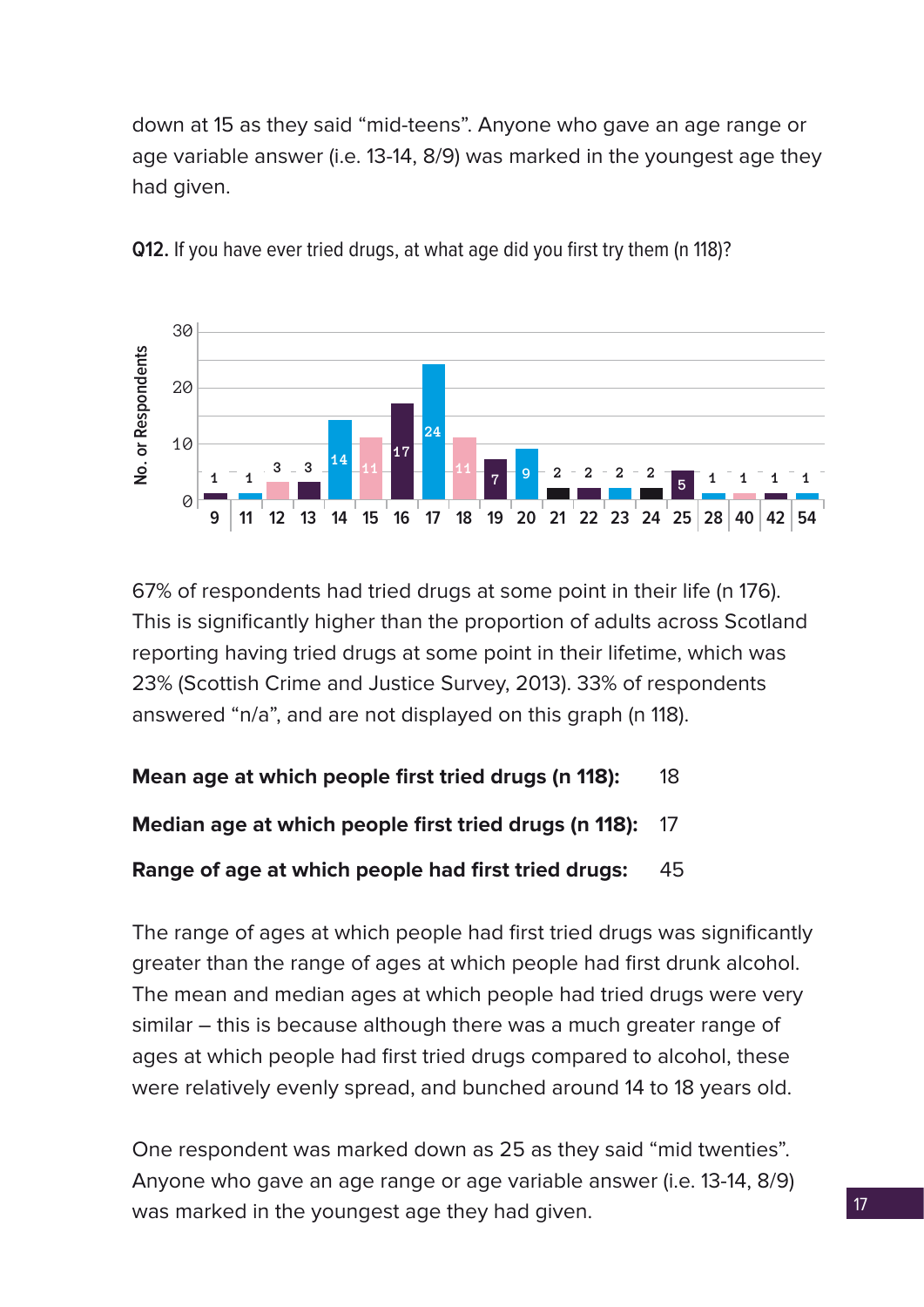**Q13.** If you have ever tried new psychoactive substances, at what age did you first try them (n 129)?



25.5% of respondents had tried new psychoactive substances (NPS) at some point in their lives (n 129). This is significantly smaller than the number of respondents who had tried either alcohol or other drugs. There is no population-wide data to compare the prevalence of use of new psychoactive substances to. 74.5% of respondents answered "n/a" and 1% of respondents indicated they had tried NPS but didn't give an age – these are not displayed on this graph (n 129).

#### **Mean age at which people first tried NPS (n 32):** 23.5

**Median age at which people first tried NPS (n 32):** 19

**Range of ages at which people first tried NPS:** 44

The mean and median ages at which people had first tried NPS were both older than the first age at which people had either drunk alcohol or tried other drugs. The range of ages at which people had first tried NPS was higher than for alcohol, but very similar to the age range for other drugs. That the median age at which people first tried NPS is significantly lower than the mean demonstrates that the average age was increased by outlying responses from respondents trying NPS for the first time at a much later age.

Anyone who gave an age range or age variable answer (i.e. 13-14, 8/9) was marked in the youngest age they had given.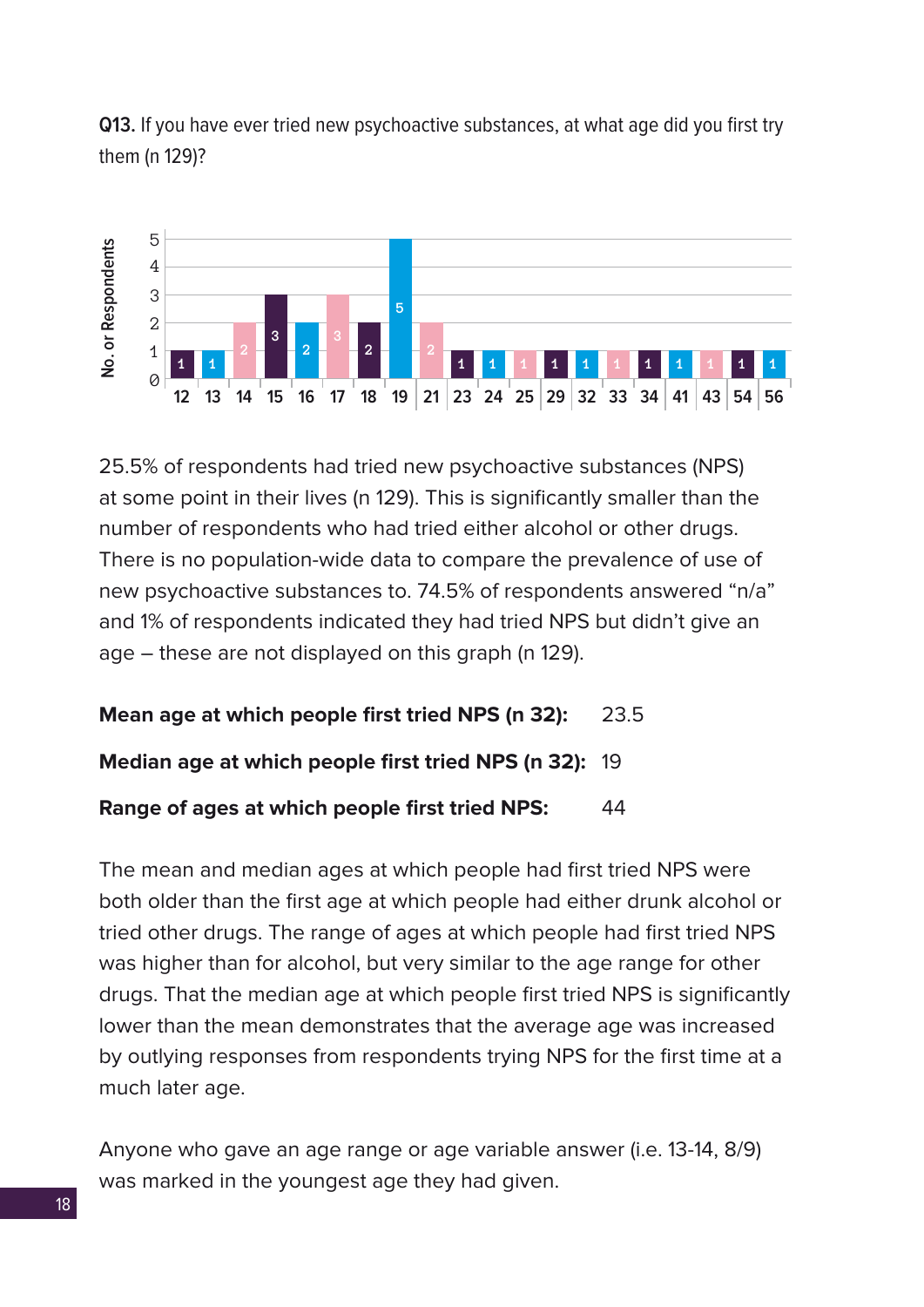#### Age at which alcohol or other drug use became problematic



**Q14.** If you think your alcohol use became problematic, what age were you (n 140)?

197 people told us they had drunk at some point in their life, and 68 respondents then gave an age at which they felt their drinking became problematic – this represents 34.5% of respondents for whom we have data. 49% of respondents said "n/a", 0.5% were unsure if it was problematic and 1.5% didn't consider their use problematic but said it was "heavy" – these are not displayed on the graph (n 140).

## **Mean age at which people thought their alcohol use became problematic (n 68):** 24.5

**Median age at which people thought their alcohol use became problematic (n 68):** 20.5

## **Range of ages at which people thought their alcohol use became problematic:** 49

The mean age at which people felt their alcohol use became problematic was somewhat higher than the median age at which people felt this was the case – demonstrating that respondents who felt their alcohol use became problematic at much older outlying ages increased the average. The range of ages at which people felt their alcohol use became problematic was more than double the range of ages at which people had first tried alcohol – showing a much greater variation in these two occurrences for respondents.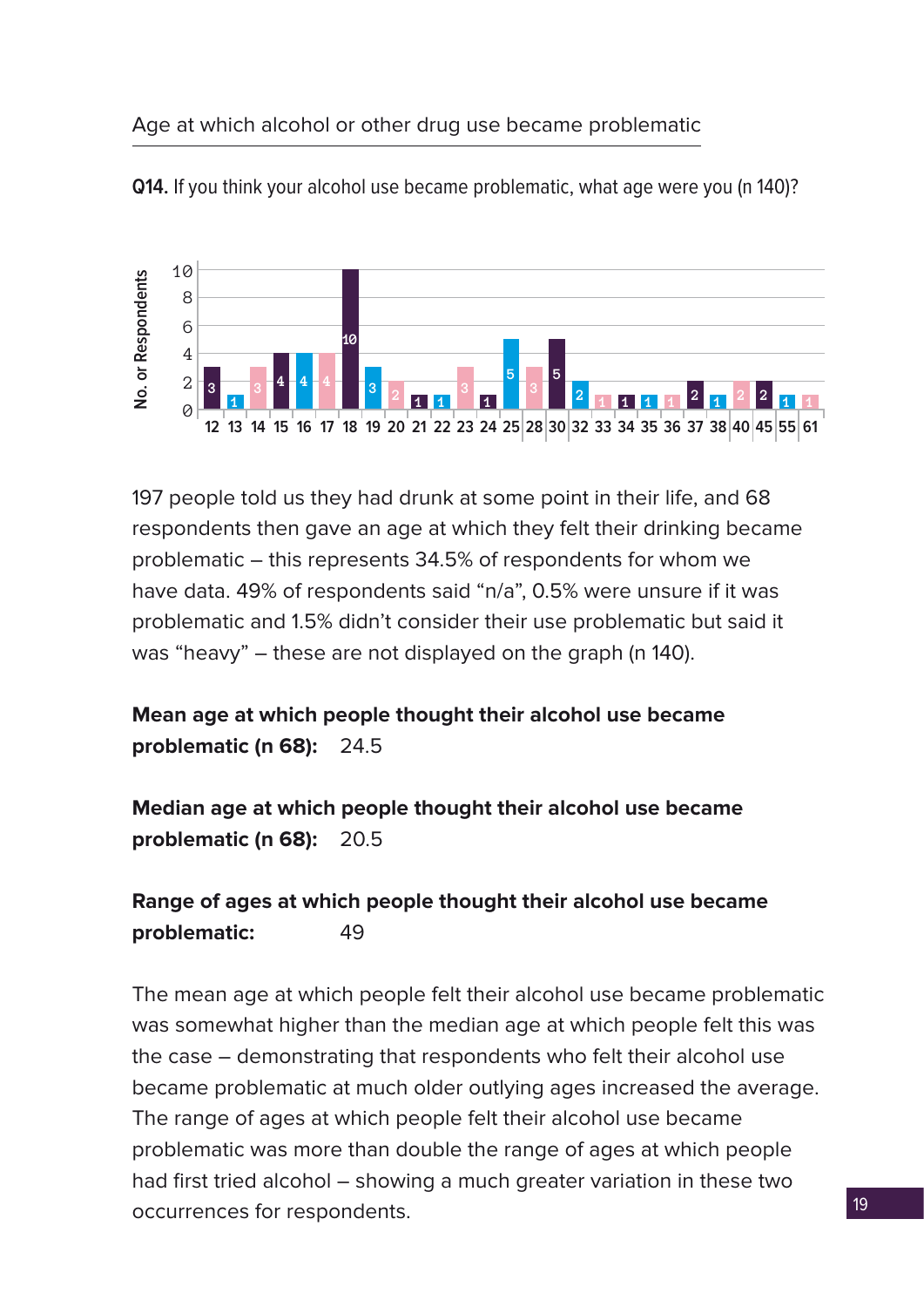One person said in their twenties, so was put in the 25 category, and another person said in their late twenties, so was put in the 28 category. One person said in their forties so was put in the 45 category. Another person said in their fifties, so a 55 category was made for them.

Anyone who gave an age range or age variable answer (i.e. 13-14, 8/9) was marked in the youngest age they had given.



**Q15.** If you think your drug use became problematic, what age were you (n 111)?

118 respondents told us they had used drugs at some point in their life, and 25 respondents then gave an age at which they felt their drug use became problematic – this represents 21% of respondents for whom we have data. 76.5% of respondents answered "n/a", and 1% didn't consider their use problematic but said it was "heavy" – these are not displayed on the graph (n 111).

**Mean age at which people felt their drug use became problematic (n 25):** 22.5

**Median age at which people felt their drug use became problematic (n 25):** 20

**Range of ages at which people felt their drug use became problematic:** 33

The mean age at which people felt their drug use became problematic was younger than the mean age at which people felt their alcohol use had become problematic, although the medians were very similar. The mean age at which people felt their drug use became problematic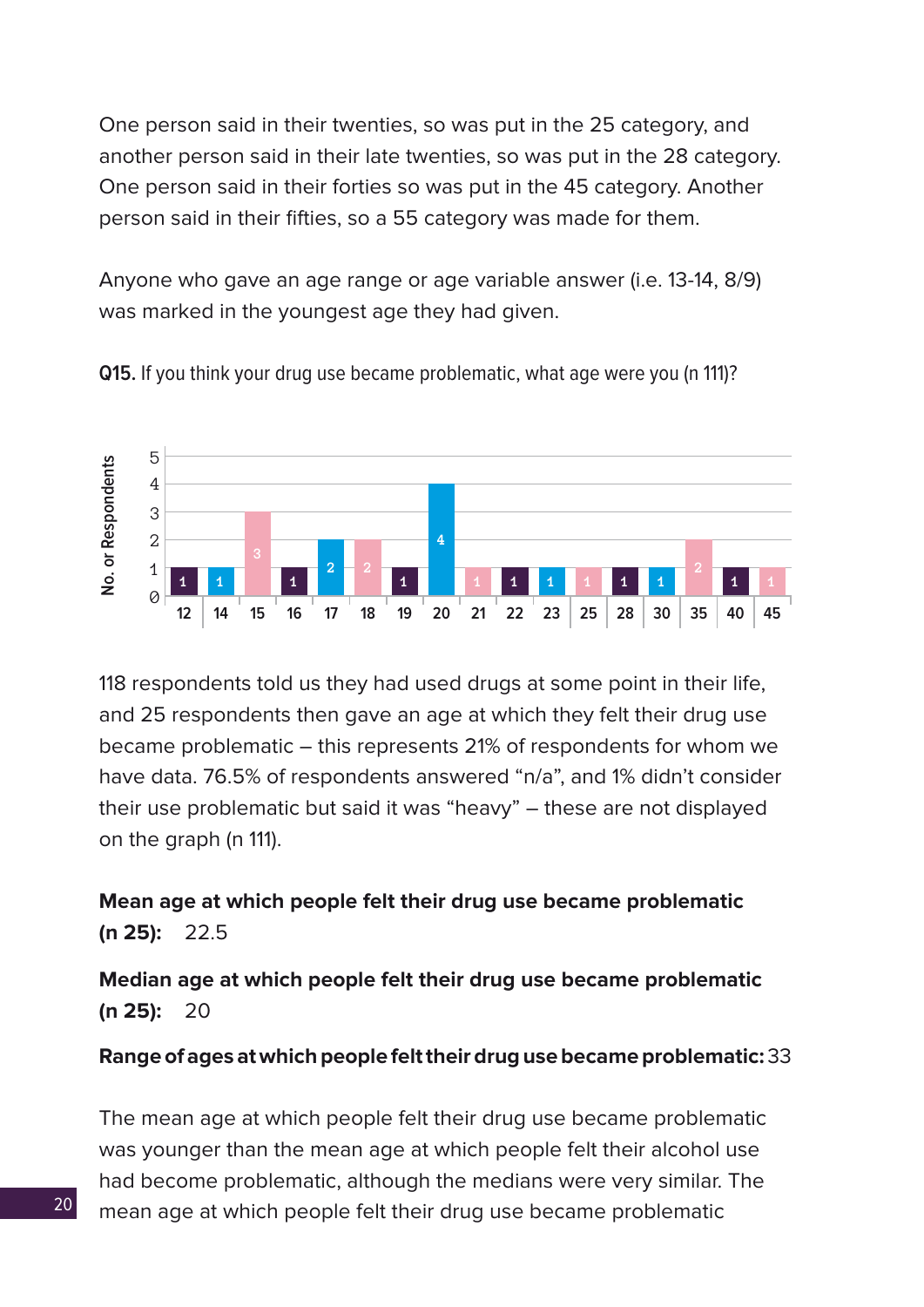was higher than the median due to those respondents reporting this happening at an outlying older age.

Respondents who reported having tried drugs reported a mean age of 18 for trying them for the first time, and then those who felt their drug use become problematic reported this happening at a mean age of 22.5 years – a gap of 4.5 years. By contrast, respondents who had tried alcohol reported a mean age of 14.5 for drinking for the first time, and then those who felt that their alcohol use became problematic reported this happening at a mean age of 24.5 – a gap of ten years. This would seem to indicate that for those respondents whose alcohol or other drug use became problematic, this happened after much fewer years for people developing a problematic use of drugs.

**Q16.** If you think your new psychoactive substance use became problematic, what age were you (n 101)?

32 respondents told us they had used NPS at some point in their life, and five respondents then gave an age at which they felt their NPS use became problematic – this represents 15.5% of respondents for whom we have data. 93% answered "n/a", 2% gave an other response, and 1% said their use was problematic but no age was given (n 101).

**Mean age at which people felt their NPS use became problematic (n 5):** 19

**Median age at which people felt their NPS use became problematic (n 5):** 16

**Range of ages at which people felt their NPS use became problematic (n 5):** 15

It is difficult to draw any conclusions about why there may be a difference in the mean and median ages at which people felt their NPS use became problematic due to the small number of respondents who said this was the case.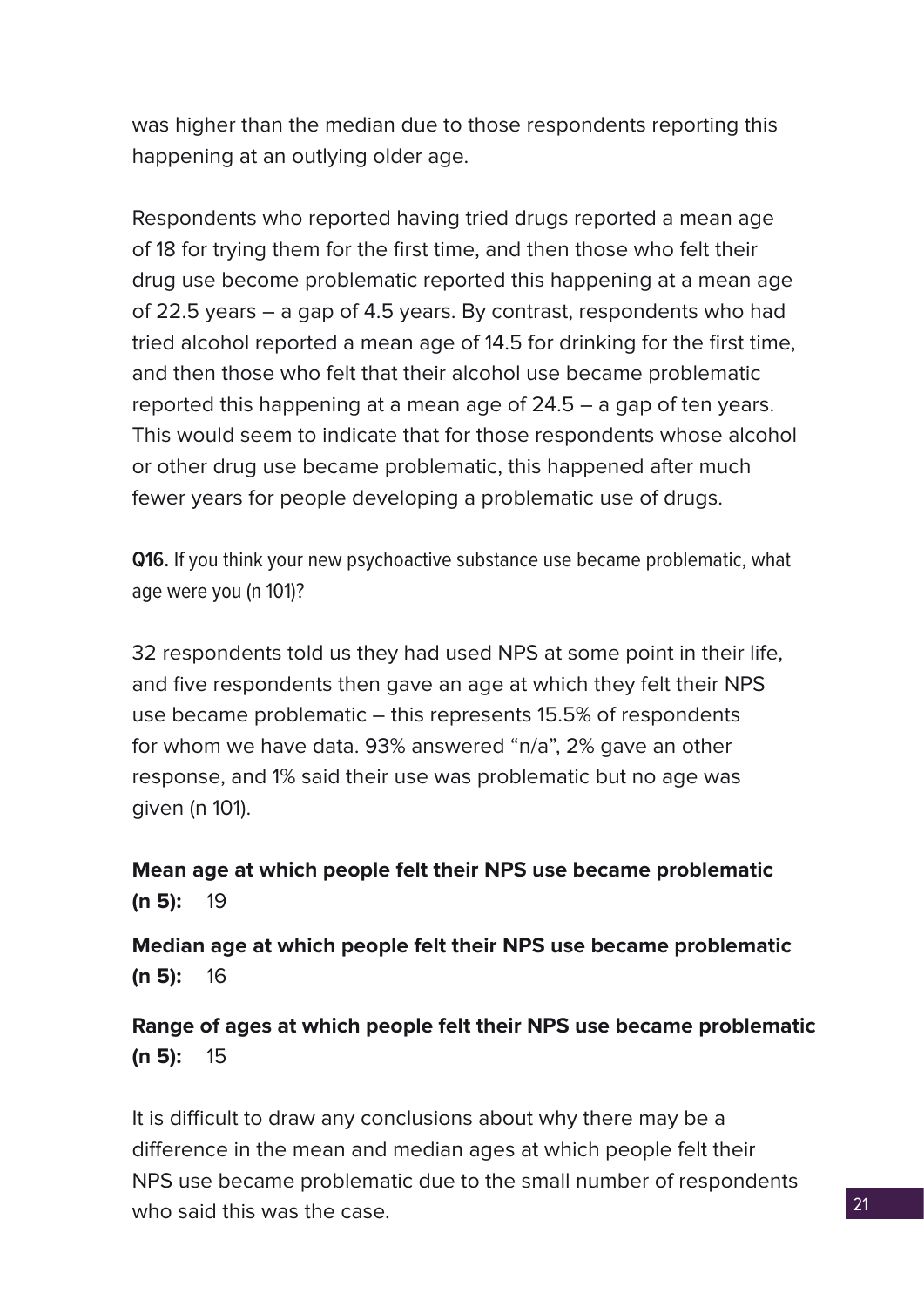# <span id="page-21-0"></span>**AUDIT QUESTIONS**

This section of the survey used questions from the Alcohol Use Disorders Identification Test (AUDIT), which is frequently used as a measure of people's alcohol use. However, some questions were adapted to ask survey participants about their use of all drugs, rather than specifically alcohol. Throughout this section, it will be made clear when the questions have been altered in this way to ask about wider drug use.



**Q17.** How often do you have 6 or more drinks on one occasion (n 200)?

Respondents were more likely to have six or more drinks on one occasion than the general Scottish population. 26.5% of respondents never had six or more drinks on one occasion (n 200), compared to 37% of the Scottish population (Scottish Health Survey 2014). 33% of respondents reported having six or more drinks on one occasion less than monthly (n 200) – this was the same as the Scotland-wide figure (Scottish Health Survey 2014). 20.5% answered "Monthly" and 16.5% answered "Weekly" (n 200), compared to 18% and 11% respectively for the general public (Scottish Health Survey 2014). Conversely, 3.5% of respondents reported having six or more drinks on one occasion daily or almost daily (n 200) – this figure was 0% for the Scottish population (where the category is simply "Daily") (Scottish Health Survey 2014).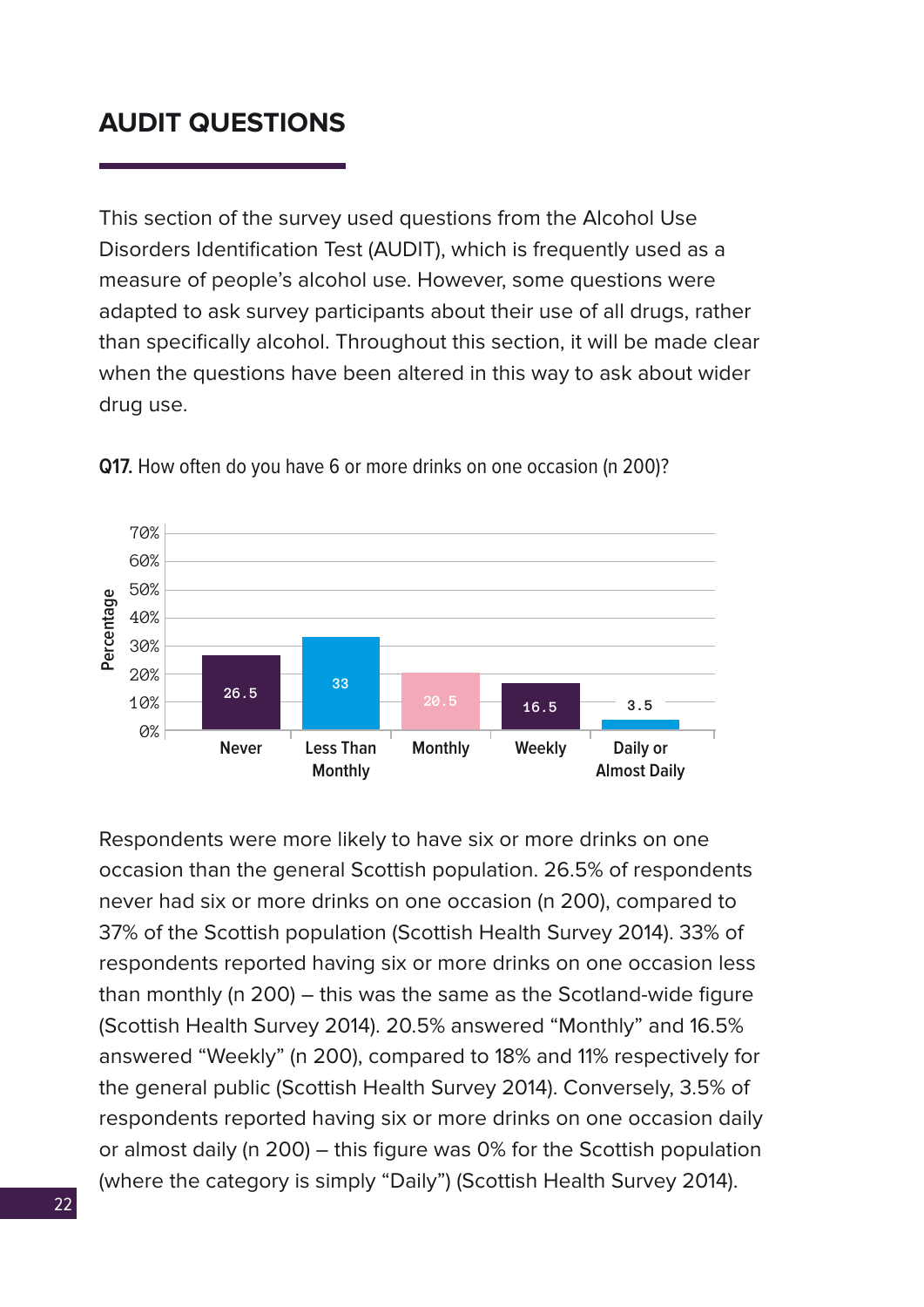However, it is important to note that Scottish-wide data in response to this question was significantly different across age groups. To get a better comparison, a crosstabulation was done to see how responses to this question differed across age groups amongst respondents to the survey.

|                            |                          |       | 16-25 26-35 36-45 46-55 56-65 |       |       |       | $65+$ | <b>Total</b> |
|----------------------------|--------------------------|-------|-------------------------------|-------|-------|-------|-------|--------------|
|                            | <b>Never</b>             | 11.1% | 32.3%                         | 30.0% | 32.0% | 17.4% | 63.6% | 26.1%        |
| How often<br>do you        | Less than<br>monthly     | 40.7% | 29.0%                         | 33.3% | 34.0% | 30.4% | 9.1%  | 33.2%        |
| have six or<br>more drinks | Monthly                  | 24.1% | 19.4%                         | 16.7% | 20.0% | 26.1% | 9.1%  | 20.6%        |
| on one<br>occasion?        | Weekly                   | 22.2% | 19.4%                         | 20.0% | 6.0%  | 17.4% | 18.2% | 16.6%        |
|                            | Daily or<br>almost daily | 1.9%  | 0.0%                          | 0.0%  | 8.0%  | 8.7%  | 0.0%  | 3.5%         |

**Crosstabulation:** How old are you with how often do you have 6 or more drinks on one occasion (n 199)?

When looking at a breakdown of the responses to this question by age, it becomes apparent that certain groups were much more likely to report drinking six or more drinks on one occasion compared to the general population, whereas other age groups of our respondents were much closer to or lower than the national averages. In particular, 8% of 46-55 year olds, and 8.5% of 56-64 year olds reported drinking "Daily or almost daily" amongst our respondents – these figures were 1% for both 45-54 year olds and 55-64 year olds in the general population (Scottish Health Survey 2014).

Only 11% of 16-25 year olds reported "Never" having six or more drinks on one occasion, compared to 21% of those aged 16-24 in the general population (Scottish Health Survey 2014). An even greater difference was seen in the number of 56-65 year olds reporting "never" having six or more drinks on one occasion – this represented only 17.5% of our respondents, but 51% of people aged 55-64 in the general population (Scottish Health Survey 2014).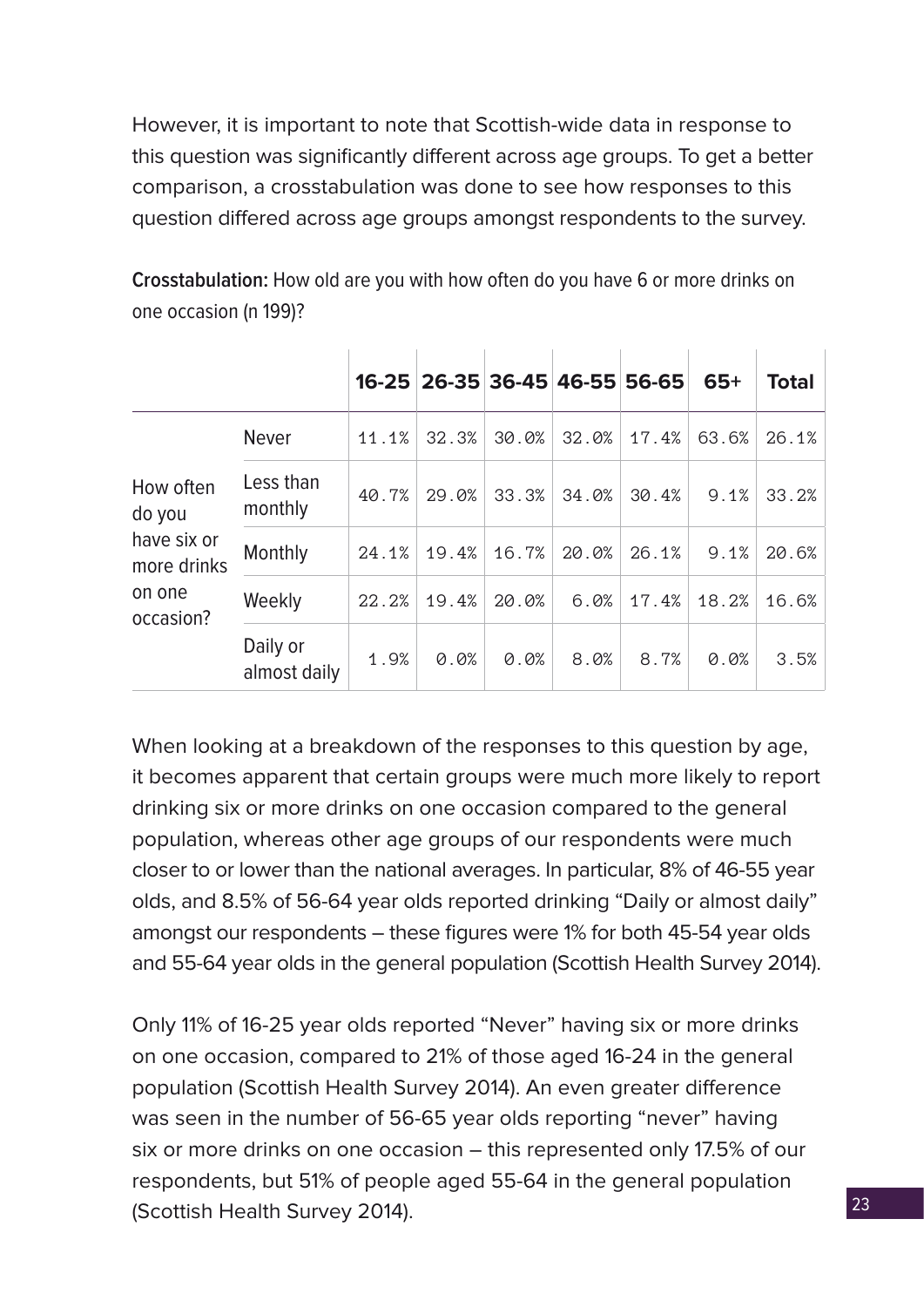The relationship between age and response to the question "How often do you have six or more drinks on one occasion?" was not shown to be statistically significant, however. This may be due to the relatively small numbers of certain age groups. Despite this, age certainly seems to be a factor in how respondents answered this AUDIT question.

**Q18.** How often during the last year have you failed to do what was expected of you due to alcohol or other drug use (n 199)?



This question was modified from the typical AUDIT question to include all drug use, rather than just alcohol use, which makes comparisons to general population data more difficult. However, respondents did seem to report significantly higher levels of having failed to do what was expected of them, with only 70.5% answering "Never" to this question (n 199), versus 92% of the Scottish population (Scottish Health Survey 2014). 18.5% of our respondents answered "Less than monthly" (n 199), compared to only 7% of the Scottish population (Scottish Health Survey 2014). 6.5% answered "Monthly" (n 199) compared to 1% of the Scottish population (Scottish Health Survey 2014). 2% answered 'Weekly' and 2.5% answered 'Daily or almost daily" (n 199) – these were both 0% for Scotland-wide data (where the final category is "Daily", rather than "Daily or almost daily") (Scottish Health Survey 2014).

Scottish-wide data in response to this question was significantly different across age groups. To get a better comparison, a crosstabulation was done to see how responses to this question differed across age groups amongst respondents to the survey.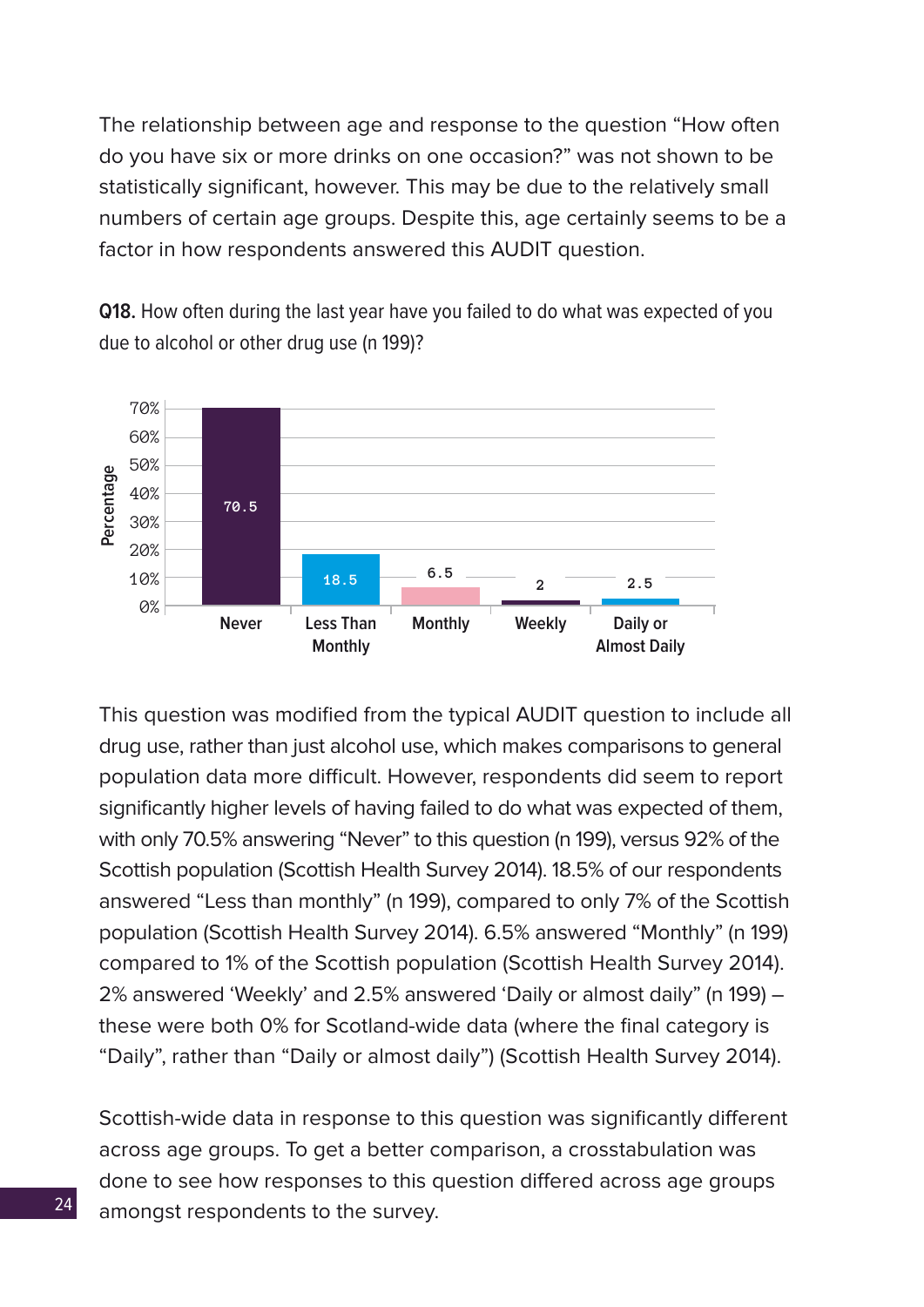**Crosstabulation:** How old are you with how often during the last year have you failed to do what was expected of you due to alcohol and other drug use (n 198)?

|                                                                                                                    |                          |       |       |       | 16-25 26-35 36-45 46-55 56-65 |       | $65+$ | <b>Total</b> |
|--------------------------------------------------------------------------------------------------------------------|--------------------------|-------|-------|-------|-------------------------------|-------|-------|--------------|
| How often<br>during the                                                                                            | <b>Never</b>             | 45.3% | 60.0% | 76.7% | 82.0%                         | 95.8% | 90.9% | 70.2%        |
| last year<br>have you<br>failed to do<br>what was<br>expected of<br>you due to<br>alcohol or<br>other drug<br>use? | Less than<br>monthly     | 32.1% | 30.0% | 16.7% | 10.0%                         | 0.0%  | 9.1%  | 18.7%        |
|                                                                                                                    | Monthly                  | 15.1% | 3.3%  | 6.7%  | 4.0%                          | 0.0%  | 0.0%  | 6.6%         |
|                                                                                                                    | Weekly                   | 3.8%  | 6.7%  | 0.0%  | 0.0%                          | 0.0%  | 0.0%  | 2.0%         |
|                                                                                                                    | Daily or<br>almost daily | 3.8%  | 0.0%  | 0.0%  | 4.0%                          | 4.2%  | 0.0%  | 2.5%         |

When looking at a breakdown of the responses to this question by age, it becomes apparent that certain groups were much more likely to report failing to do what was expected of them due to drinking or other drug use compared to the general population, whereas other age groups of our respondents were much closer to or lower than the national averages.

In particular, only 45.5% of respondents aged 16-25 answered "Never" to this question, compared to 81% of this age group in the general population (Scottish Health Survey 2014). 4% of 16-25 year olds, 46-55 year olds and 56-64 year olds answered "Daily or almost daily" – each of the corresponding age groups in Scottish-wide data had a 0% response rate in this category (Scottish Health Survey 2014). 4% of 16-25 year olds and 6.5% of 26-35 year olds reported failing to do what was expected of them on a weekly basis – again, in Scottish-wide data the figure was 0% in this category for each age group (Scottish Health Survey 2014).

The relationship between age and response to the question "How often during the last year have you failed to do what was expected of you due to alcohol or other drug use?" was shown to be statistically significant, with age affecting how respondents answered this AUDIT question.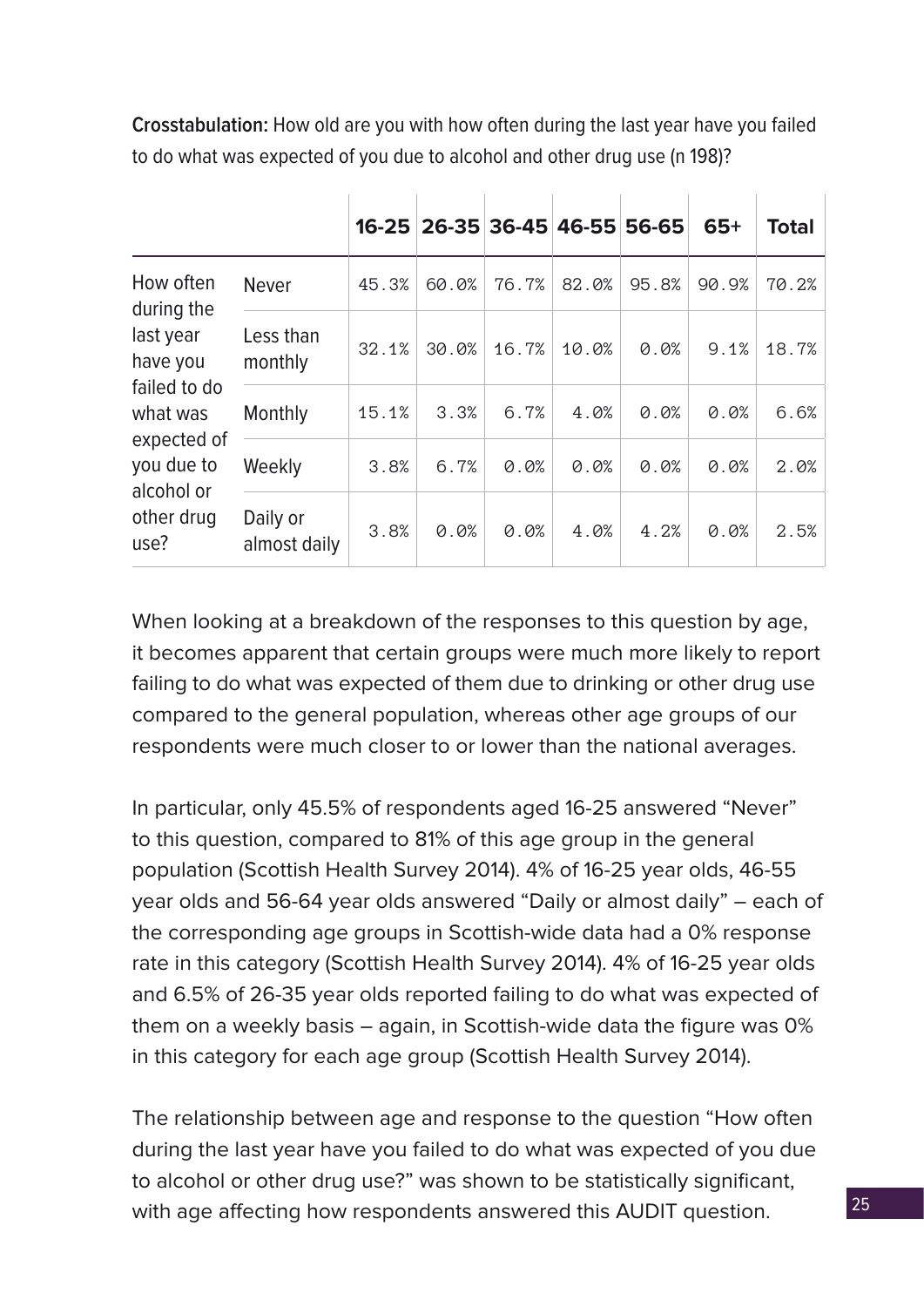However, it is important to consider that the crosstabulated figures for our respondents to this question is failing to do what was expected of you during the last year due to alcohol **or other drug use**, whereas the population-wide figures are just for alcohol. Therefore the figures may be somewhat inflated because they include a wider range of substances that people are considering when answering the question.

The data was then analysed to look at those respondents who had reported ever drinking alcohol, but who specified that they had never tried drugs or NPS, so that a better comparison could be made with population-wide data.

How often during the last year have you failed to do what was expected of you due to alcohol or other drug use? (All respondents who had tried alcohol and specified having not tried other drugs or new psychoactive substances n 49)

|                   | <b>Number</b> | <b>Percent</b> |
|-------------------|---------------|----------------|
| <b>Never</b>      | 43            | 87.8%          |
| Less than monthly | 2             | 4.1%           |
| Monthly           |               | 8.2%           |

Once those respondents who had only reported trying alcohol but not other drugs or NPS were separated, the figures were more similar to Scottish-wide data. 88% of these respondents answered "Never" (n 49) compared to 92% of the general Scottish population (Scottish Health Survey 2014). 4% said "Less than monthly" (n 49) compared to 7% of the general population, and 8% said "Monthly" (n 49) compared to 1% of the general population (Scottish Health Survey 2014). This group of respondents would still seem to fail to do what was expected of them due to drinking alcohol at slightly higher rates than the general population, but like Scottish-wide data, none of this group reported this happening "Weekly" or "Daily or almost daily" (Scottish Health Survey 2014).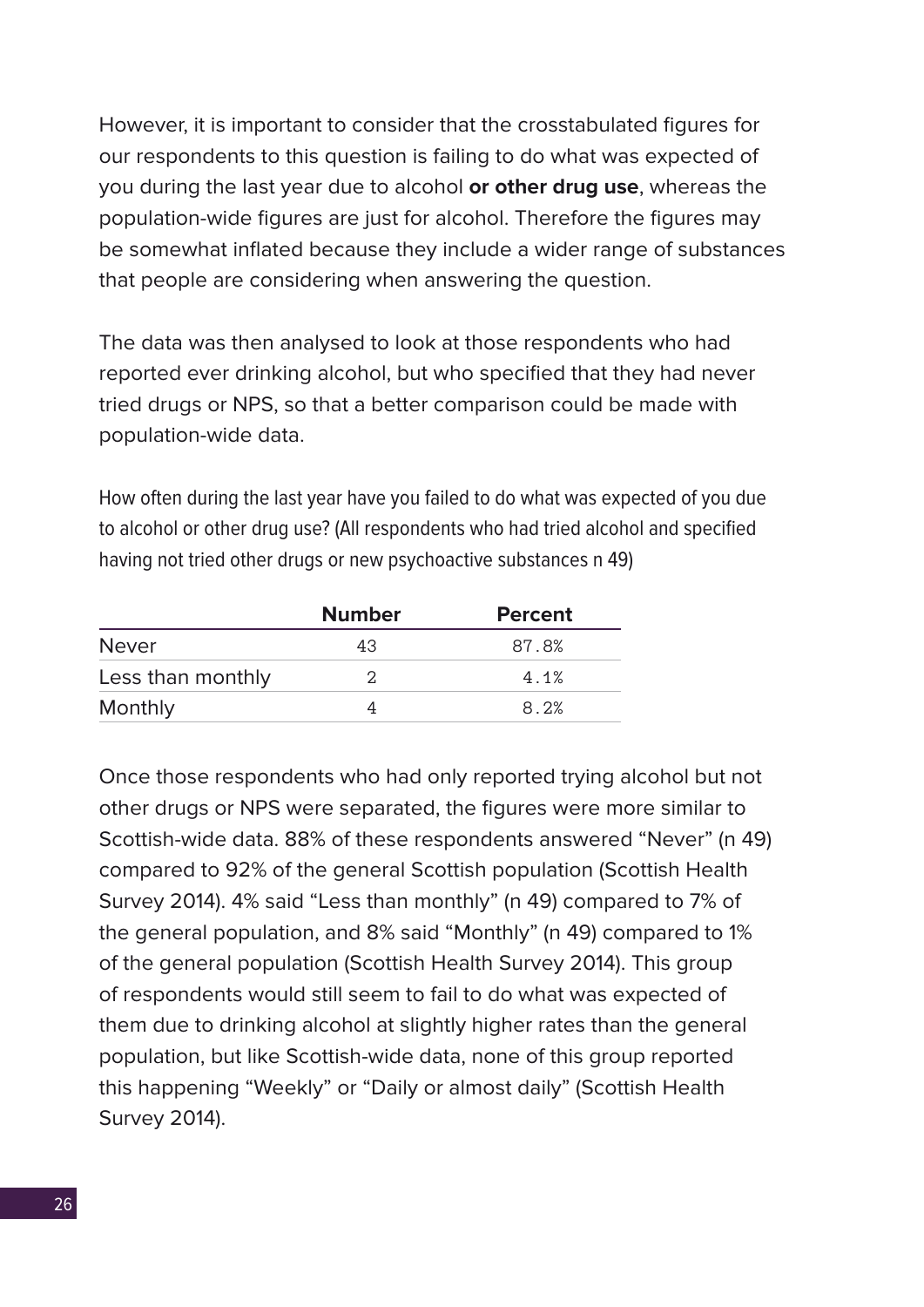**Q19.** How often during the last year have you had a feeling of guilt or remorse after alcohol or other drug use (n 200)?



This question was modified from the typical AUDIT question to include all drug use, rather than just alcohol use, which makes comparisons to general population data more difficult. However, respondents did seem to report significantly higher levels of having a feeling of guilt or remorse due to alcohol or other drug use, with only 62% answering "Never" to this question, versus 84% of the Scottish population (Scottish Health Survey 2014). 21% answered "Less than monthly" versus 12% of the general population, 7.5% answered "Monthly" versus 3% of the general population, 7.5% answered "Weekly" versus 1% of the general population, and 2% answered "Daily or almost daily" versus 0% of the general population answering "Daily" (n 200, Scottish Health Survey 2014).

However, it is important to note that Scottish-wide data in response to this question was significantly different across age groups. To get a better comparison, a crosstabulation was done to see how responses to this question differed across age groups amongst respondents to the survey.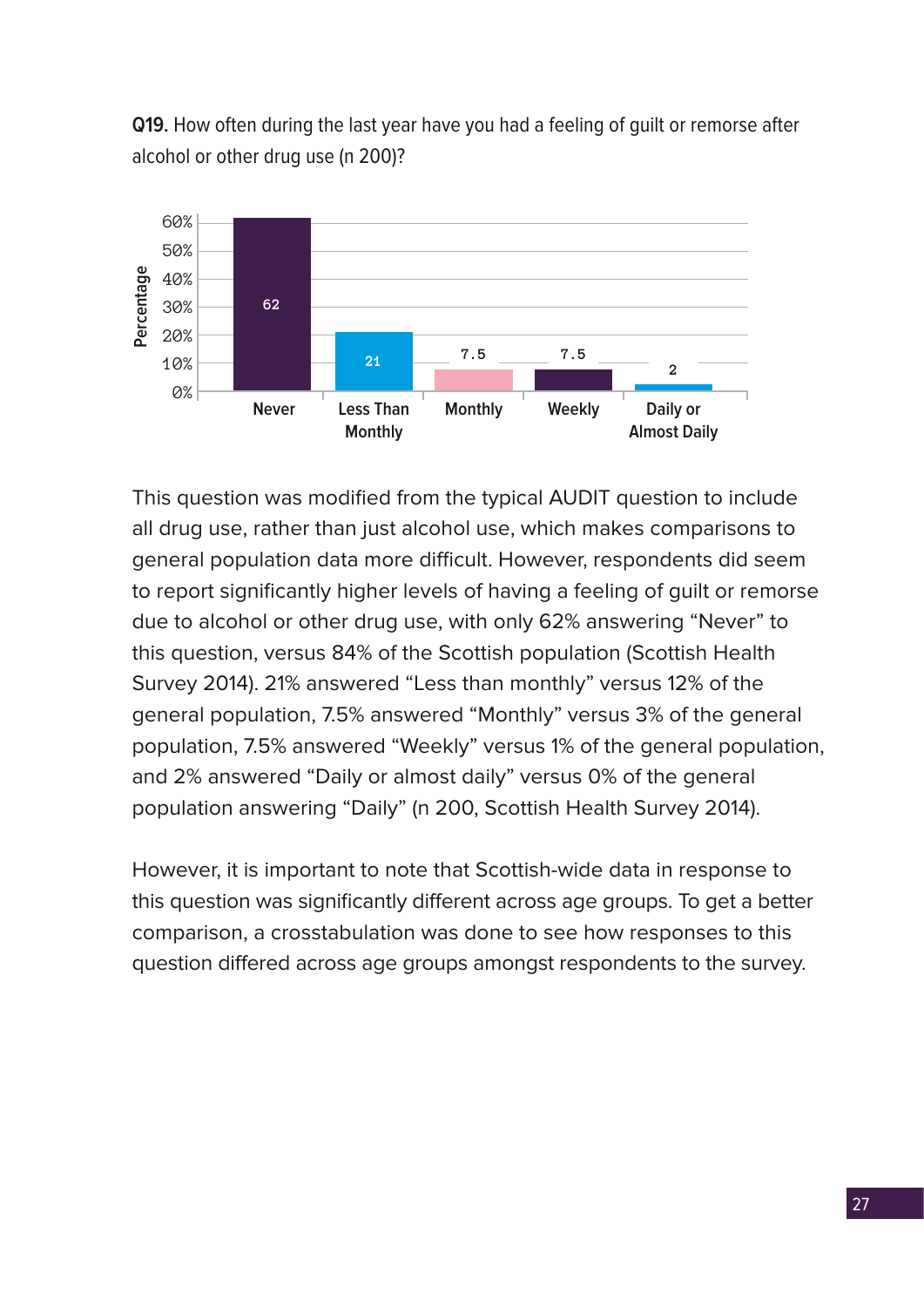**Crosstabulation:** How old are you with how often during the last year have you failed to do what was expected of you due to alcohol or other drug use (n 199)

|                                  |                          |       | 16-25 26-35 36-45 46-55 56-65 |       |       |       | $65+$ | <b>Total</b> |
|----------------------------------|--------------------------|-------|-------------------------------|-------|-------|-------|-------|--------------|
| How often<br>during              | <b>Never</b>             | 39.6% | 58.1%                         | 73.3% | 66.0% | 79.2% | 90.9% | 61.8%        |
| the last<br>year have<br>you had | Less than<br>monthly     | 30.2% | 29.0%                         | 16.7% | 20.0% | 8.3%  | 0.0%  | 21.1%        |
| a feeling<br>of quilt or         | Monthly                  | 11.3% | 3.2%                          | 6.7%  | 8.0%  | 8.3%  | 0.0%  | 7.5%         |
| remorse<br>after                 | Weekly                   | 15.1% | 6.5%                          | 3.3%  | 6.0%  | 0.0%  | 9.1%  | 7.5%         |
| alcohol or<br>other drug<br>use? | Daily or<br>almost daily | 3.8%  | 3.2%                          | 0.0%  | 0.0%  | 4.2%  | 0.0%  | 2.0%         |

When looking at a breakdown of the responses to this question by age, it becomes apparent that certain groups were much more likely to report having a feeling of guilt or remorse due to drinking or other drug use compared to the general population, whereas other age groups of our respondents were much closer to or lower than the national averages.

4% of 16-25 year olds and 56-65 year olds reported having feelings of guilt and remorse "Daily or almost daily" compared to 0% for the comparative groups in Scotland-wide data (Scottish Health Survey 2014). Respondents across all age ranges except for 56-65 year olds also had feelings of guilt or remorse on a "Weekly" basis at much higher rates than the general population (Scottish Health Survey 2014).

The relationship between age and response to the question "How often during the last year have you had a feeling of guilt or remorse due to alcohol or other drug use?" was not shown to be statistically significant, however. This may be due to the relatively small numbers of certain age groups. Despite this, age certainly seems to be a factor in how respondents answered this AUDIT question.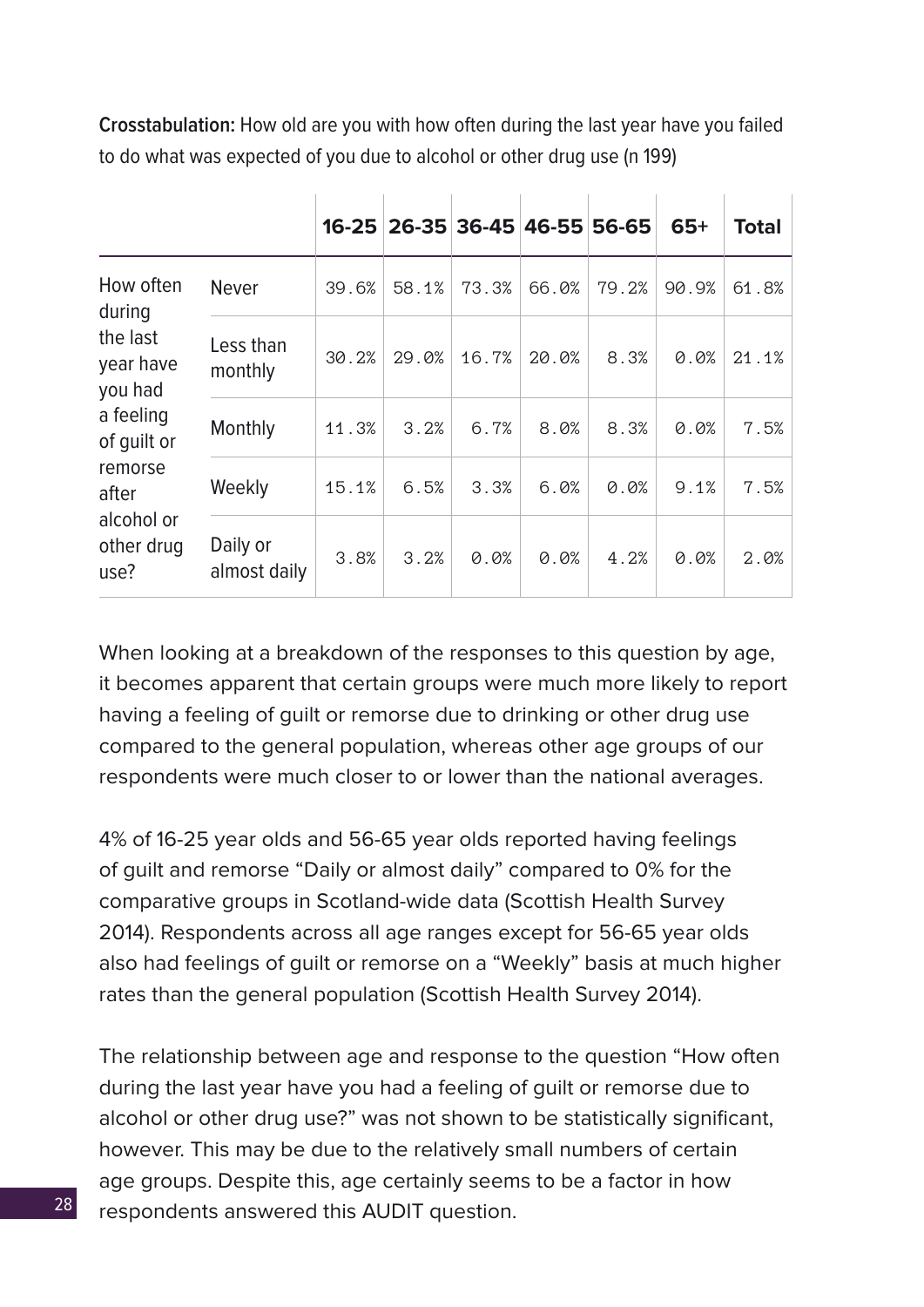However, it is important to consider that the crosstabulated figures for our respondents to this question is having a feeling of guilt or remorse during the last year due to alcohol **or other drug use**, whereas the population-wide figures are just for alcohol. Therefore the figures may be somewhat inflated because they include a wider range of substances that people are considering when answering the question.

How often during the last year have had a feeling of guilt or remorse due to alcohol or other drug use? (All respondents who had tried alcohol and specified having not tried other drugs or new psychoactive substances n 52)

|                   | <b>Number</b> | <b>Percent</b> |
|-------------------|---------------|----------------|
| <b>Never</b>      | 38            | 76.0%          |
| Less than monthly | 6             | 12.0%          |
| Monthly           |               | 8.0%           |
| Weekly            | 2             | 4.0%           |

Similarly to the above question about not doing what was expected of you, when respondents were filtered to just include those who had tried alcohol and who had specified that they had never tried other drugs or NPS, results were closer to population wide data, although still seemed to show a slightly higher prevalence of feelings of guilt or remorse.

77% answered "Never" compared to 84% of the general population, 11.5% answered "Less than monthly" versus 12% of the general population, 7.5% answered "Monthly" versus 3% of the general population, and 4% answered "Weekly" versus 1% of the general population (n 52, Scottish Health Survey 2014). No respondents in this group answered "Daily or almost daily".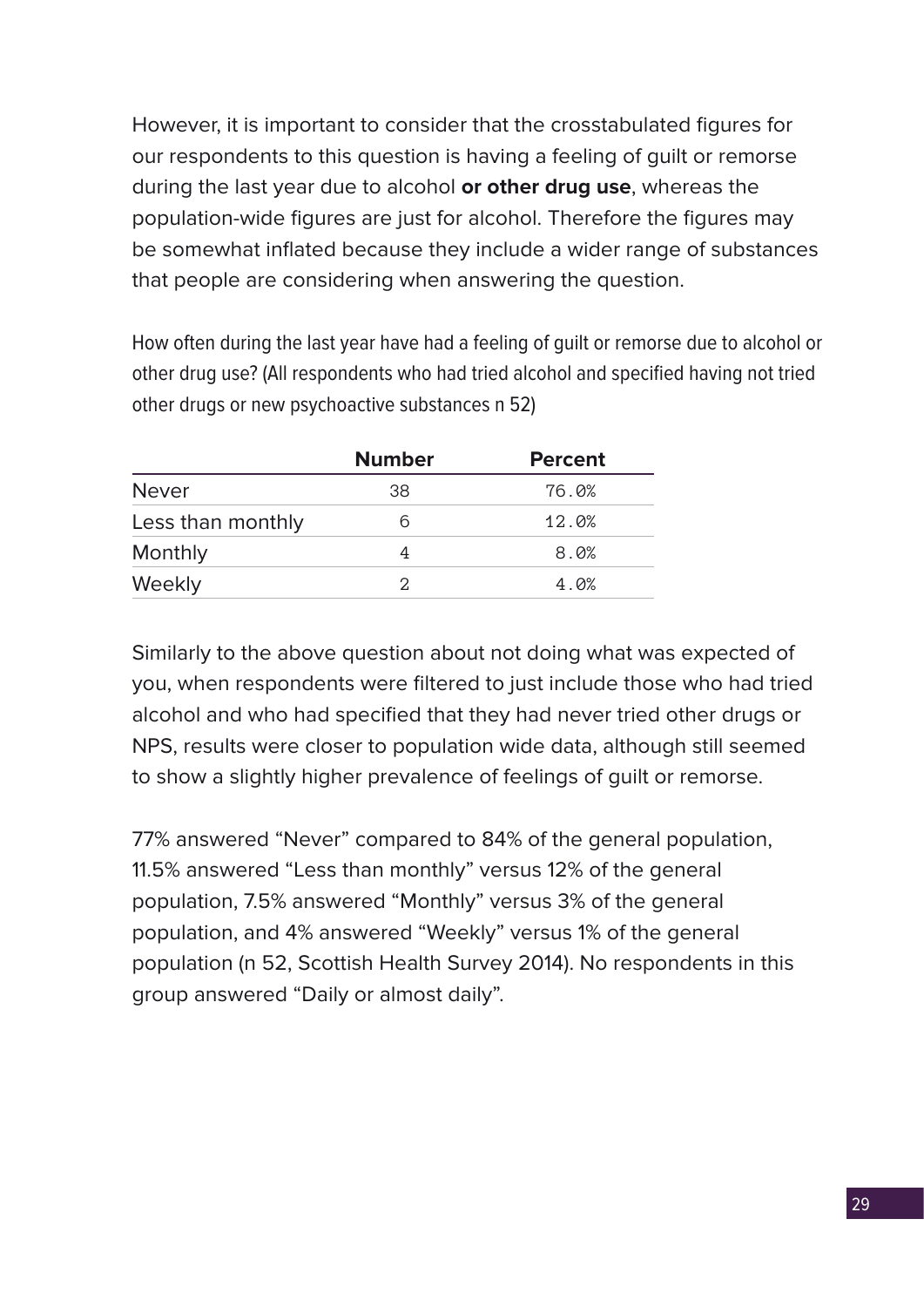**Q20.** Have you or someone else been harmed because of your alcohol or other drug use (n 199)?



This question was modified from the typical AUDIT question to include all drug use, rather than just alcohol use, which makes comparisons to general population data more difficult. The question also asked whether you or someone else had ever been harmed, whereas the corresponding question on the Scottish Health Survey asked if you had ever injured yourself or another person due to alcohol use – which could be considered a more narrow question than the broader idea of "harm".

However, respondents did seem to report significantly higher levels of harm, due to alcohol or other drug use, with only 72.5% answering "No" to this question, versus 92.5% of the Scottish population (Scottish Health Survey 2014). 17% answered "Yes, but not in the last year", versus 5% of the general population, and 10.5% answered "Yes, during the last year" versus 2.5% of the general population (n 199, Scottish Health Survey 2014).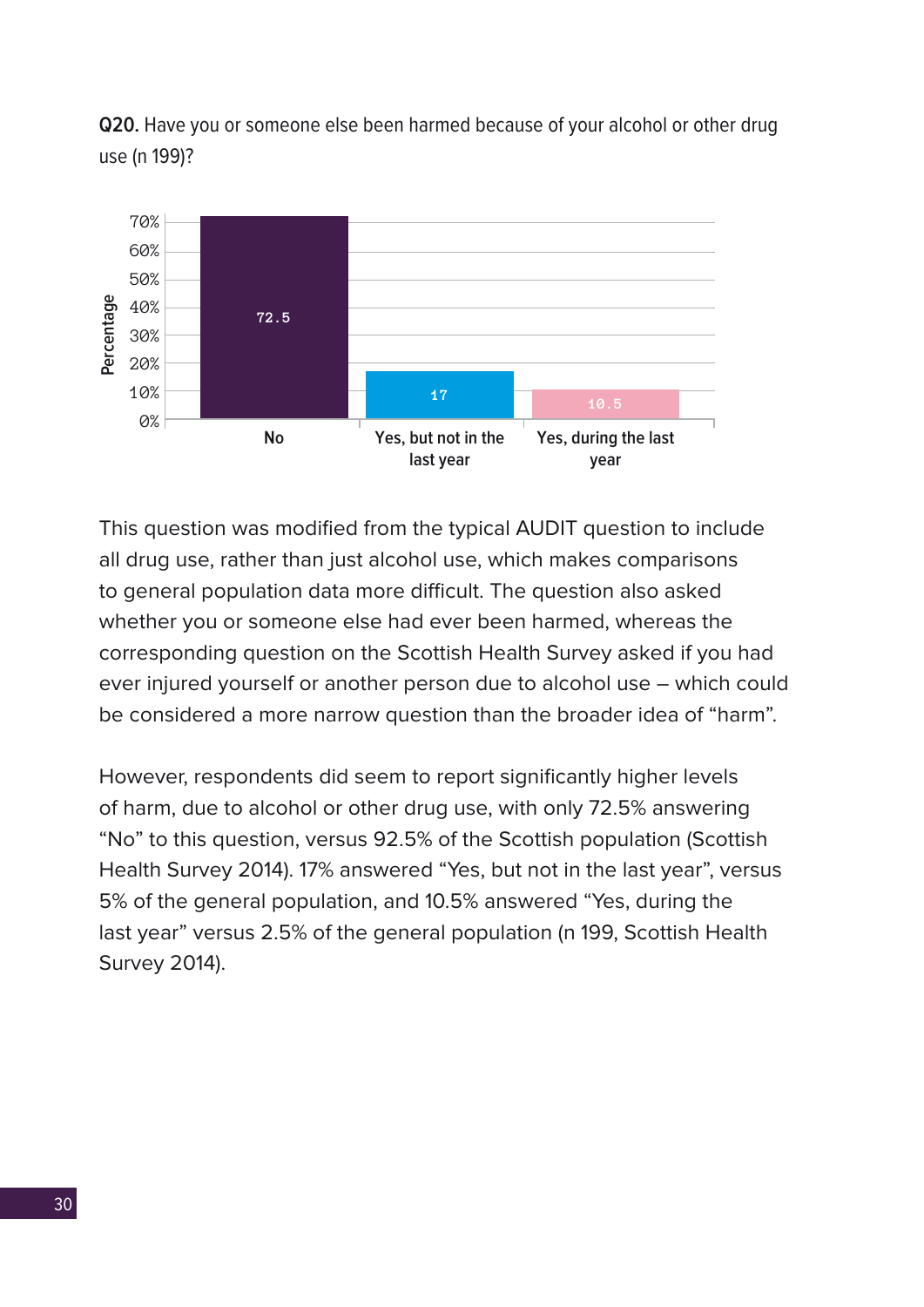Have you or someone else been harmed because of your alcohol or other drug use? (All respondents who had tried alcohol and specified having not tried other drugs or new psychoactive substances n 50)

|                               | <b>Number</b> | <b>Percent</b> |
|-------------------------------|---------------|----------------|
| <b>No</b>                     | 44            | 88.0%          |
| Yes, but not in the last year |               | 4.0%           |
| Yes, during the last year     |               | 8.0%           |

Similarly to the above question about having feelings of guilt or remorse, when respondents were filtered to just include those who had tried alcohol and who had specified that they had never tried other drugs or NPS, results were closer to population wide data, although still seemed to show a slightly higher prevalence of harm.

Because the wording of this question differed more significantly from the wording used in the Scottish Health Survey compared to other questions in this section, a crosstabulation with age was not done.

**Q21.** Has a relative, friend, Doctor or other health care worker expressed concern about your alcohol or other drug use or suggested you should cut down (n 199)?



This question was modified from the typical AUDIT question to include all drug use, rather than just alcohol use, which makes comparisons to general population data more difficult. However, respondents did seem to have much higher levels of concern expressed to them about their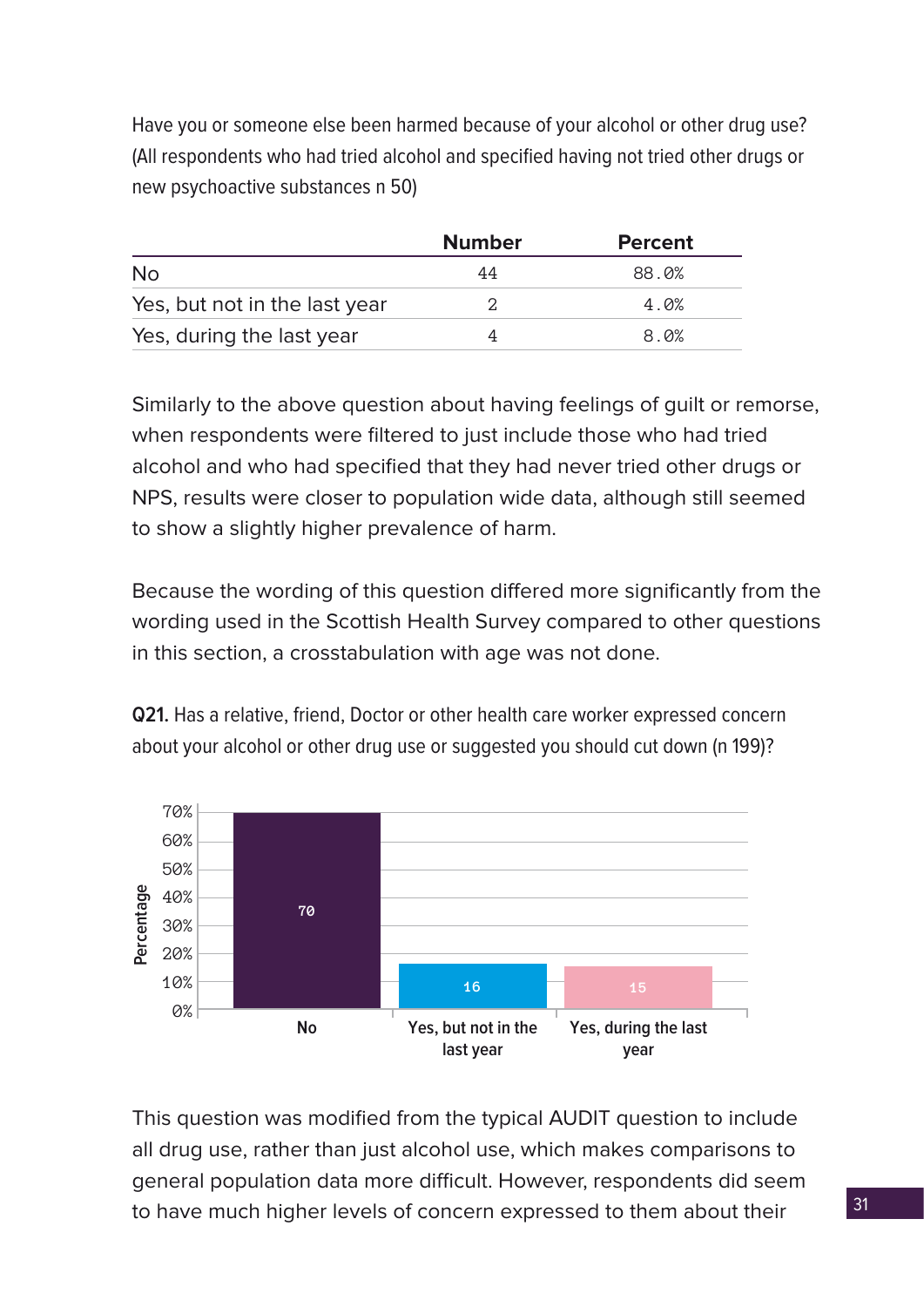alcohol or other drug use compared to levels of concern expressed to the general population about alcohol use. Only 70% of respondents answered "No" to this question (n 200), compared to 93% of the Scottish population (Scottish Health Survey 2014). 16% answered 'Yes, but not in the last year' and 15% answered 'Yes, during the last year' (n 200) compared to 3.5% for each category from population-wide data (Scottish Health Survey 2014).

Has a relative, friend, Doctor or other health care worker expressed concern about your alcohol or other drug use or suggested you should cut down? (All respondents who had tried alcohol and specified having not tried other drugs or new psychoactive substances n 52)

|                               | <b>Number</b> | <b>Percent</b> |
|-------------------------------|---------------|----------------|
| <b>No</b>                     | 41            | 82.0%          |
| Yes, but not in the last year |               | 12.0%          |
| Yes, during the last year     |               | 6.0%           |

Similarly to the above questions about not doing what was expected of you, having feelings of guilt and remorse, and causing harm, when respondents were filtered to just include those who had tried alcohol and who had specified that they had never tried other drugs or NPS, results were closer to population wide data, although still seemed to show a higher prevalence of concern. 82.5% answered "No" compared to 93% of the general population (n 52), 11.5% answered "Yes, but not in the last year" versus 3.5% of the general population (n 52), and 6% answered "Yes, during the last year" versus 3.5% of the general population (n 52) (Scottish Health Survey 2014). This would indicate that those people who had only ever drunk alcohol were still more likely to have had concern expressed to them than the general population, however respondents who have also tried other drugs may be more likely to have experienced this.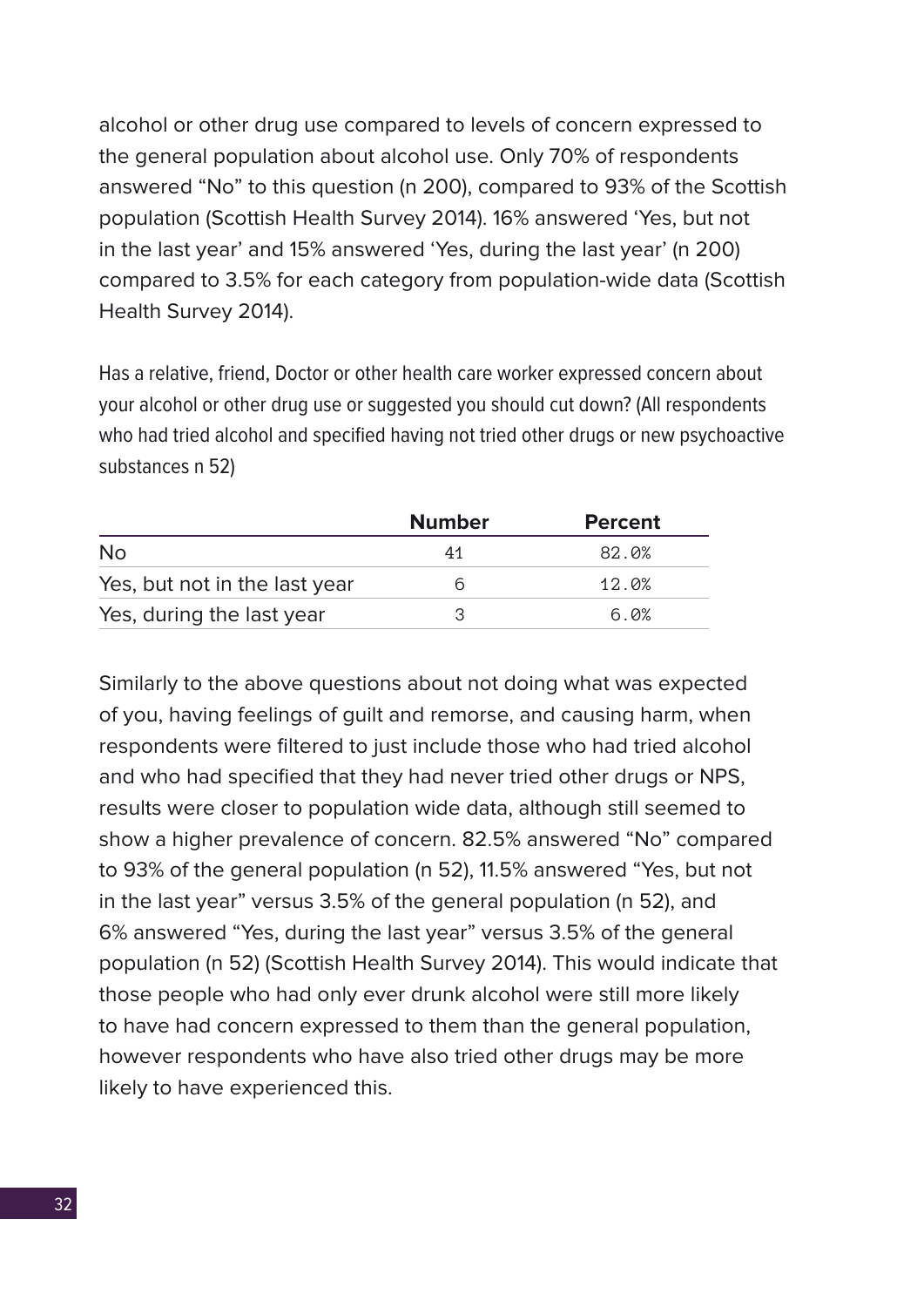# <span id="page-32-0"></span>**DO YOU FEEL YOUR ALCOHOL OR OTHER DRUG USE HAS BEEN AFFECTED BY BEING TRANS?**

**Q22.** Do you feel that your alcohol or other drug use has been affected by being trans? If so, please tell us how (n 131)



At the end of the section with the adapted AUDIT questions, respondents were asked an open-ended question where they could leave qualitative text answers. This question was designed to give participants the space to talk about how being trans may have specifically affected their use of alcohol or other drugs. There were 131 responses to this question, and respondents' answers were coded into themes. Answers were coded into multiple themes when a respondent talked about a range of issues – this means that the percentages in the above table total more than 100%.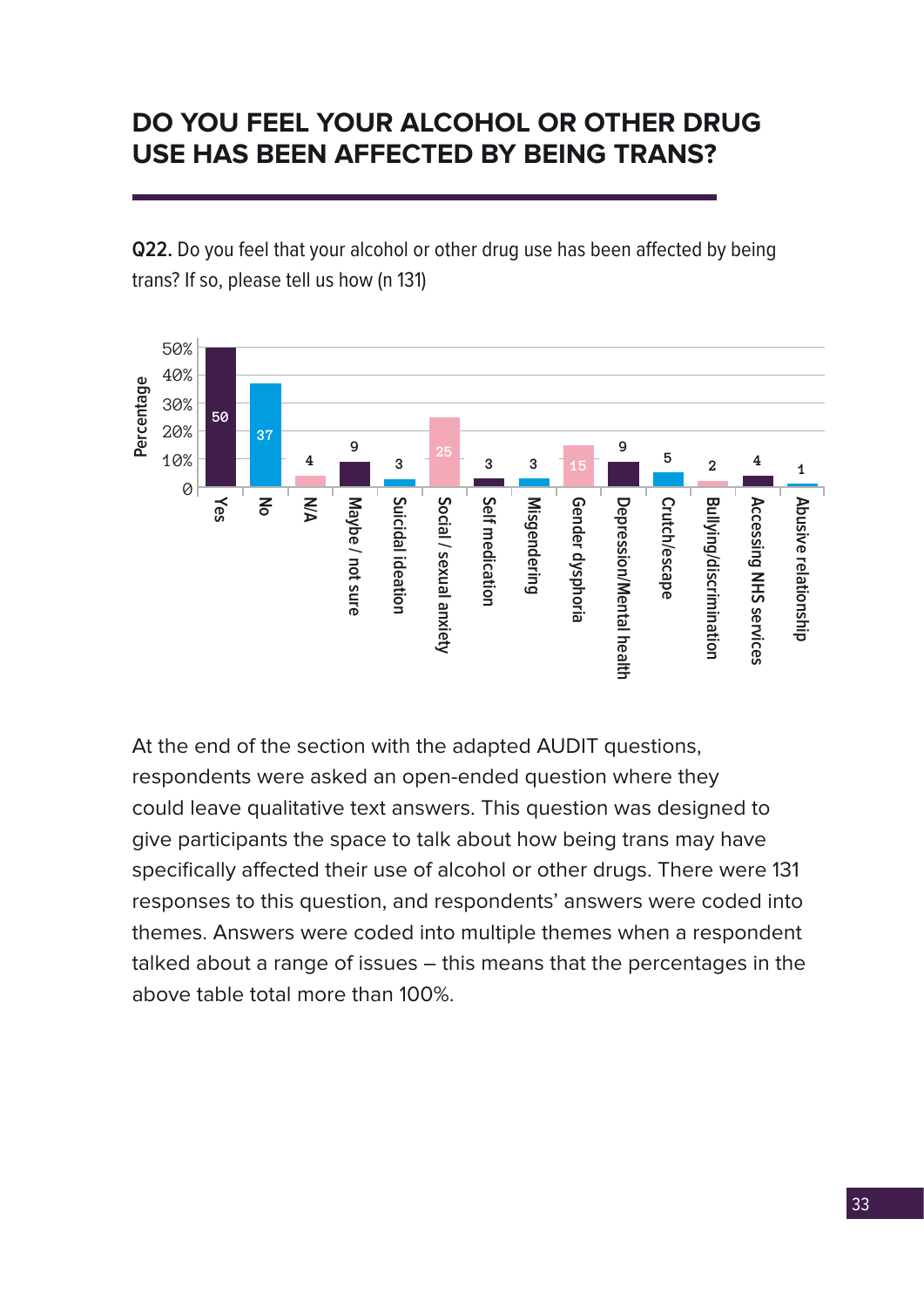#### **YES**

Half of respondents said that their alcohol or other drug use had been affected by being trans (n 131). Some of the most frequent ways in which respondents said their alcohol and other drug use related to their trans identity were around coping with poor wellbeing.

#### Social anxiety, sex and relationships

25% of respondents used alcohol or other drugs to deal with social and/ or sexual anxiety due to being trans (n 131). Many respondents talked about how alcohol or other drugs were useful in making them feel more relaxed in social situations – something that they otherwise felt unable to do because of their gender identity. A number of respondents also talked specifically about how they had anxieties about entering into romantic or sexual relationships due to their trans status, and that alcohol or other drug use also helped to alleviate some of their anxieties about relationships. This is an important aspect of trans people's alcohol or other drug use for services to be aware of, as it indicates that a holistic approach to improving services users' self-esteem could be important in helping them to change their use of alcohol or other drugs. The particular ways in which someone's gender identity may be impacting on their ability to socialise and form relationships with others should be something that professionals working in these services are aware of and able to discuss.

Some examples of things respondents said relating to this theme were:

"Early on in transition when I was really lacking in confidence alcohol helped me to socialise."

**T** "Yes, I used alcohol to overcome social anxiety caused by being trans."

"it impacts on my sexual health as when I am sober I do not feel attractive as I am trans, but when I drink I feel more attractive due to feeling less inclined to talk about my trans status."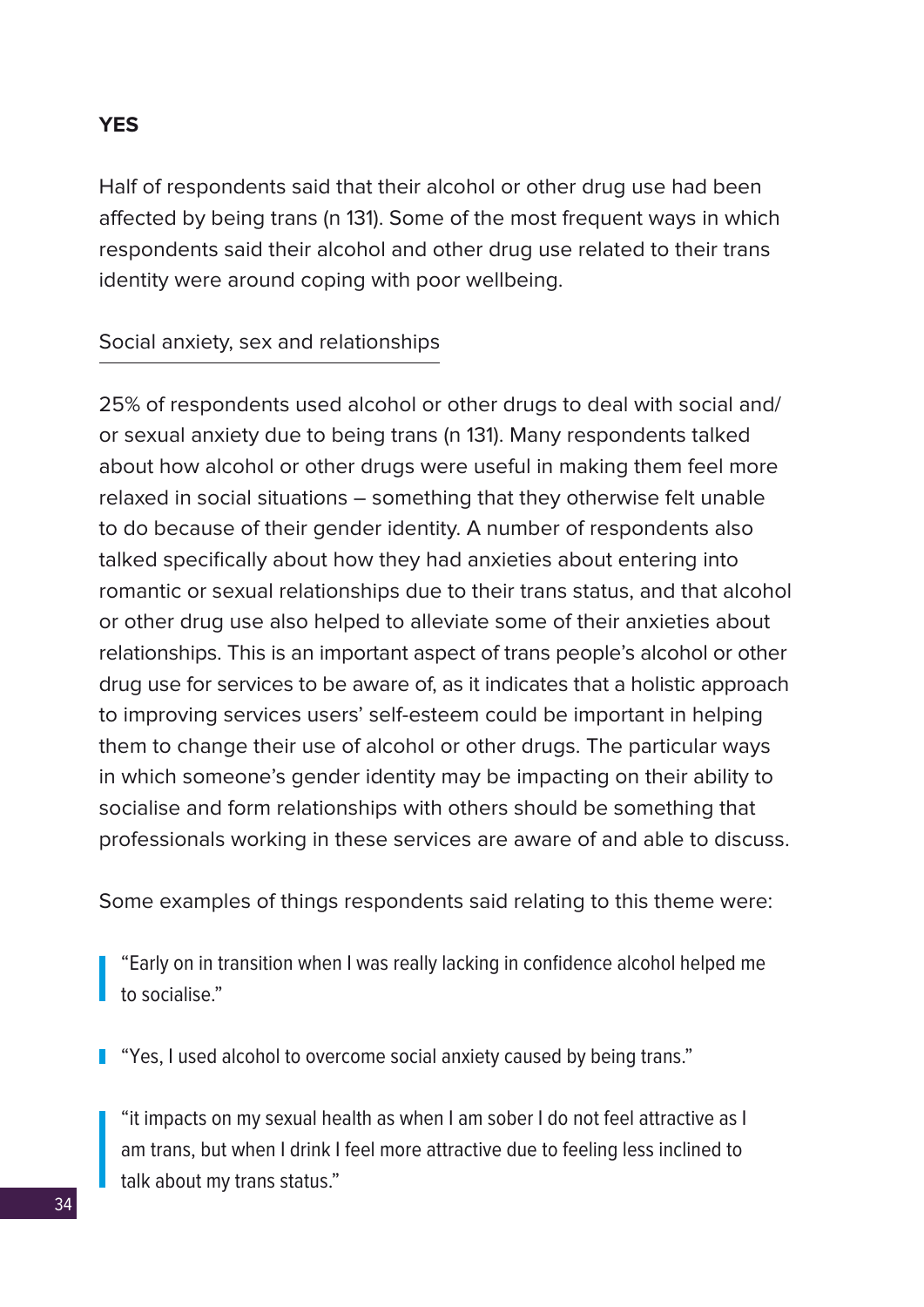"I feel that prior to coming out and better understanding myself, I would sometimes use drugs and alcohol to enjoy feelings of relief and freedom from the strict, self-imposed repression I lived in."

## Gender dysphoria

15% of respondents had used alcohol and other drugs to deal with gender dysphoria (n 131). Trans people often experience discomfort with their physical bodies, particularly around gendered body parts such as genitals and chests. This particular factor in someone's relationship to alcohol or other drugs is likely to be specific to trans service users, and is another topic which service providers should be comfortable talking to people about. Some examples of things respondents said relating to this theme were:

**I** "I sought alcohol as a way of escaping the reality of my physical being."

"Often times it's only because body dysphoria becomes overwhelming and I feel nothing distracts or calms me quite well enough."

"I feel that for long periods of time I was using alcohol to try and cope with feelings around body dysphoria and being trans. When I was struggling a lot with dysphoria, drinking made me feel sort of 'fuzzy', like the issues I was having with my body weren't so acute or that I cared about them less. When I didn't feel connected to my body because of dysphoria, using alcohol sort of increased that disconnection and made it seem less painful at the time."

## Depression and mental health

9% of respondents used alcohol or other drugs to cope with depression/ mental health problems connected to their trans status (n 131). Whilst being trans is not itself a mental health problem, many trans people experience poorer levels of mental wellbeing than the general population due to the continued existence of stigma and discrimination towards trans people. Awareness and knowledge of the increased likelihood that trans people will be suffering from mental health problems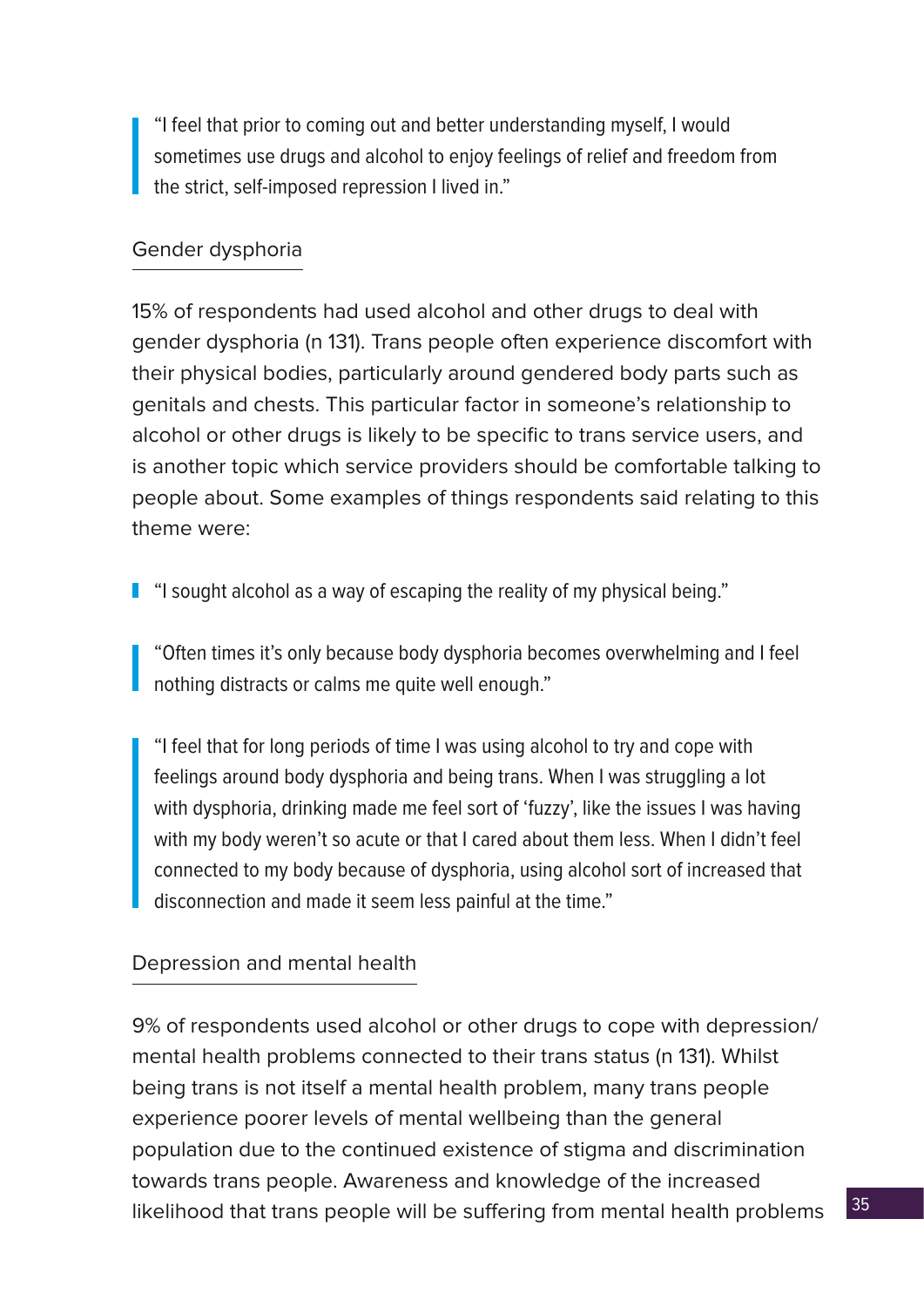would also be valuable for service providers supporting trans service users. Some examples of things respondents said relating to this theme were:

"My usage of drugs and alcohol hasn't been directly affected by my transness, more by the perceptions and attitudes toward transness in our society. Social isolation, unacceptance of transgender people, and the perpetual onslaught of anti-trans stereotypes in media have all caused feelings of self-loathing and hatred, and my depression and deeply ingrained internal transmisogyny have at times driven me to drink and drugs."

"I feel I smoke weed more since becoming depressed due to being trans. I feel I use it to escape from the day-to-day situation and just unwind at the end of a stressful day especially before I was on hormones and had had top surgery."

"When I was younger and struggling with my identity, I would self-harm (as already mentioned above) and used alcohol as an alternative coping mechanism to this, and almost came to rely on it."

Some of the other mental health and wellbeing issues that respondents discussed in relation to the relationship between their alcohol or other drug use and trans identity can be seen in the chart on page 33.

#### Accessing services

Another theme that emerged from this question was respondents who said they used alcohol or other drugs to cope with the poor treatment, or lack of treatment, they felt they received from services generally due to being trans.

Some of these respondents mentioned long waiting times to access trans specific healthcare (such as taking hormones and having surgery) having a detrimental impact on their wellbeing, which caused an increase in their use of alcohol or other drugs. People also mentioned a sense of a general lack of help from services, who they often felt weren't knowledgeable enough to support trans people.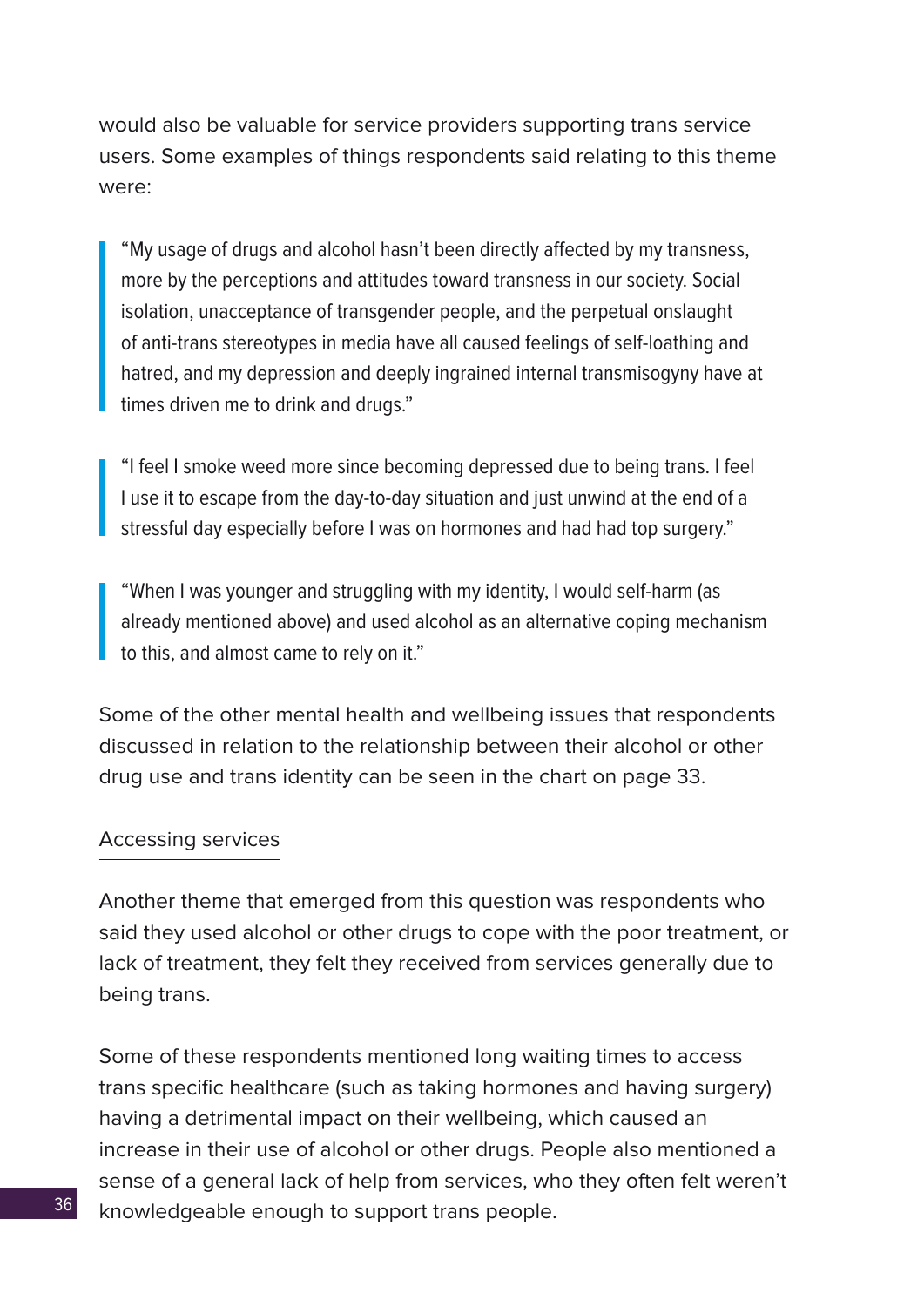It would be valuable for people in addiction and recovery services to be aware of the face that many trans people connect their alcohol and other drug use to a feeling of a lack of general support in their lives around their trans identity. In particular, knowledge of the long waiting times for accessing trans-specific healthcare (currently up to fourteen months for a first appointment in many parts of Scotland) would give service providers a useful grounding in understanding some of the particular difficulties and frustrations trans service users may be facing. 4% of respondents mentioned (lack of) access to services as an important aspect of the connection between their trans identity and their use of alcohol and other drugs (n 131).

Some examples of responses categorised in this theme were:

"I feel as though the fact that I can't get any help from any medical services to continue my transition has affected it massively as I'm stuck living in a body, getting misgendered, constantly feeling insecure, worthless and trapped has led to depression and the only thing that numbs that pain is drink."

"drinking because of dysphoria, self-hatred, frustration (at slow pace of transition, being misgendered, lack of help from services)."

## **NO AND MAYBE**

37% of respondents felt that being trans had not affected their alcohol or other drug use, and 9% were unsure (n 131). In addition to this, 4% said that this question was not applicable (n 131).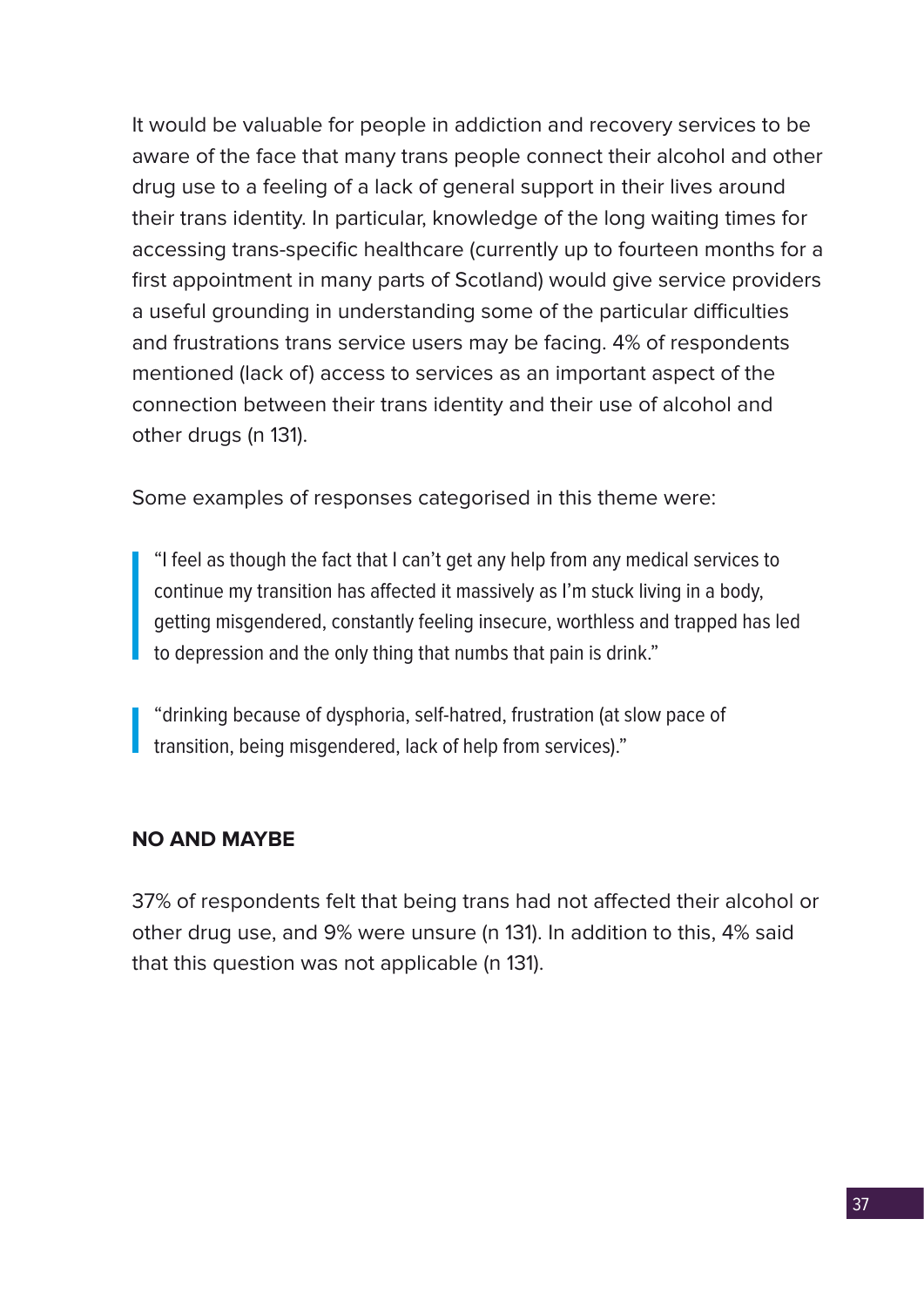## **CONCERNS ABOUT APPROACHING OR USING SERVICES DUE TO ALCOHOL OR OTHER DRUG USE**

This section of the survey asked respondents about whether they had ever had any concerns about approaching or using services because of their alcohol or other drug use. The four services that it asked about were General Practitioners, one-to-one support within addiction services, peer support within addiction services, and charities/voluntary organisations.

**Q23.** Have you ever felt unable to approach a specialist service about your alcohol or other drug use due to concerns about any of the following (n 137)?

|                                          | <b>Number</b> | <b>Percent</b> |
|------------------------------------------|---------------|----------------|
| GP                                       | 85            | 62.0%          |
| Addiction Services (one-to-one support)  | 78            | 56.9%          |
| <b>Addiction Services (peer support)</b> | 76            | 55.5%          |
| <b>Charities / Voluntary Orgs</b>        | 69            | 50.4%          |

## **I have never wanted to approach this service about alcohol or other drug use (n 103)**

A large proportion of respondents had not wanted to approach any of the services about their alcohol or other drug use. This question also allowed people to leave text responses after making their selections. Any respondents who left comments such as "n/a" or "I don't have any problems with alcohol or drugs" but who had not made multiple choice selections had their text answers deleted and were coded into the above category for all four services.

| I had no concerns about approaching specialist services (n 38) |  |
|----------------------------------------------------------------|--|
|----------------------------------------------------------------|--|

|                                         | <b>Number</b> | <b>Percent</b> |
|-----------------------------------------|---------------|----------------|
| GP                                      | 34            | 24.8%          |
| Addiction Services (one-to-one support) | 27            | 19.7%          |
| Addiction Services (peer support)       | 24            | 17.5%          |
| <b>Charities / Voluntary Orgs</b>       | 2.7           | 19.7%          |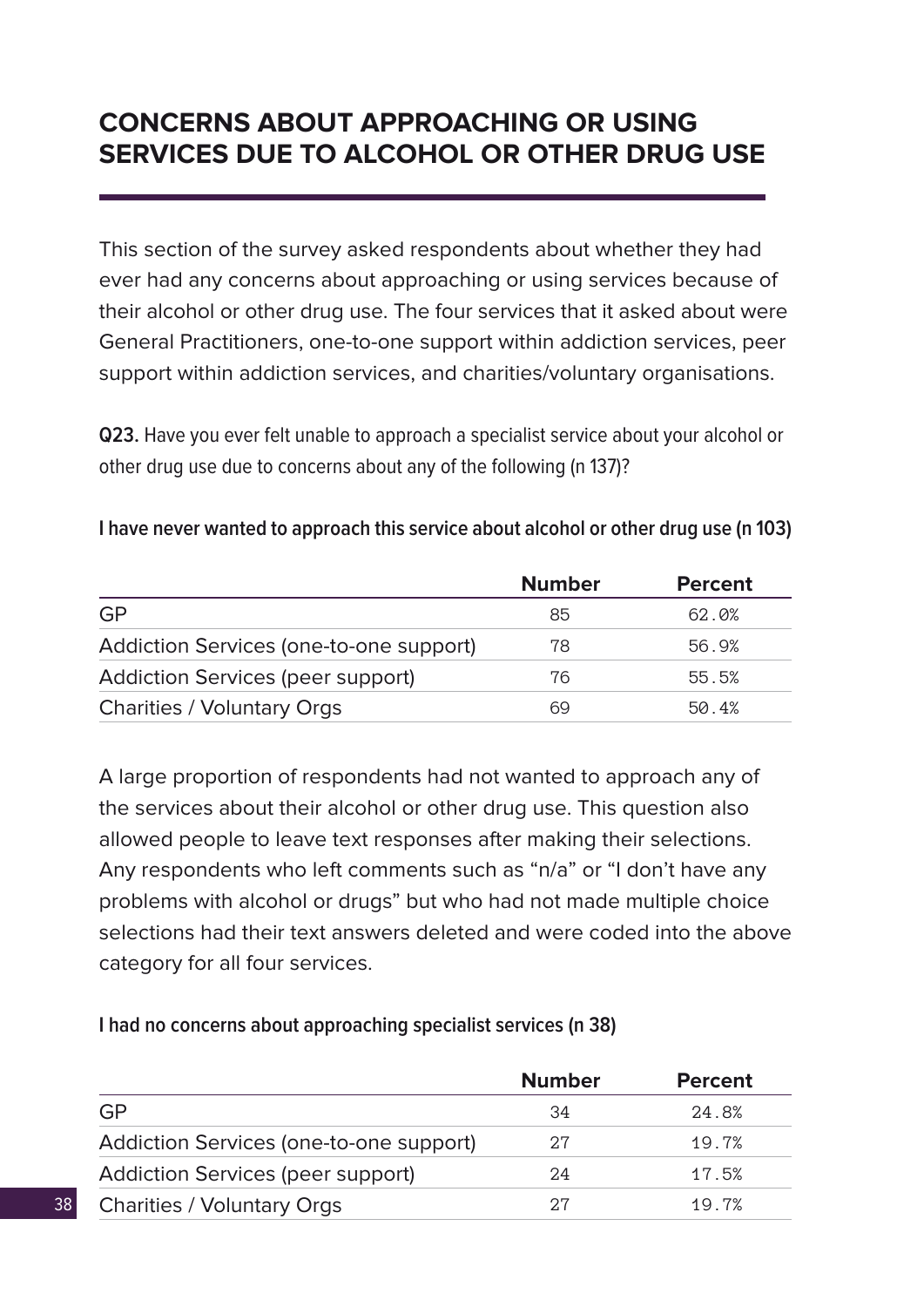Some respondents said that they had no concerns about approaching specialist services. Around one in five said this was the case in relation to addiction services and charities/voluntary orgs, and around a quarter said this was the case regarding approaching their GP (n 137).

**That your trans-specific healthcare (i.e. engagement with a Gender Identity Clinic) would be stopped or refused due to addiction status (n 34)?**

|                                          | <b>Number</b> | <b>Percent</b> |
|------------------------------------------|---------------|----------------|
| <b>GP</b>                                | 29            | 21.2%          |
| Addiction Services (one-to-one support)  | 12            | 8.8%           |
| <b>Addiction Services (peer support)</b> | 10            | 7.3%           |
| <b>Charities / Voluntary Orgs</b>        | g             | ნ. ნ%          |

A significant number of respondents to this question said they would have concerns that their trans specific healthcare (i.e. access to hormones and surgery) would be stopped or refused if they engaged with services about their alcohol or other drug use. 21.2% of respondents were concerned that this would happen if they approached their GP (n 137) – perhaps because GP's are also involved in the provision of trans specific healthcare (such as referring people to Gender Identity Clinics, monitoring bloods and prescribing hormones). Between 6% and 9% of respondents were worried that this would be the case if they engaged with any of the other three services – either addiction services or charities/voluntary organisations (n 137).

It is important that clarity is provided about whether engagement with addiction services will have an impact on trans specific healthcare, and that this information is communicated to trans people. Fear of having their medical transition stopped or refused due to engaging with addiction services would be a major barrier for those trans people who wish to transition medically seeking support. It would be of particular value for GPs to be able to discuss openly with trans patients whether or not using addiction services would have a negative impact on their trans specific healthcare – particularly as this was the service where trans people expressed the most fears. This would also be of use as a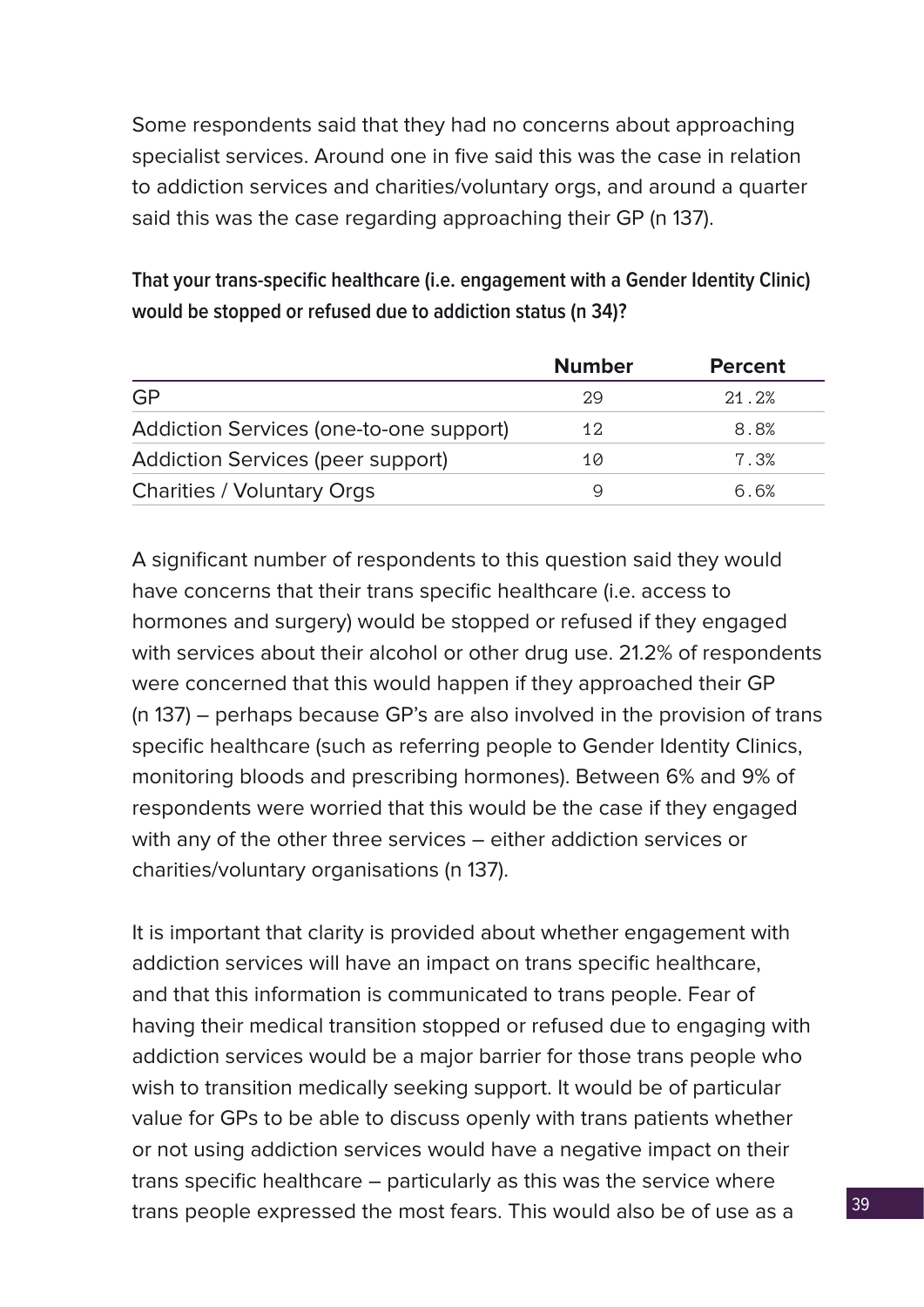GP is most likely to be aware of the various services with which a single person is engaging around their health and wellbeing.

**That recovery services would be stopped or refused due to you being trans and/or non-binary (n 23)**

|                                         | <b>Number</b> | <b>Percent</b> |
|-----------------------------------------|---------------|----------------|
| GP                                      | 18            | 13.1%          |
| Addiction Services (one-to-one support) | 11            | 8.0%           |
| Addiction Services (peer support)       | 10            | 7.3%           |
| <b>Charities / Voluntary Orgs</b>       | 6             | 4.4%           |

A number of respondents said they would have concerns that recovery services would be stopped or refused due to being trans. The largest number of respondents, 13%, had concerns about this in relation to their GP – again this may be because GP's are often the coordinating point of a person's engagement with various services (n 137). Slightly less than one in ten respondents to the question were concerned that they would not be able to access addiction services due to being trans, and one in twenty respondents had similar concerns about accessing charities/ voluntary organisations (n 137).

This would suggest that addiction services and third sector organisations should be making it clear that trans service users are welcome and able to access support. If trans people are assuming that these services are not for them, they are not going to be able to or willing to seek the support that they need. Outreach and visible statements of inclusion aimed at the trans community from the sector are vital going forward.

|                                          | <b>Number</b> | <b>Percent</b> |
|------------------------------------------|---------------|----------------|
| GP                                       | 8             | 5.8%           |
| Addiction Services (one-to-one support)  | 8             | 5.8%           |
| <b>Addiction Services (peer support)</b> | 15            | 11.0%          |
| <b>Charities / Voluntary Orgs</b>        | Q             | ი ი%           |

## **Fear of physical violence (n 19)?**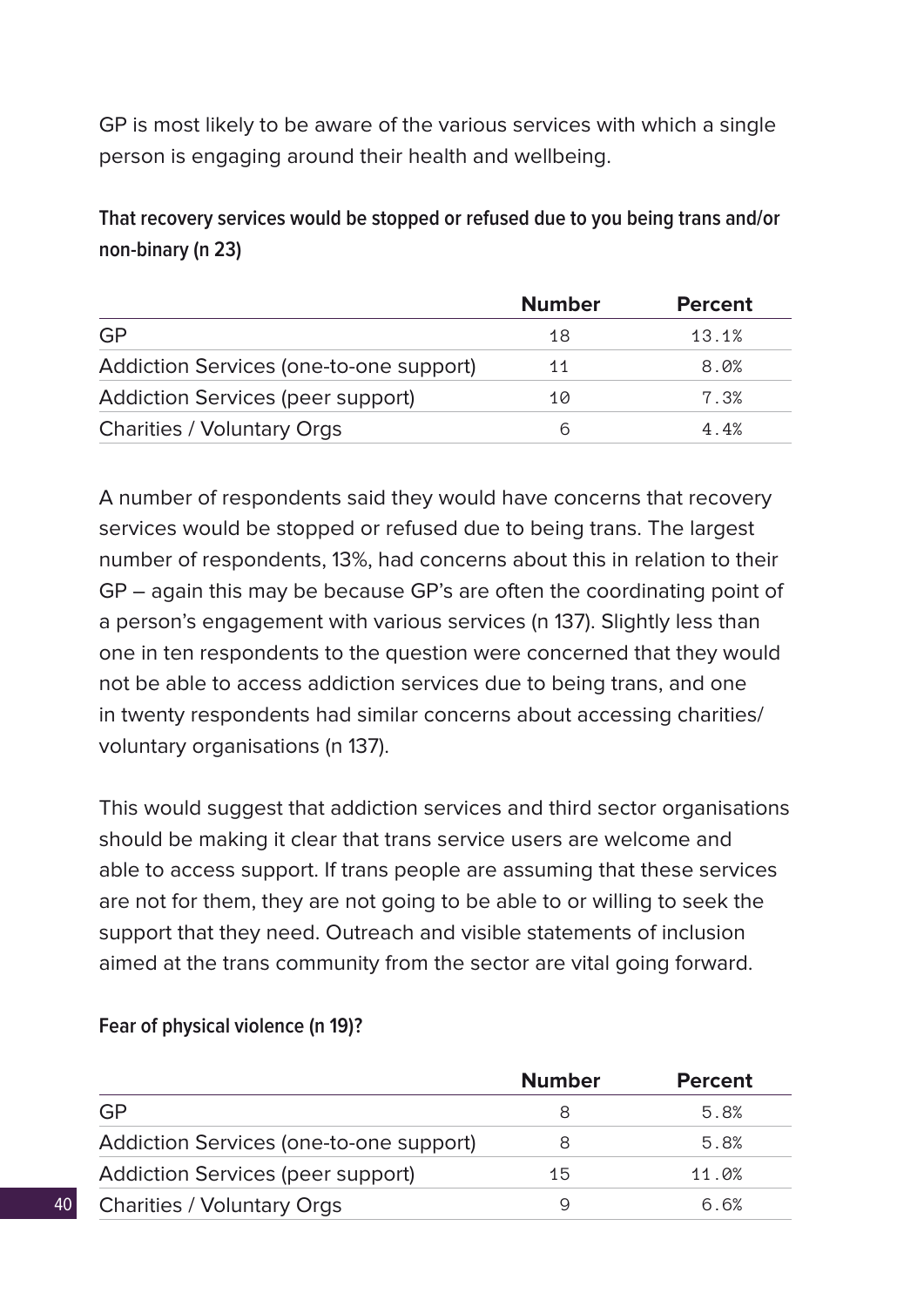Around 6% of respondents had fears of experiencing physical violence when accessing their GP, one-to-one support in addiction services, and charities/voluntary orgs (n 137). 11% had fears about physical violence if using peer support in addiction services (n 137). This would suggest that trans people may need greater reassurances about their safety when it comes to engaging with peer-based support.

Ensuring that there is a zero-tolerance approach to discrimination within group settings is vital, as well as communicating this to all services users both before and throughout engaging with peer-based services. These fears are a further demonstration of the importance of services reaching out to trans communities and making them aware that discrimination and transphobia is not tolerated within the sector. These increased fears around physical violence when accessing peer support may also mean that trans- or LGBT- specific groups could be valuable in decreasing people's concerns about accessing this type of service.

|                                         | <b>Number</b> | <b>Percent</b> |
|-----------------------------------------|---------------|----------------|
| <b>GP</b>                               | 29            | 21.2%          |
| Addiction Services (one-to-one support) | 20            | 14.6%          |
| Addiction Services (peer support)       | 22            | 16.1%          |
| <b>Charities / Voluntary Orgs</b>       | 20            | 14.6%          |

#### **Fear of hurtful, demeaning or insulting language (n 38)?**

A number of respondents had concerns about hearing hurtful, demeaning or insulting language if they engaged with services. Around one in five respondents were concerned about this in relation to accessing their GP, and around one in seven in relation to accessing addiction services and charities/voluntary orgs (n 137). Clear statements of inclusion and a zero-tolerance approach to bullying and harassment of all service users would be a valuable step for services to take to ensure that these concerns are reduced.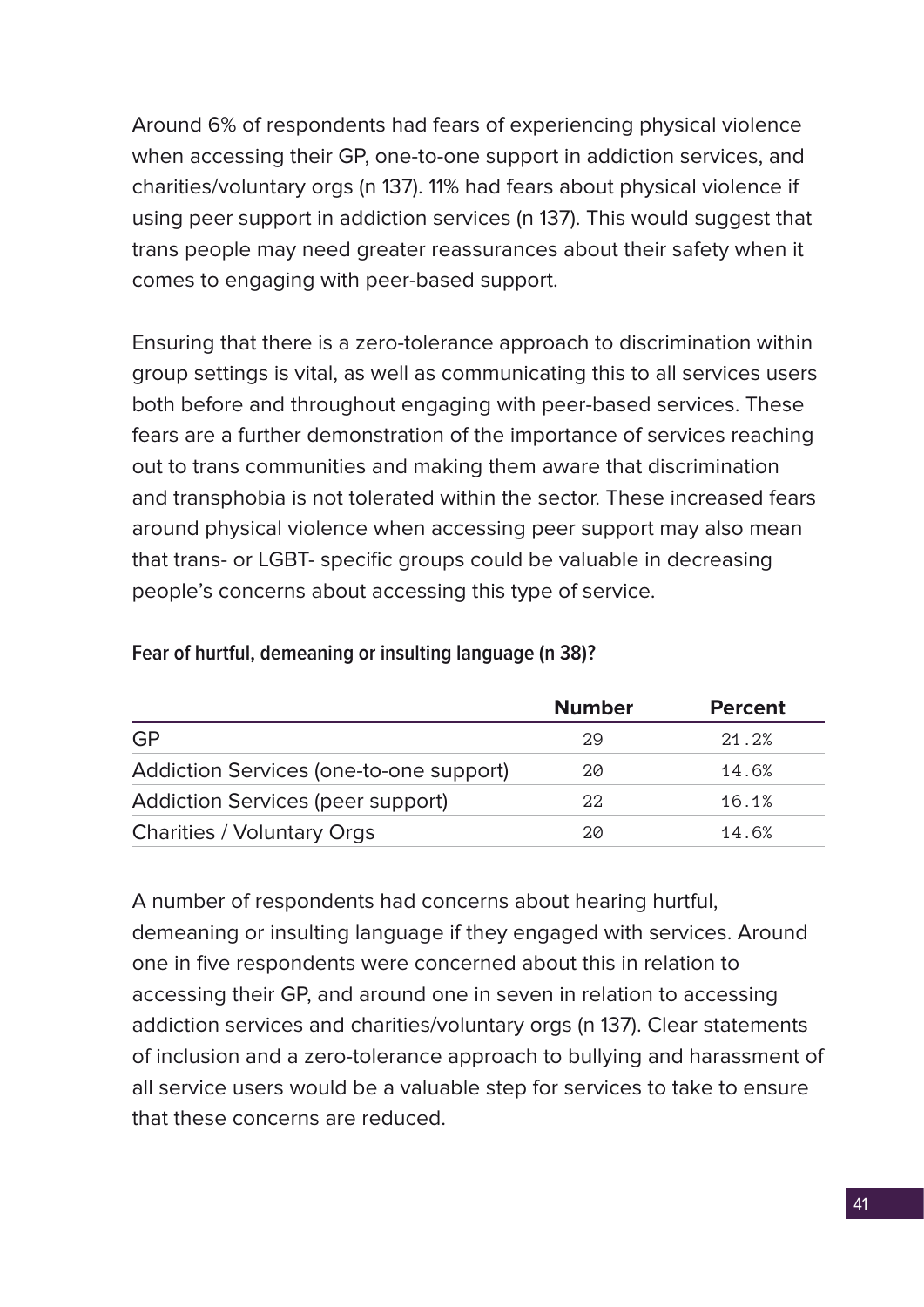|                                         | <b>Number</b> | <b>Percent</b> |
|-----------------------------------------|---------------|----------------|
| <b>GP</b>                               | 29            | 21.2%          |
| Addiction Services (one-to-one support) | 22            | 16.1%          |
| Addiction Services (peer support)       | 29            | 21.2%          |
| <b>Charities / Voluntary Orgs</b>       | 22            | 16.1%          |

**Fear of silent harassment (e.g. being stared at/whispered about) for being trans (n 45)?**

Similar numbers of respondents had fears about experiencing silent harassment – around one in five respondents regarding using GP services or peer support in addiction services, and around one in seven respondents in relation to using one-to-one support in addiction services or charities/voluntary orgs (n 137). Clear statements of inclusion and a zero-tolerance approach to bullying and harassment of all service users would be a valuable step for services to take to ensure that these concerns are reduced.

**Worried that you wouldn't be able to prove your identity (i.e. because of name changes) (n 27)?**

|                                         | <b>Number</b> | <b>Percent</b> |
|-----------------------------------------|---------------|----------------|
| GP                                      | 21            | 15.3%          |
| Addiction Services (one-to-one support) | 13            | 9.5%           |
| Addiction Services (peer support)       | 13            | 9.5%           |
| <b>Charities / Voluntary Orgs</b>       | 11            | 8.0%           |

Respondents had concerns that they may have some issues proving their identity. Many trans people will experience times in their life where not all of their identification and records use the same name or gender for them – for example they may have a passport with one gender recorded on it, but their NHS records and CHI number may be in another gender. Around one in ten respondents were concerned about this in relation to accessing addiction services and charities/voluntary orgs, and around one in seven respondents were concerned about this in relation to accessing their GP (n 137). A good way to counteract this problem would be to ensure that services have a clear trans policy in place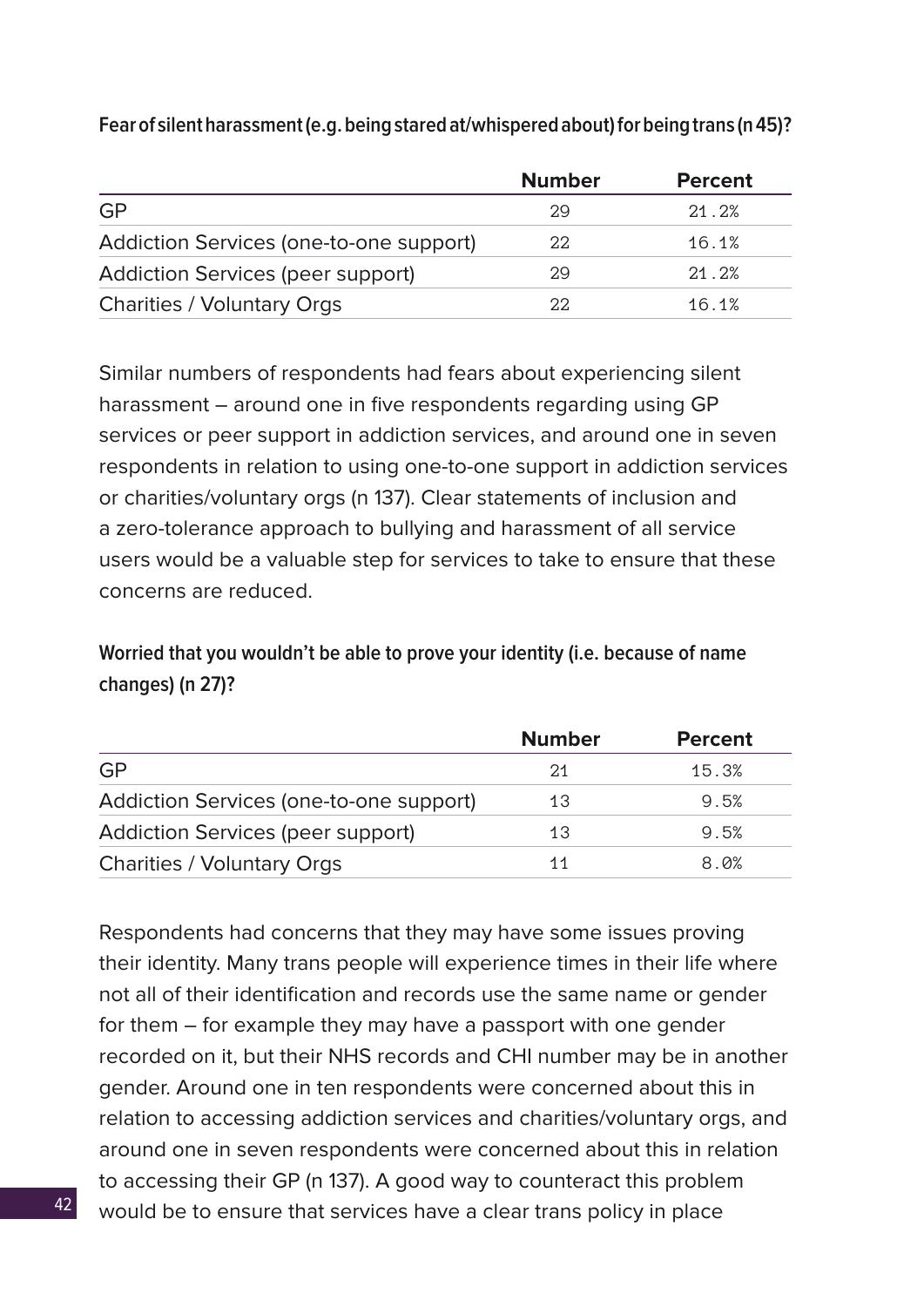with guidelines around ensuring that people were assisted in proving their identity. As well as this, services should be able to be flexible and understanding of trans service users who may have different information recorded about them across different records.

|                                         | <b>Number</b> | <b>Percent</b> |
|-----------------------------------------|---------------|----------------|
| <b>GP</b>                               | 44            | 32.1%          |
| Addiction Services (one-to-one support) | 34            | 24.8%          |
| Addiction Services (peer support)       | 30            | 21.9%          |
| <b>Charities / Voluntary Orgs</b>       | 26            | 19.0%          |

#### **That services wouldn't know enough about trans people to help you (n 54)?**

The concern reported by the greatest number of respondents was that services wouldn't know enough about trans people to be able to help them. Around one in five respondents worried about this in relation to accessing charities/voluntary orgs and peer support in addiction services, around a quarter of respondents were concerned about this in relation to accessing one-to-one support in addiction services, and around a third of respondents had these concerns in relation to accessing their GP (n 137). Services should ensure that they are open and vocal about their support and inclusion of trans people to ensure that members of the community who want and need to use these services feel welcome. This should be advertised in information about services, such as online, in information leaflets, and in posters and displays within services. This needs to be combined with knowledge and awareness raising amongst staff, to ensure that once trans people have been reassured that they can approach services, they also have positive experiences when there.

|                                         | <b>Number</b> | <b>Percent</b> |
|-----------------------------------------|---------------|----------------|
| <b>GP</b>                               | 5             | 3.7%           |
| Addiction Services (one-to-one support) | З             | 2.2%           |
| Addiction Services (peer support)       | 2.            | 1.5%           |
| <b>Charities / Voluntary Orgs</b>       | ◠             | 1.5%           |

## **Other (please specify) (n 5)**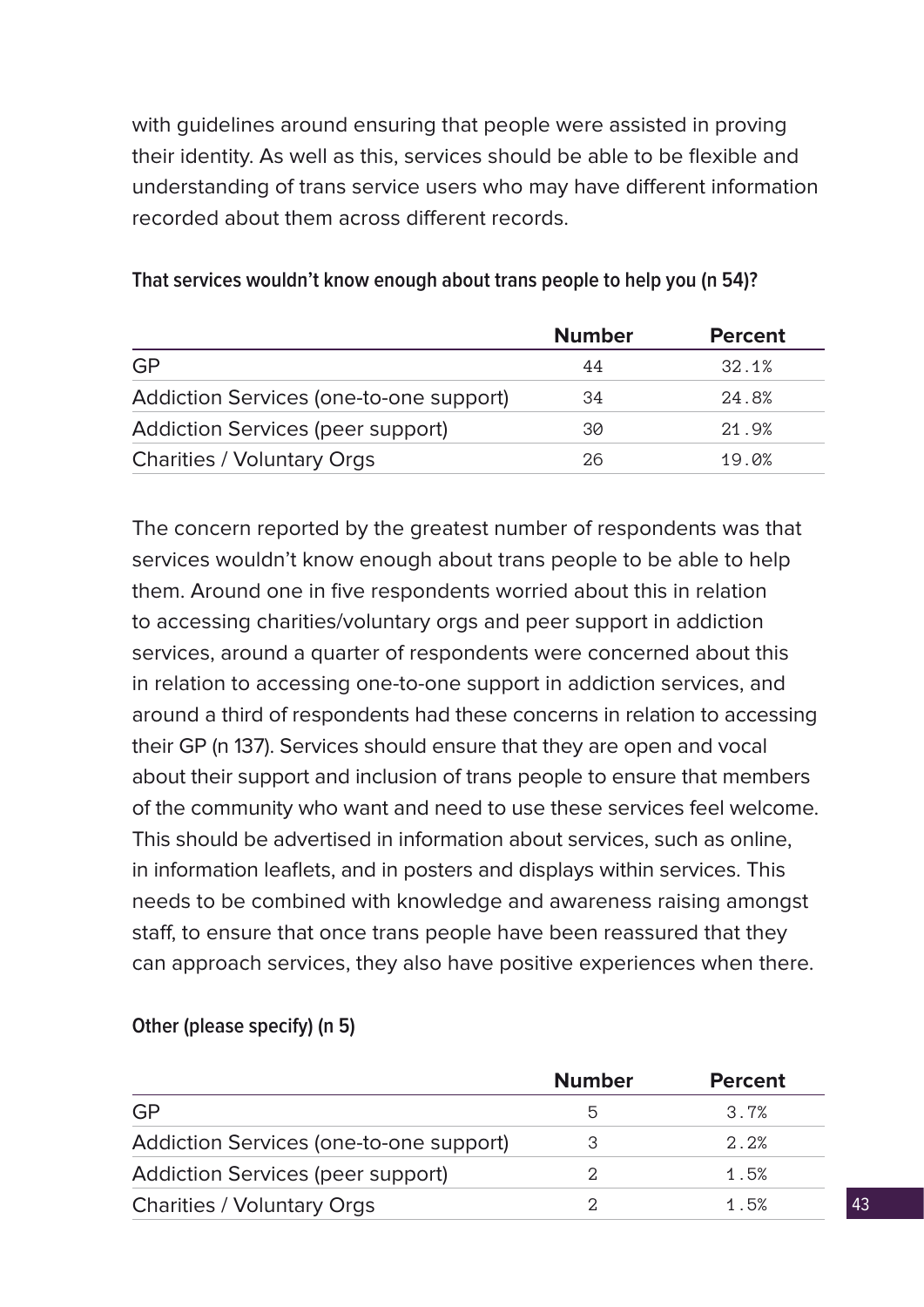## **ADDITIONAL COMMENTS**

Respondents were able to leave additional comments underneath this question. Any respondents who had left answers that just stated things such as "n/a" or "I don't have any problems with alcohol or drugs" had their text responses deleted and were recoded into the first option for all four services – "Have never wanted to approach this service about alcohol or other drug use".

After these comments were removed, there were 21 text responses. Some responses introduced new themes to the question, others expanded on options that had been chosen by the respondent, and some responses were unrelated to the question. Some of the topics covered in the text responses that weren't covered in the multiple choice options for this question were:

Five respondents were worried about approaching services generally due to being trans. These respondents did not talk specifically about addiction services, but explained that they were worried about approaching any service because of their gender identity. Some examples of things people said under this theme were:

"I certainly get worse treatment because I tell any service I'm a transvestite."

"Fear of being whispered and stared at for being trans is kind of a ubiquitous one in life."

Three respondents didn't understand the question or thought it was badly worded.

Two respondents discussed their experiences or their expectation of experiences around disclosing alcohol or other drug use and engaging with gender identity clinics:

"I received pressure from the doctors at the gender clinic about the level of my drinking, but no recognition that it was due to stress not primarily related to being trans."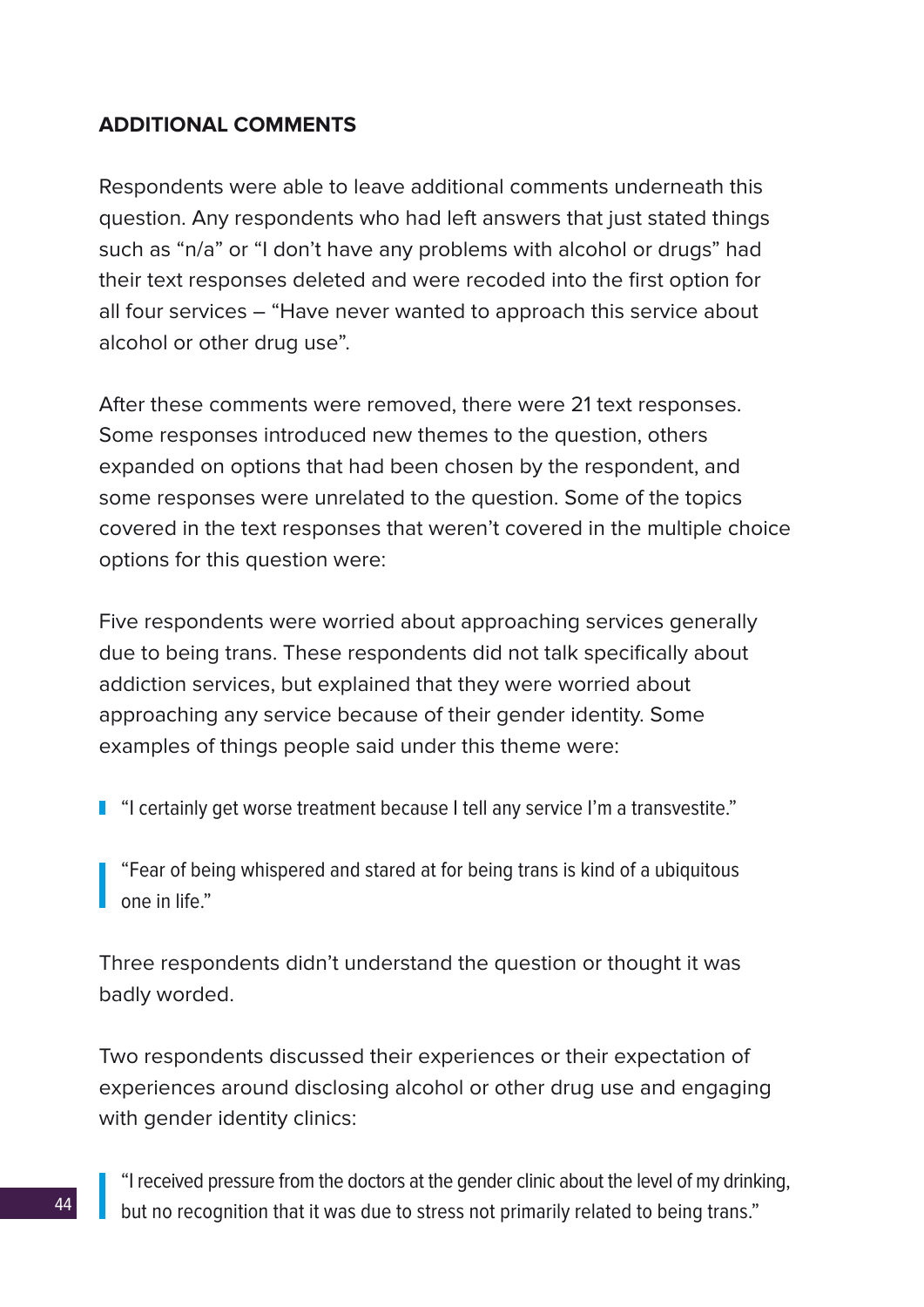"I have heard tales of transgender people being refused help from GPs / gender identity clinics on the grounds of drug or alcohol use, however I have no concerns about this yet."

One respondent said they would be worried about approaching services due to their work's drug and alcohol policy.

One participant discussed their experience using AA:

"When I started in AA, before my transition I was sometimes misgendered and people thought that they misheard my masculine name. After I transitioned, I also had fear that I would be outed somehow and rejected from the group which would mean that I lost my support in recovery. To be honest, I still have that fear... And the fear that if I got outed in AA, that I might get outed in the wider community outside of AA."

## **DISCUSSION**

Overall, responses to this question demonstrated that there were significant fears about the standard of support people could expect to receive around their alcohol or other drug use, and their safety and comfort when accessing this support. Of particular importance is the fact that this question measured people's concerns, rather than direct experience of accessing services. Many of the respondents who had concerns about approaching services may have not had any negative experiences, or any experiences at all, of using them. Therefore it is important for addiction services to be able to anticipate the fears trans people may have about accessing support, and counter these concerns proactively through outreach work.

The level of concern reported, particularly around services not having the knowledge to adequately help trans people, show the importance of services being proactive in reaching out to trans communities and being vocal about their commitment to inclusion of people regardless of their gender identity. This type of outreach must be combined with a genuine effort on behalf of addiction services to increase their awareness around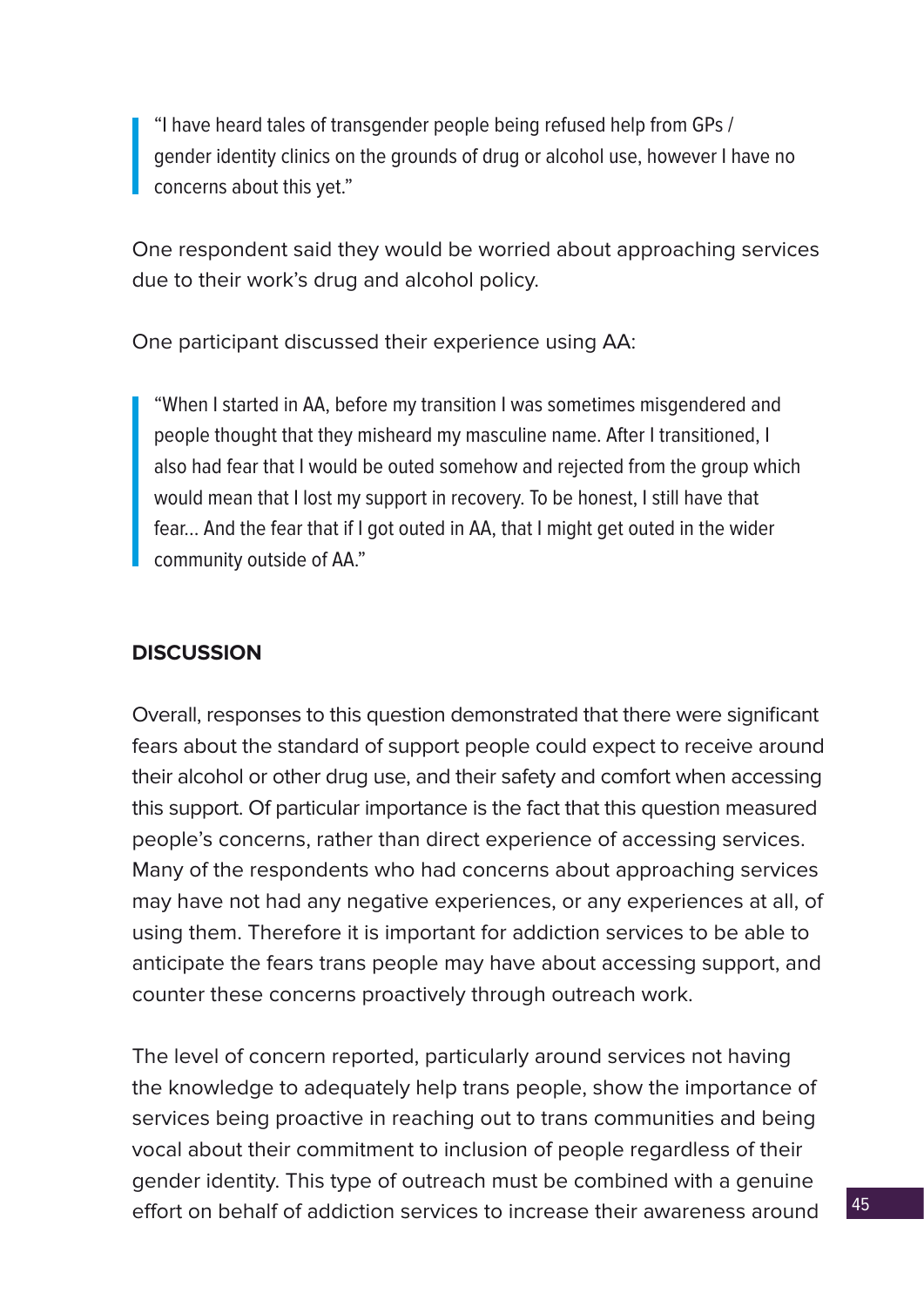trans equality. This should be done through receiving trans-specific training to equip staff with greater knowledge around trans inclusion, ensuring they are able to be welcoming and supportive of trans service users.

Concerns around experiencing various types of violence, bullying, and harassment when accessing services are a further indication of the need for the sector to promote and be vocal about the inclusiveness and safety of the support that they offer. Addiction services should have a zero-tolerance approach to discrimination and transphobia, and clear policies detailing the types of behaviour they consider unacceptable and the ways they will deal with this. Any anti-bullying or anti-discrimination policies should explicitly reference trans people. In addition to this, services should make sure that they stress their commitment to inclusive and safe environments in their public-facing material, and promote the fact that they have anti-bullying policies and a zero-tolerance approach.

## **OTHER ASPECTS OF YOUR IDENTITY**

**Q24.** Have you ever felt unable to approach a specialist service about your alcohol or other drug use due to other aspects of your identity?

|                            | <b>Number</b> | <b>Percent</b> |
|----------------------------|---------------|----------------|
| <b>Sexual Orientation</b>  | 23            | 16.3%          |
| Age                        | 20            | 14.2%          |
| <b>Disability</b>          | 15            | 10.6%          |
| Race/Ethnicity/Nationality | 3             | 2.1%           |
| Religion/Belief            | 1             | 0.7%           |
| None of the above          | 104           | 73.8%          |

This question asked respondents about other aspects of their identity that had made them feel unable to approach specialist services due to their alcohol or other drug use. Although 74% said they felt that none of these things made them feel unable to approach services, 16% had felt unable to approach services due to their sexual orientation, 14% because of their age, and 11% because of their disability (n 141). 1% felt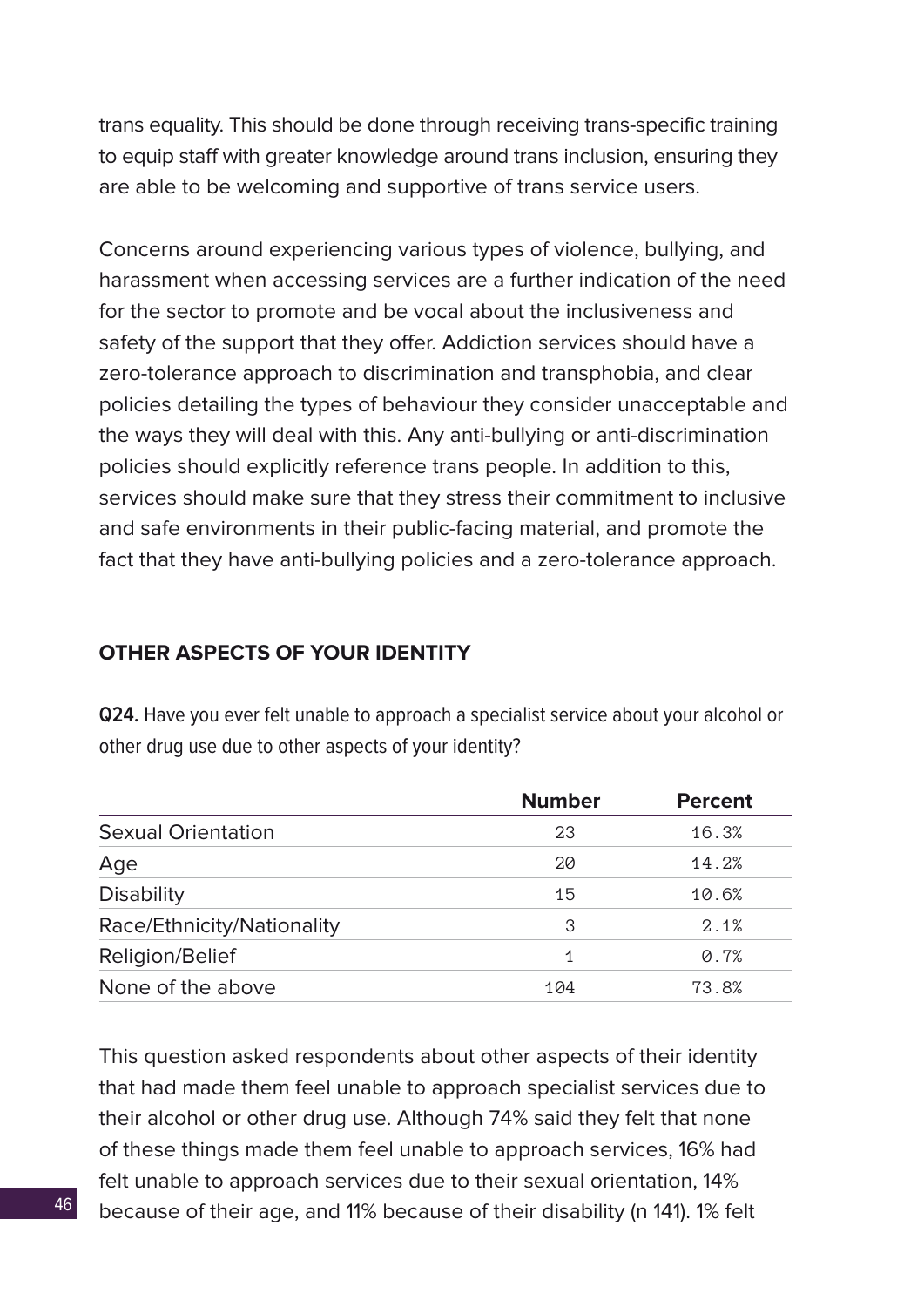this way about their religion/belief (n 141). 2% felt that their race/ethnicity/ nationality made them unable to approach specialist services – an extremely high number when you consider that only 8% of respondents to the survey were not White Scottish/English/Northern Irish/Welsh/ British (n 141).

These are important considerations as people may have concerns around approaching services that relate to multiple aspects of their identity, and any recommendations for improving trans people's confidence in approaching services need to be mindful of the ways that other aspects of their identity may also be contributing to their concerns.

Respondents were allowed to leave additional text comments underneath this question. Six people left comments that expanded on selections they had made, and others introduced new aspects of their identity that they had concerns about:

"as I'm under the legal drinking age I feel they would get local authorities involved… Unsure if mental health comes under disability; but fear they would stigmatise my illnesses as the cause of drinking."

"The 12-steps orientated focus of many recovery organisations often operates on an unconscious but strong Christian bias."

"The only trouble I have accessing healthcare or support is because of anxiety around phone use."

"Profession."

"People unfamiliar with autism tend to be very unhelpful and pretty confused by me."

"I only ever felt that I shouldn't be in this situation because I am well educated and have a well-paid job – somehow this should be a problem associated with people in a worse place than me – terrible I know."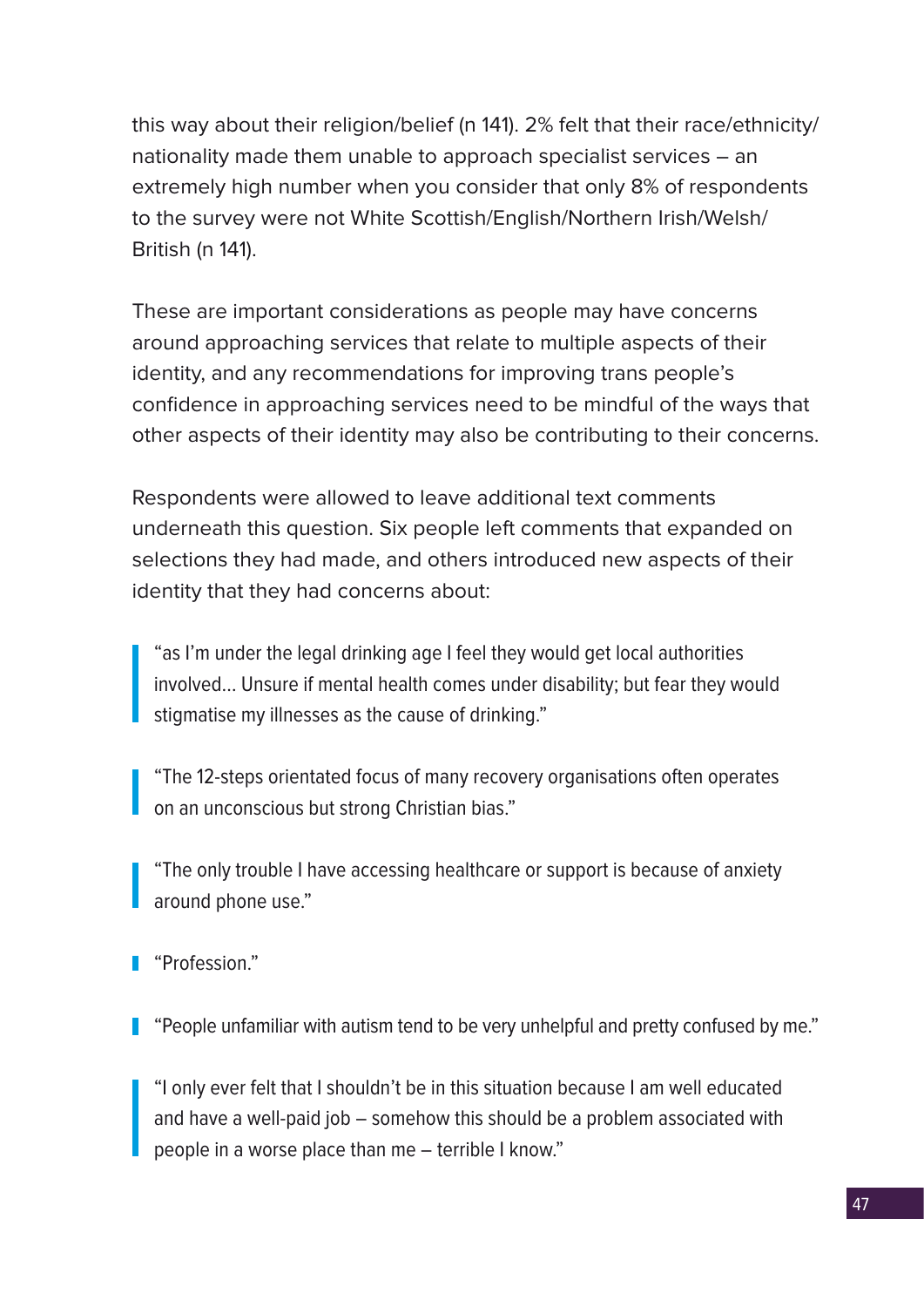## **EXPERIENCES OF USING SERVICES DUE TO ALCOHOL OR OTHER DRUG USE**

This section of the survey asked respondents about their experiences of using services because of their alcohol or other drug use. The four services that it asked about were General Practitioners, one-to-one support within addiction services, peer support within addiction services, and charities/voluntary organisations.

**Q25.** Whilst engaging with a specialist service about your alcohol or other drug use, have you experienced any of the following (n 114)?

|                                          | <b>Number</b> | <b>Percent</b> |
|------------------------------------------|---------------|----------------|
| GP                                       | 86            | 75.4%          |
| Addiction Services (one-to-one support)  | 83            | 72.8%          |
| <b>Addiction Services (peer support)</b> | 82            | 71.9%          |
| <b>Charities / Voluntary Orgs</b>        | 65            | 57.0%          |

#### **I have not engaged with this service about alcohol or other drug use (n 94)**

The largest proportion of respondents said that they had not engaged with services about alcohol or other drug use. Around three quarters said that they had never engaged with their GP or addiction services about their alcohol or other drug use, and just over half said that they had never engaged with charities/voluntary organisations (n 114).

Because of the large proportion of respondents who said they had not engaged with any types of services about alcohol or other drug use, the column in the below tables which reads 'percent' refers to all respondents who had engaged with at least one of these services about their alcohol or other drug use. This was 58 respondents.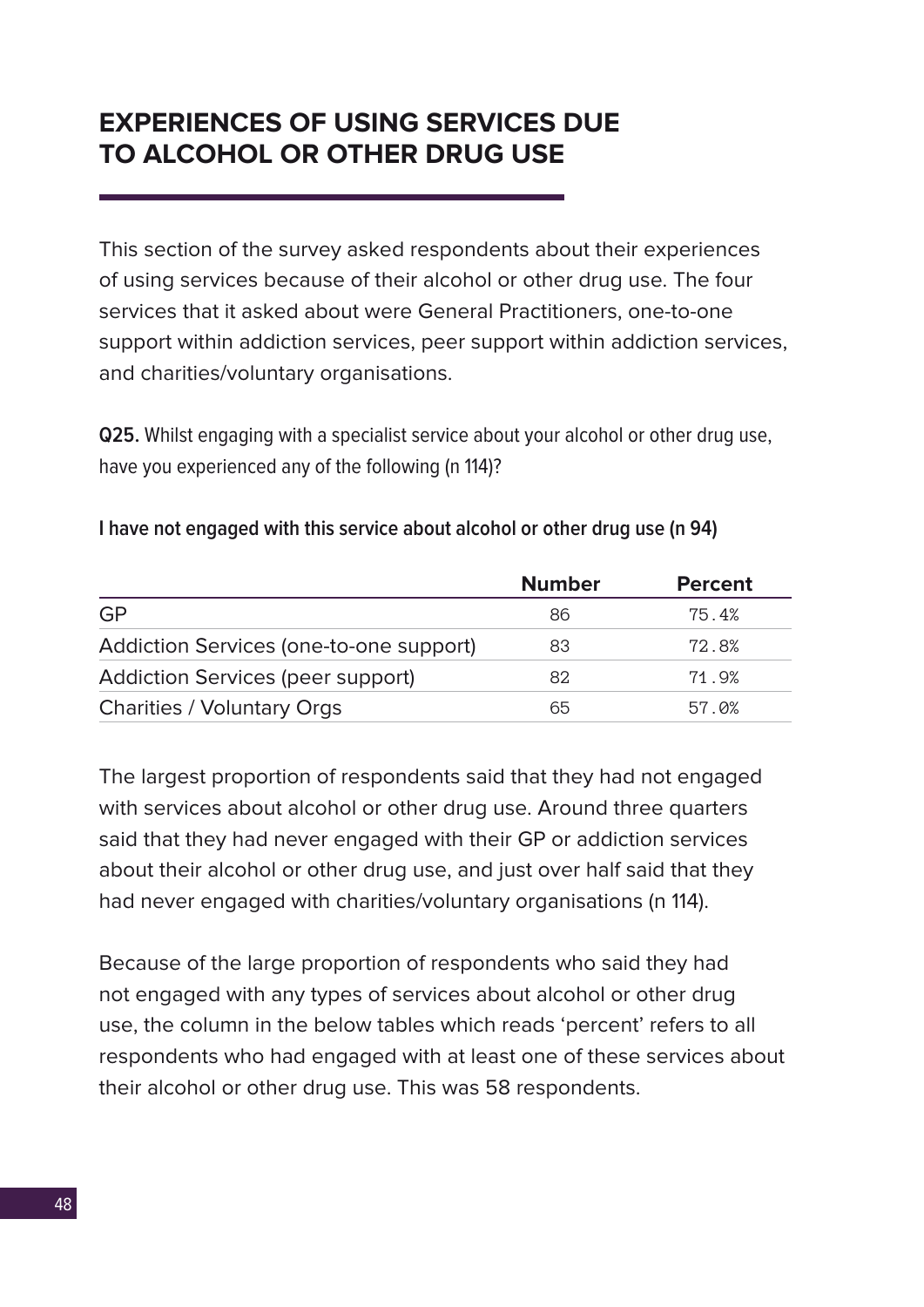**Had your trans-specific healthcare (i.e. engagement with a Gender Identity Clinic) stopped or refused due to addiction services (n 2)?**

|                                   | <b>Number</b> | <b>Percent</b> |
|-----------------------------------|---------------|----------------|
| GP                                |               | 1.7%           |
| Addiction services (peer support) |               | 1.7%           |

## **Had recovery services stopped or refused due to you being trans/non-binary (n 4)?**

|                                   | <b>Number</b> | <b>Percent</b> |
|-----------------------------------|---------------|----------------|
| GP                                |               | 5.2%           |
| <b>Charities / Voluntary Orgs</b> |               | 1.7%           |

Very small numbers of people reported having either their trans specific healthcare stopped due to use of addiction services, or having recovery services stopped or refused due to being trans. However, 5% of people did say GPs had stopped or refused them recovery services due to being trans – this would perhaps indicate that GPs need to be aware of the fact that a trans identity would not prevent a recovery service from supporting someone (n 58).

## **Physical violence (n 3)?**

|                                   | <b>Number</b> | <b>Percent</b> |
|-----------------------------------|---------------|----------------|
| GP                                |               | 3.5%           |
| <b>Charities / Voluntary Orgs</b> |               | 1.7%           |

## **Hurtful, demeaning or insulting language (n 8)?**

|                                         | <b>Number</b> | <b>Percent</b> |
|-----------------------------------------|---------------|----------------|
| <b>GP</b>                               |               | 3.5%           |
| Addiction services (one-to-one support) |               | 1.7%           |
| Addiction services (peer support)       |               | 5.2%           |
| <b>Charities/Voluntary Orgs</b>         | 3             | 5.2%           |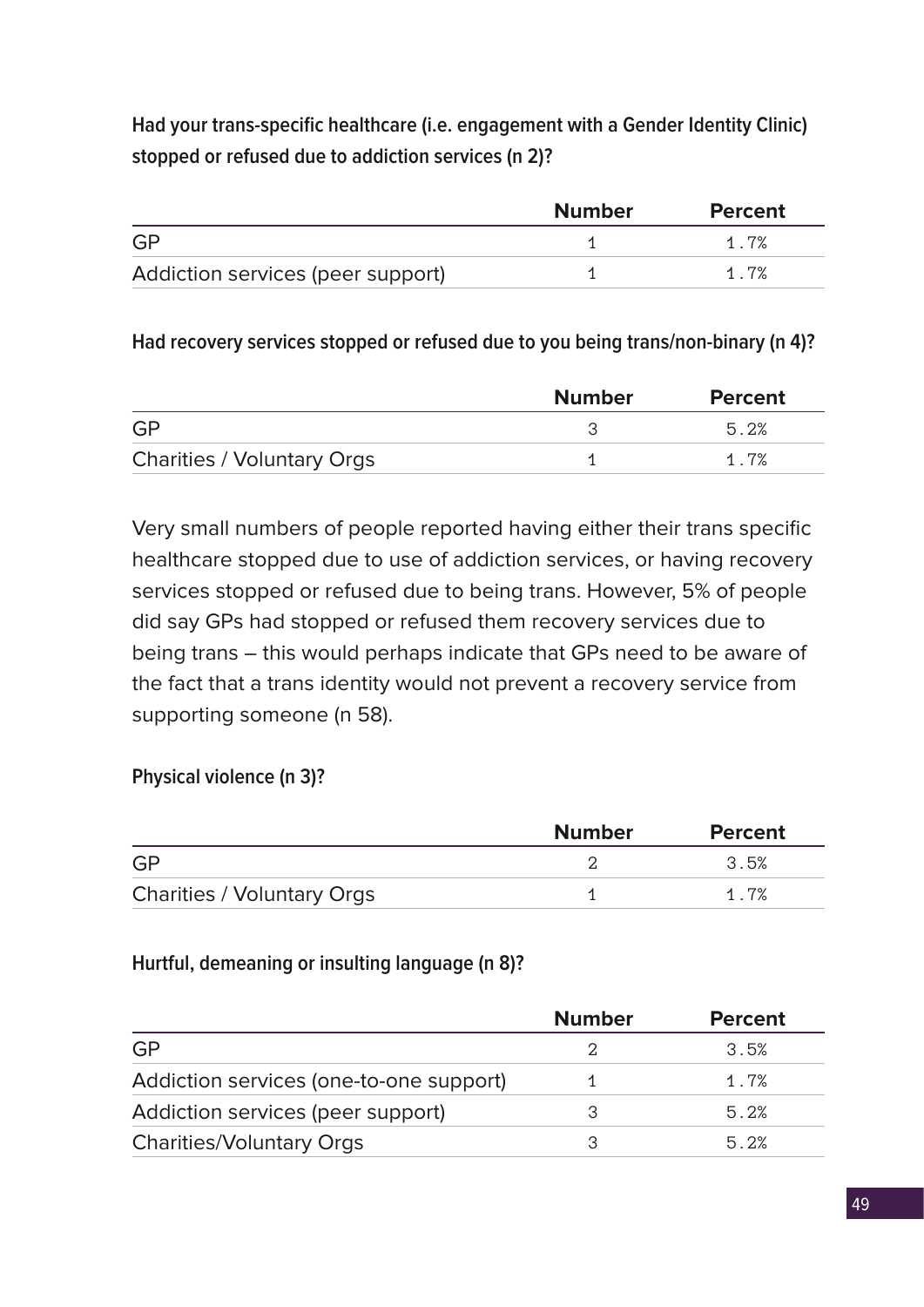A small number of respondents had experienced either physical violence or hurtful, demeaning or insulting language when engaging with these services. One in twenty respondents had experienced hurtful, demeaning or insulting language when accessing peer support in addiction services or when using charities/voluntary organisations services (n 58).

This would indicate that more work needs to be done, particularly in services that may offer group-based support, to ensure that people are not being subjected to discriminatory language. Services should review their anti-bullying and anti-discrimination policies to ensure that they specifically mention trans people. They should also ensure that staff feel confident to implement these policies with a zero-tolerance approach.

| Silent harassment (e.g. being stared at/whispered about) for being trans (n 11)? |  |  |  |  |  |
|----------------------------------------------------------------------------------|--|--|--|--|--|
|----------------------------------------------------------------------------------|--|--|--|--|--|

|                                         | <b>Number</b> | <b>Percent</b> |
|-----------------------------------------|---------------|----------------|
| <b>GP</b>                               |               | 5.2%           |
| Addiction services (one-to-one support) |               | 1.7%           |
| Addiction services (peer support)       | 5             | 8.6%           |
| <b>Charities/Voluntary Orgs</b>         | ൳             | 10.4%          |

In some services, respondents reported higher rates of silent harassment. Around one in ten had experienced silent harassment in both peer support in addiction services, and in charities/voluntary organisations (n 58). The higher rates of silent harassment in these types of services could be due to the fact that they are delivered in a group setting. It is important that these services take steps to ensure that trans people are able to access support in a welcoming and respectful environment.

Displaying posters in rooms where services are delivered that demonstrate services' commitment to inclusion for trans people would be a positive step. Ensuring that all service users are aware of organisations' commitment to these principles, both through such visual cues and by explicit ground-rules for group work would further reinforce this message.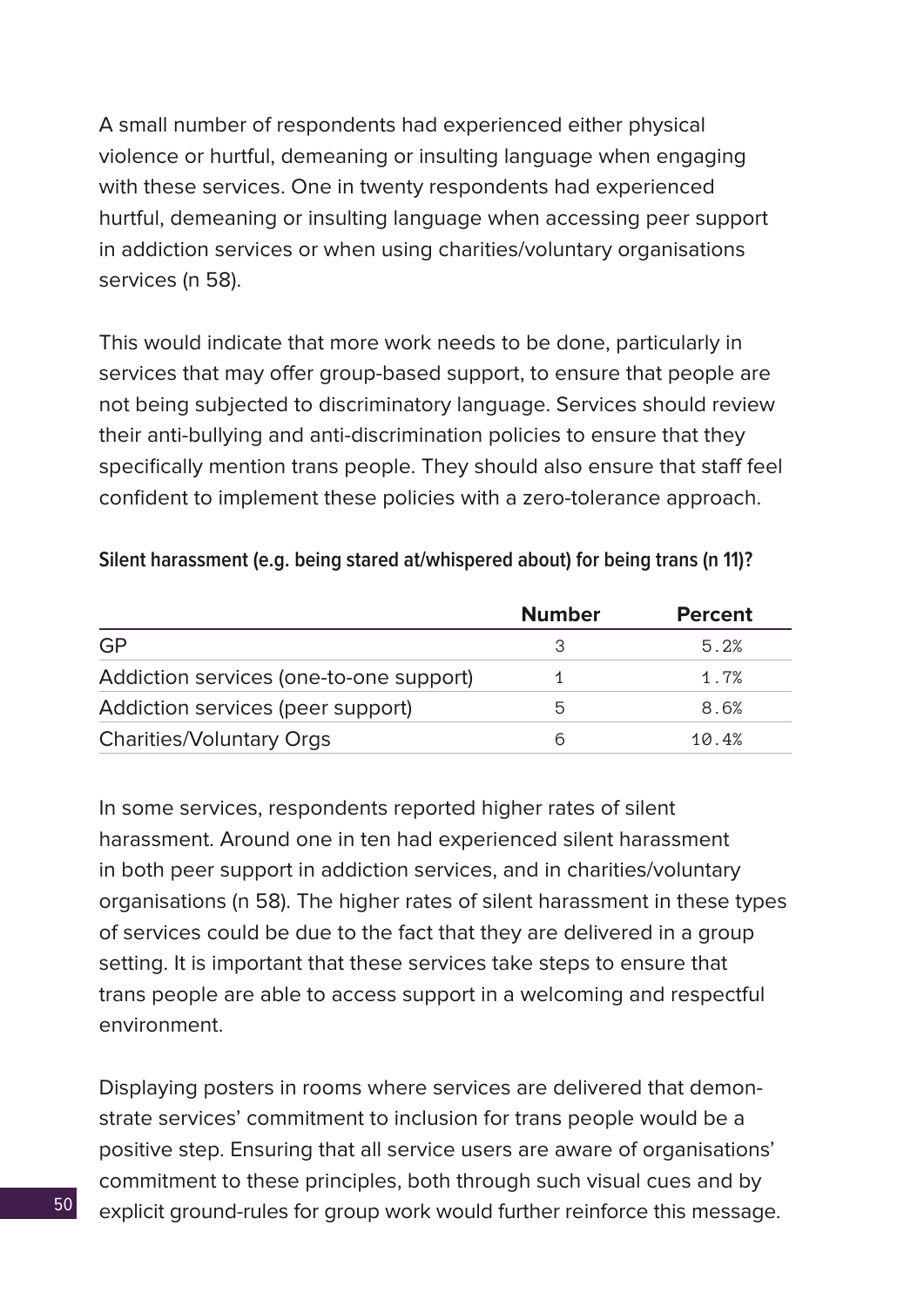## **Had the wrong name and pronoun used for you on purpose (n 10)?**

|                                         | <b>Number</b> | <b>Percent</b> |
|-----------------------------------------|---------------|----------------|
| <b>GP</b>                               | 5             | 8.6%           |
| Addiction services (one-to-one support) | З             | 5.2%           |
| Addiction services (peer support)       | 5             | 8.6%           |
| <b>Charities / Voluntary Orgs</b>       | 3             | 5.2%           |

## **Had the wrong name and pronoun used for you by mistake (n 12)?**

|                                         | <b>Number</b> | <b>Percent</b> |
|-----------------------------------------|---------------|----------------|
| <b>GP</b>                               |               | 13.8%          |
| Addiction services (one-to-one support) | 5             | 8.6%           |
| Addiction services (peer support)       |               | 12.1%          |
| <b>Charities/Voluntary Orgs</b>         | 5             | 8.6%           |

Some respondents had experienced problems with being misgendered (having the wrong name and pronoun used for them) whilst accessing services. This happened at a greater rate by mistake, rather than on purpose. Being misgendered harms the wellbeing of trans people, as it can make them feel humiliated and distressed. It suggests to trans people that you do not respect their identity, or see them in the way they want to be seen. Between 8% and 14% of respondents had been misgendered by mistake when using the services we asked about. This demonstrates the need for services to send out positive messages about using the right pronouns for people, and fostering an environment where trans people feel able to be open about their identities and correct any mistakes.

It is important to understand how important it is that you use the right name and pronouns for people when you talk to them and about them – this is the easiest way to let them know that you respect them and believe them about who they are. Furthermore, being repeatedly misgendered would likely count as harassment under the Equality Act 2010, which protects all trans people under the protected characteristic of 'gender reassignment'. Services have a legal duty to ensure that no one faces harassment on the basis of any of the protected characteristics laid out in the Act.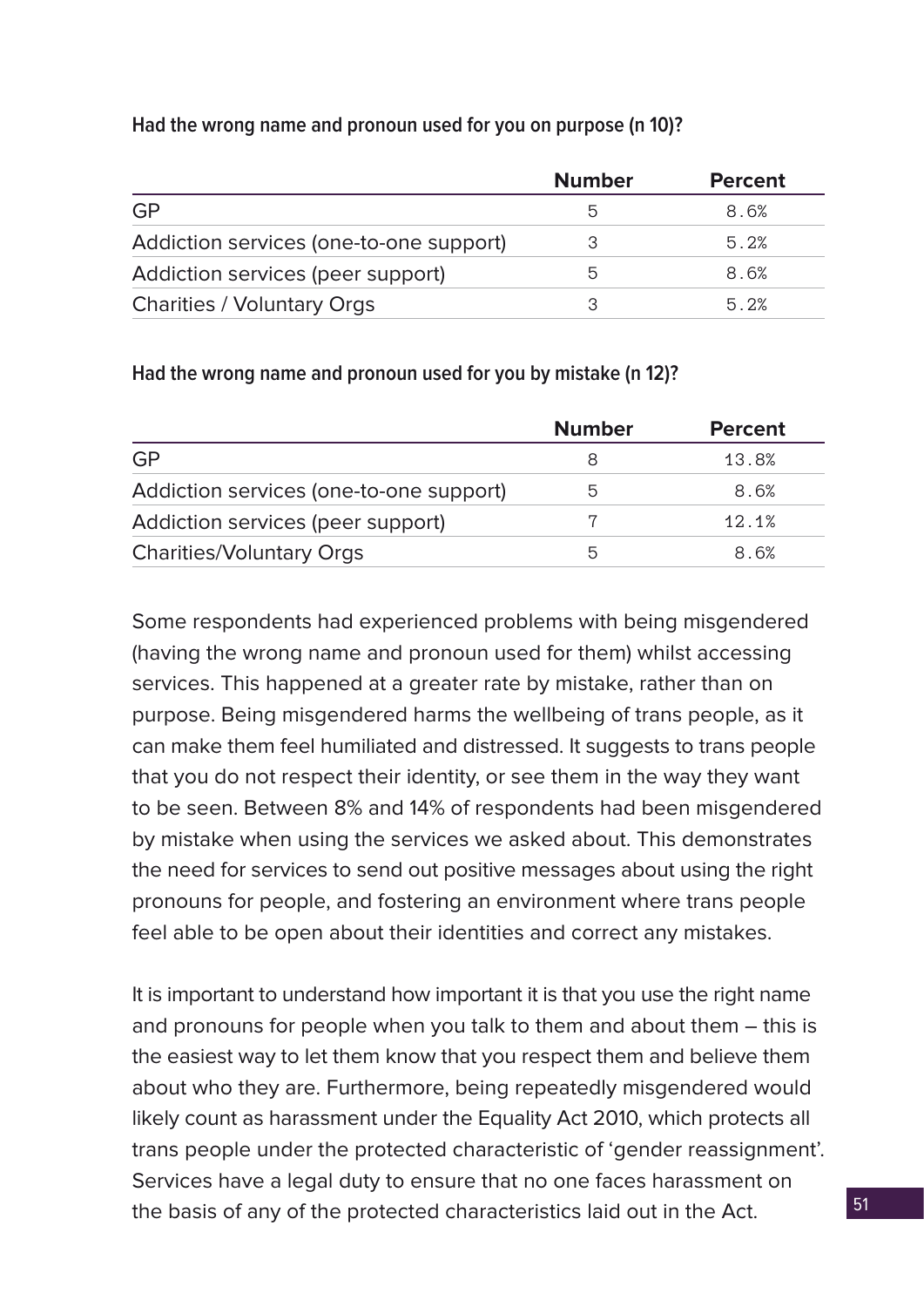|                                         | <b>Number</b> | <b>Percent</b> |
|-----------------------------------------|---------------|----------------|
| <b>GP</b>                               |               | 6.9%           |
| Addiction services (one-to-one support) | 2             | 3.5%           |
| Addiction services (peer support)       | 3             | 5.2%           |
| <b>Charities / Voluntary Orgs</b>       | З             | 5.2%           |

## **Had difficulty proving your identity (i.e. because of name changes) (n 7)?**

Some respondents had experienced problems proving their identity when using services. Services must ensure that they have clear policies in place which allow them to help trans service users who may have difficulties in proving their identity due to their transition. It is important that they are able to be flexible and understanding of the fact that trans people may not always have I.D. documents in their current name and which reflect their gender identity. Services should ensure that trans people are able to be recorded using the name and gender which best reflects their sense of themselves on in-house records, even if they do not have current photographic I.D. with these same details. This should include inclusive options for recording gender within addictions services, which allow non-binary people to select an option which best fits them.

|                                         | <b>Number</b> | <b>Percent</b> |
|-----------------------------------------|---------------|----------------|
| <b>GP</b>                               | 11            | 19.0%          |
| Addiction services (one-to-one support) | 8             | 13.8%          |
| Addiction services (peer support)       |               | 12.1%          |
| <b>Charities/Voluntary Orgs</b>         |               | 12.1%          |

#### **Felt that services didn't know enough about trans people to help you (n 15)?**

A lack of knowledge in services was the negative experience most frequently identified by respondents. Around one in eight felt this was the case in addiction services and charities/voluntary orgs, and around one in five with GPs (n 58). It is possible that higher rates of lack of knowledge were reported in engaging with GPs as respondents were more likely to have talked to their GP about their trans identity, or may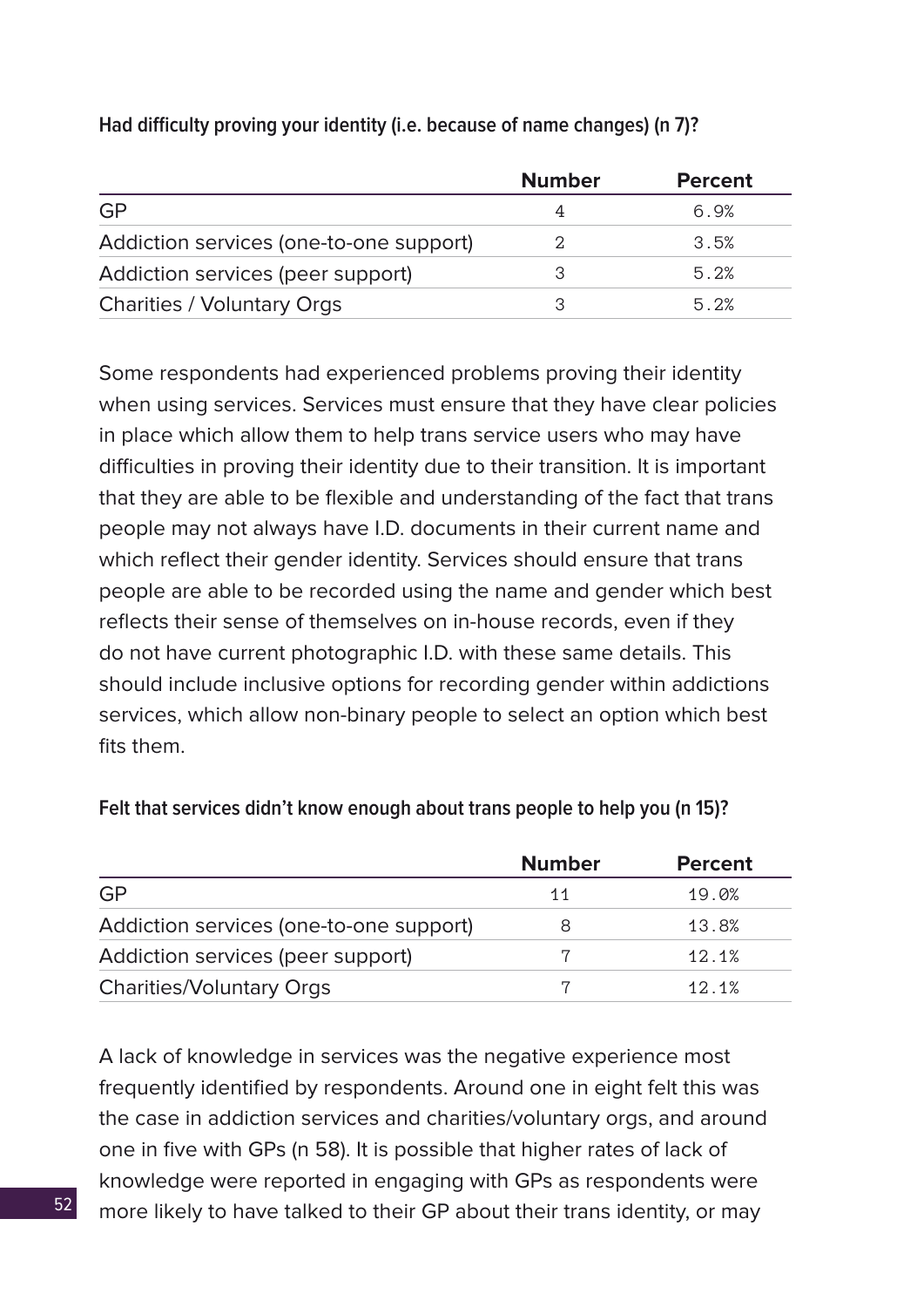expect a greater level of knowledge from GPs. Services need to ensure that they have more awareness and understanding of trans people to improve their ability to provide meaningful and appropriate support. Training for staff in specialist services is an important next step to ensuring that trans people have improved experiences when accessing this type of support.

#### **None of the above (26)**

|                                         | <b>Number</b> | <b>Percent</b> |
|-----------------------------------------|---------------|----------------|
| <b>GP</b>                               | 26            | 44.8%          |
| Addiction services (one-to-one support) | 22            | 37.9%          |
| Addiction services (peer support)       | 22            | 37.9%          |
| <b>Charities / Voluntary Orgs</b>       | 18            | 31.0%          |

#### **ADDITIONAL COMMENTS**

Respondents were able to leave additional comments underneath this question. There were 16 additional responses, twelve of which were participants indicating they didn't have concerns about alcohol or other drug use. Two respondents left comments saying they were confused by the question. The remaining two respondents left comments indicating a frustration with the lack of knowledge or understanding shown to them by professionals in regards to the way their trans identities and their alcohol or other drug use interacted:

"I received pressure from the doctors at the gender clinic about the level of my drinking, but no recognition that it was due to stress not primarily related to being trans."

"my sexuality and gender came up when I was talking to one nurse about my anxiety/problems with drugs and I had to walk her through all of it, which was jarring and made me uncomfortable about the process…I find it challenging to educate people at the best of times but especially when it comes to professionals who are meant to be caring for/helping me and people like me."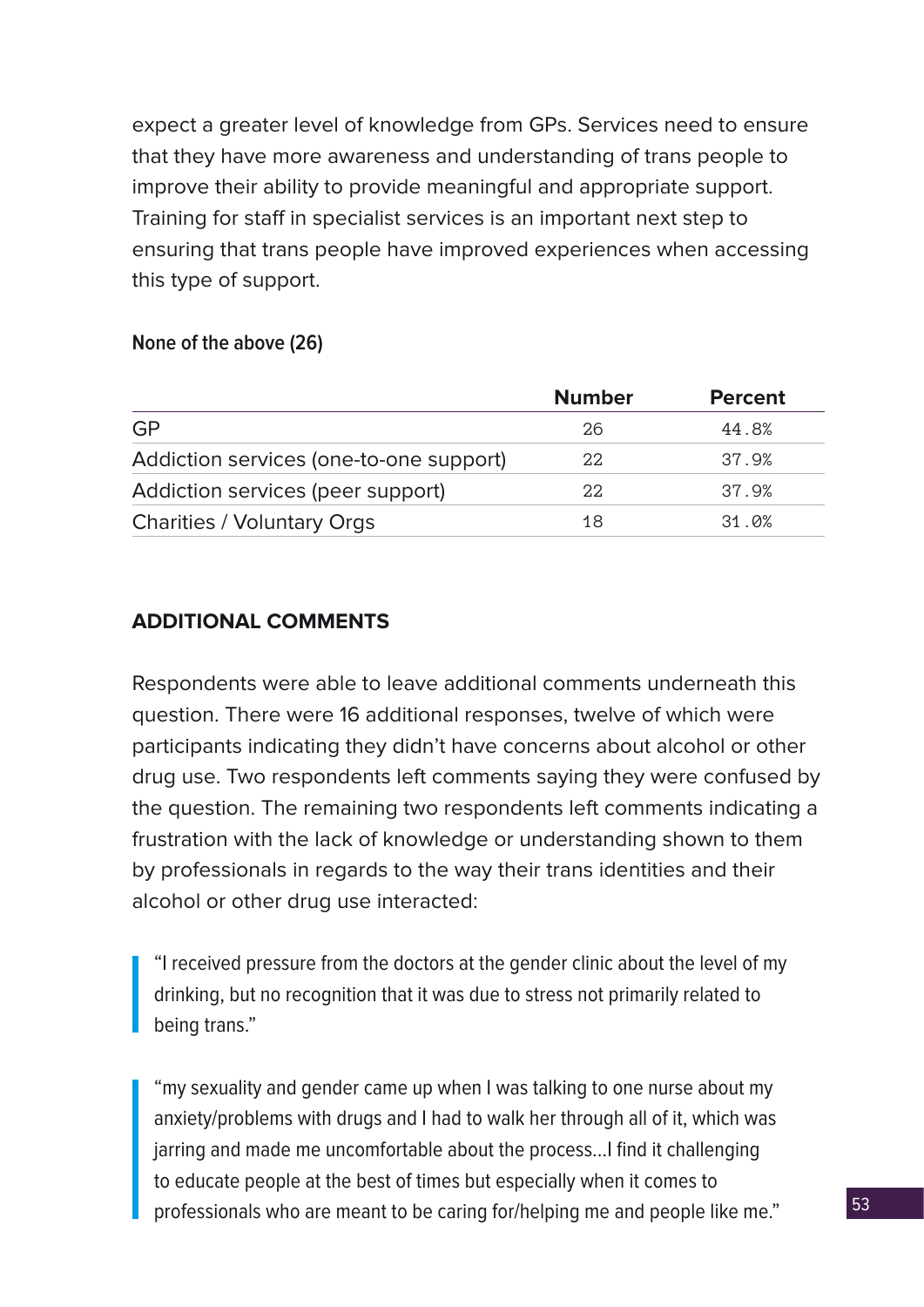## **DISCUSSION**

Only a small number of respondents reported any negative experiences when using specialist support for their alcohol or other drug use, with the vast majority of respondents having never wanted to approach these services. Although the proportions of negative experiences amongst those who had used services were relatively low, they still demonstrated a definite need to improve the experiences and inclusion of trans service users.

Many of the negative experiences asked about in this question were also asked about in the previous question about concerns about approaching services. For every type of experience that was asked about in both, respondents reported lower incidents of actual negative experiences than they did about concerns. This reiterates the point made in the previous section that services need to be proactive in advertising their inclusion, and should make concerted efforts to reach out to the trans community to let them know they will be welcome and safe when accessing support.

The negative experience most identified by respondents was that they felt services had not known enough about trans people to help them. A priority for addiction services going forward must be to ensure their staff have trans-specific training. This will ensure that trans service users are not having to take on the burden of educating staff who are supposed to be supporting them, or feeling that their gender identity is negatively impacting on the support provided.

Various types of bullying, harassment and discrimination were reported by respondents. It is the duty of services to ensure that nobody with the protected characteristic of 'gender reassignment' as defined in the Equality Act 2010 is facing discrimination or receiving a poorer service because of this characteristic. Services must review their anti-bullying and anti-discrimination policies, and ensure that they explicitly mention trans people. Services must also ensure that these policies are understood and implemented properly by staff. Particular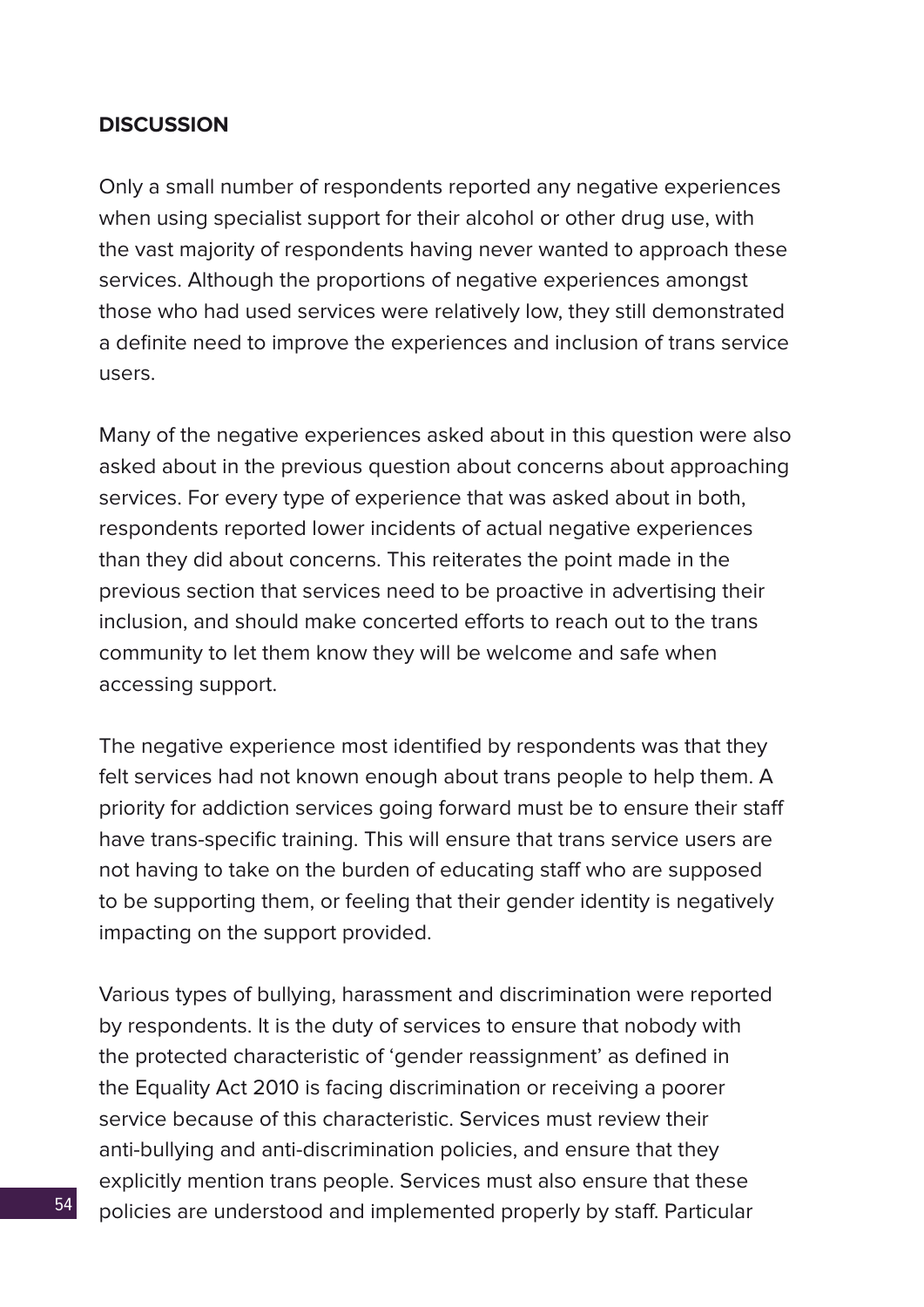consideration should be given to the working of these policies in peer based support groups, where higher levels of negative experiences around discrimination and harassment were reported. Silent harassment and hurtful demeaning or insulting language were reported at higher rates in peer support in addiction services and in charities/voluntary organisations.

Being misgendered was one negative experience reported at higher rates by respondents. Services should think about ways they are able to minimise trans service users experiencing this. Intake forms could include a field which allows service users to specify what pronouns they use, and group facilitators could consider asking group members to introduce themselves by giving both their names and pronouns.

## **OTHER ASPECTS OF YOUR IDENTITY**

**Q26.** Have you ever had negative experiences whilst using specialist services due to other aspects of your identity?

|                            | <b>Number</b> | <b>Percent</b> |
|----------------------------|---------------|----------------|
| <b>Sexual Orientation</b>  | 10            | 9.3%           |
| Age                        | 5             | 4.6%           |
| <b>Disability</b>          | 4             | 3.7%           |
| Race/Ethnicity/Nationality | 2             | 1.9%           |
| Religion/Belief            | 2             | 1.9%           |
| None of the above          | 96            | 88.9%          |

A small proportion of respondents reported having negative experiences whilst using specialist addiction services due to other aspects of their identity. Nearly one in ten said they had negative experiences due to their sexual orientation, showing the importance of continuing promotion of LGB inclusion as well as trans specific work (n 108). 2% felt that their race/ethnicity/nationality made them unable to approach specialist services – an extremely high number when you consider that only 8% of respondents to the survey were not White Scottish/English/Northern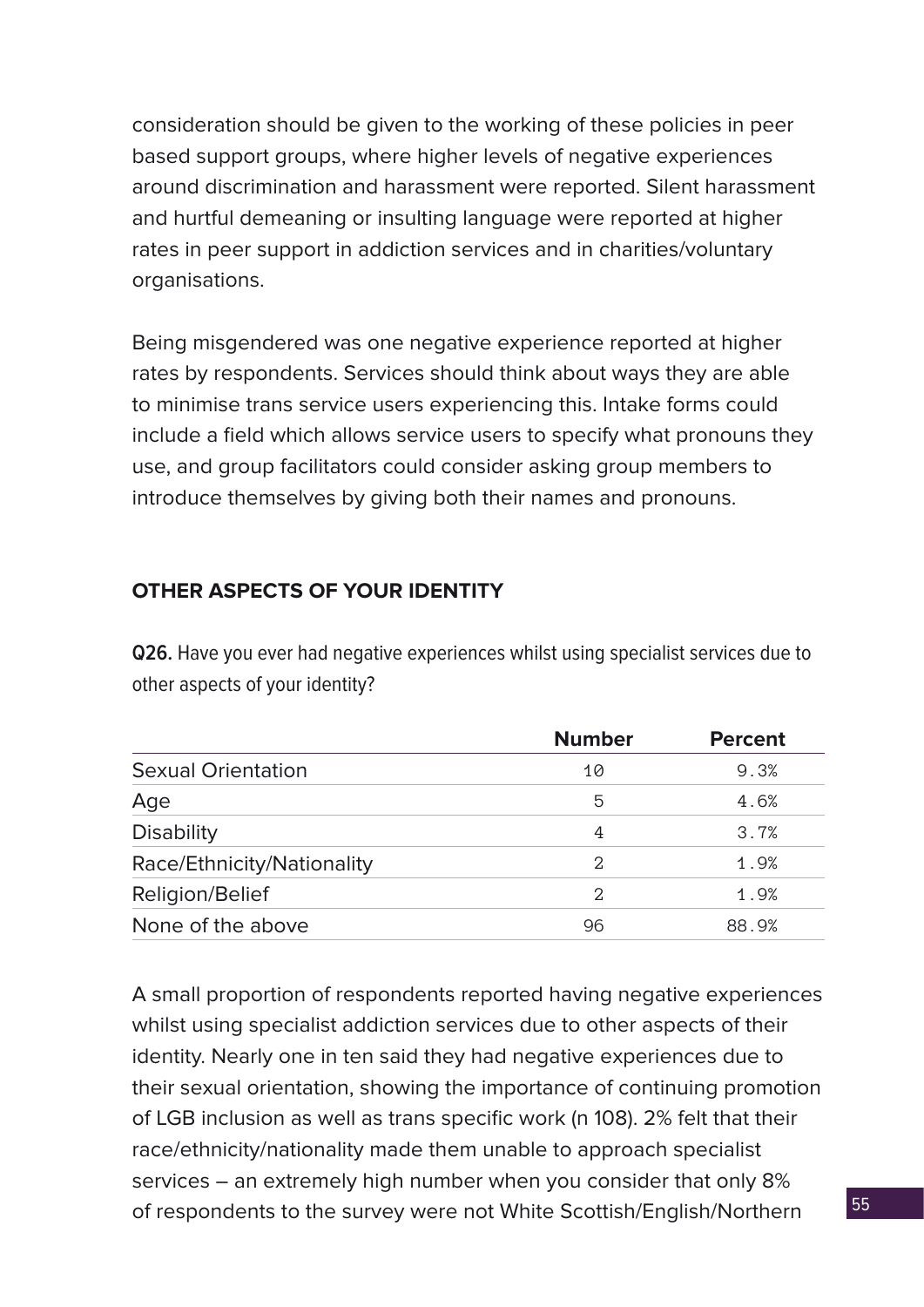Irish/Welsh/British (n 108). Whilst it is very encouraging that the huge majority of respondents had not had negative experiences due to any of these aspects of their identities, that some respondents selected each indicates that an intersectional approach to removing discrimination from services remains important.

Twelve people left additional responses to this question, but none of them gave additional information about experiences of discrimination due to other aspects of identity.

## **GENDER EXPRESSION AND USING SERVICES**

**Q27.** Has any aspect of your gender expression (i.e. your clothing, hairstyle, mannerisms, whether or not you wear makeup etc.) prevented you from benefitting from addictions treatment (n 65)?



Respondents were asked an open-ended question about whether they felt their gender expression had prevented them from benefitting from addictions treatment. There were 66 text responses, although one was removed as it explicitly discussed gender identity services exclusively.

Of the remaining 65 respondents, 29% said the question wasn't relevant to them, and 62% answered 'no'. It is unclear however if all of the 'no' responses can be attributed to people who have engaged with addiction services and not experienced any problems in relation to their gender expression, or if they simply had not used addiction services.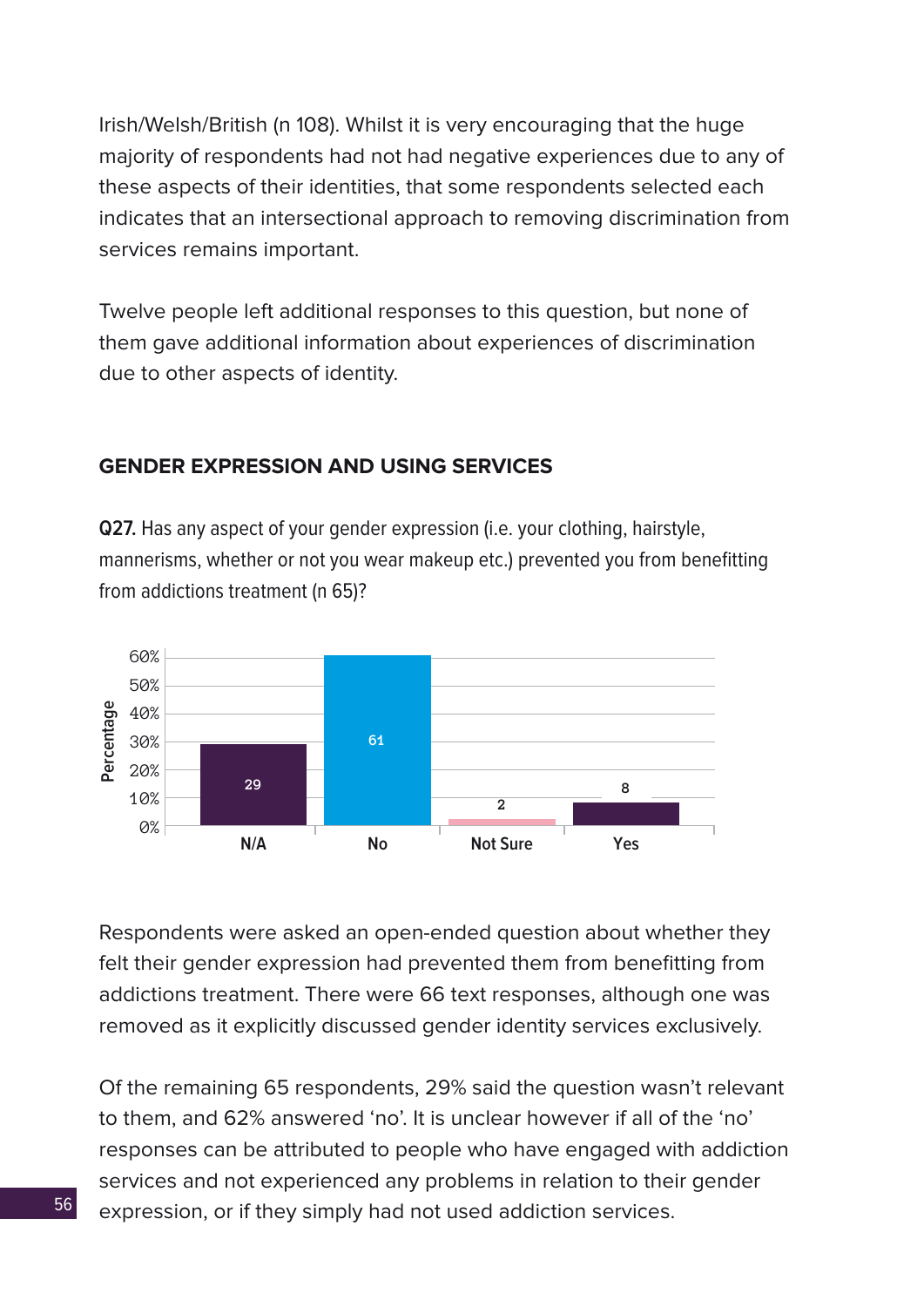8% of respondents said that their gender expression had prevented them from benefitting from addictions treatment (n 65). Many of the text responses that gave detailed answers spoke about a general sense of difference not being accepted, and feeling that their gender expression was responded to negatively throughout their life, rather than specifically in addiction services. Some examples of responses given are:

**I** "Have been told I'm an attention-seeking goth with 'no real issues'."

"I feel like should I have sought help I would be unable to come out as trans and be correctly gendered because of the fact I wear makeup."

"I naturally have a very feminine gender presentation for a man, which together with my sexuality has caused problems. Pre-transition I lived as a butch dyke, which caused the same problems."

**People treat other people that are different with contempt."** 

**Not sure how family and friends would react."** 

Although only 8% of respondents felt that their gender expression had prevented them from benefitting from addictions treatment, this is still an area where services can ensure they are sending out the right messages about inclusion and valuing diversity. Addiction services should choose images in their promotional materials, information leaflets, on their websites etc. which show people with a range of gender expressions. This way, potential service users who may be concerned about engaging with services will be able to see that they are welcoming of and aimed at people regardless of how they express their gender.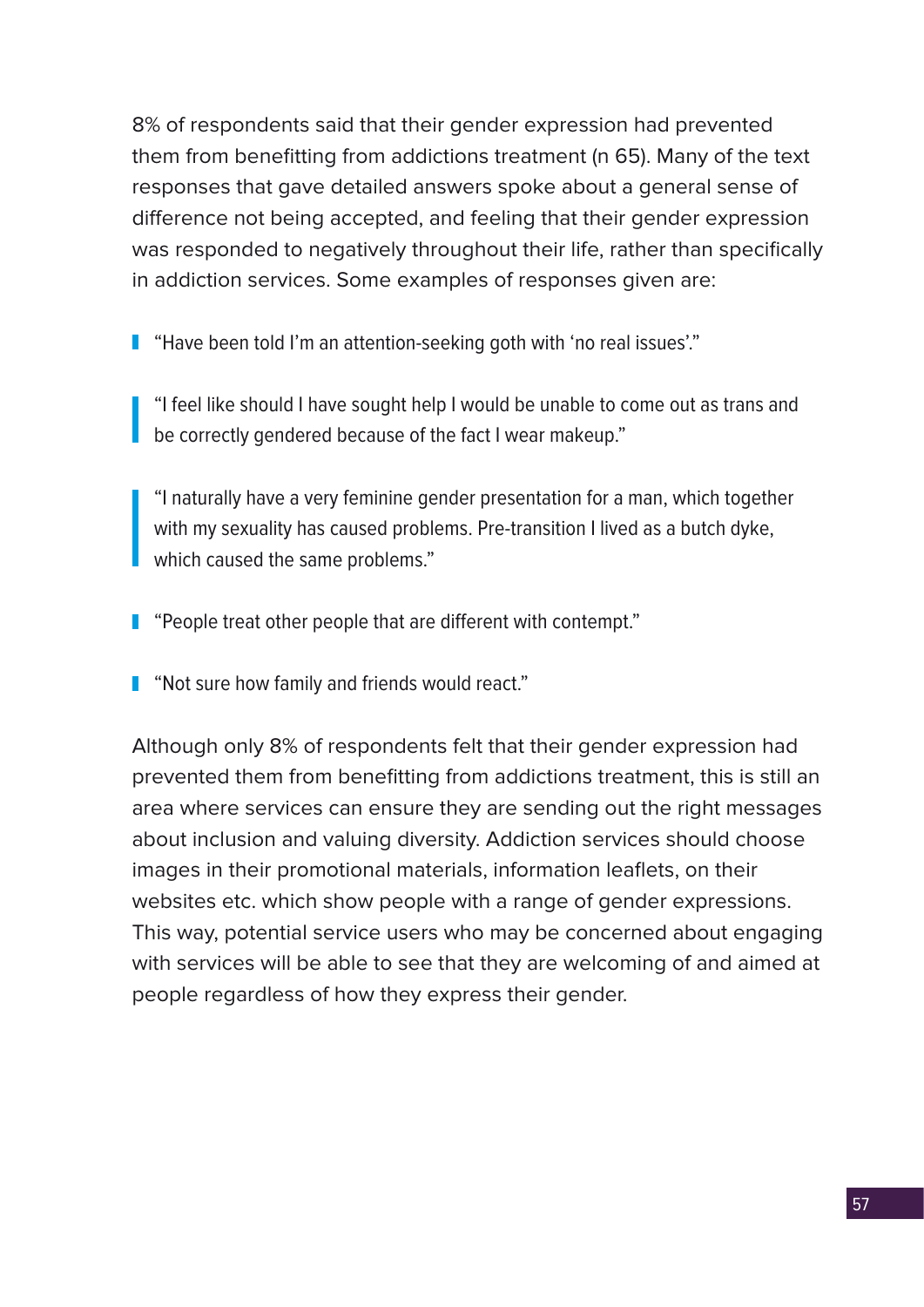## **HOW CAN SPECIALIST ADDICTION SERVICES BE MORE INCLUSIVE OF TRANS PEOPLE?**

**Q28.** How do you feel that specialist addiction services could be changed to be more inclusive of trans people (n 63)?



Respondents were asked an open-ended question where they were able to leave suggestions for how specialist addiction services might be more trans-inclusive, and the answers to this question were coded into themes. 24% of respondents to this question were unsure of how addiction services could be more trans-inclusive, with 13% feeling that the question wasn't relevant to them (n 63).

Of those people who made suggestions for improvements, the most common was around services having trans-specific training, or a raised awareness of trans people and some of the issues they may be facing, with 24% of respondents suggesting this (n 63). This reflects answers to earlier questions, where respondents' greatest concerns about using services, and the most common negative experience reported when using services, was lack of knowledge. Some examples of responses that were coded into this theme are (n 63):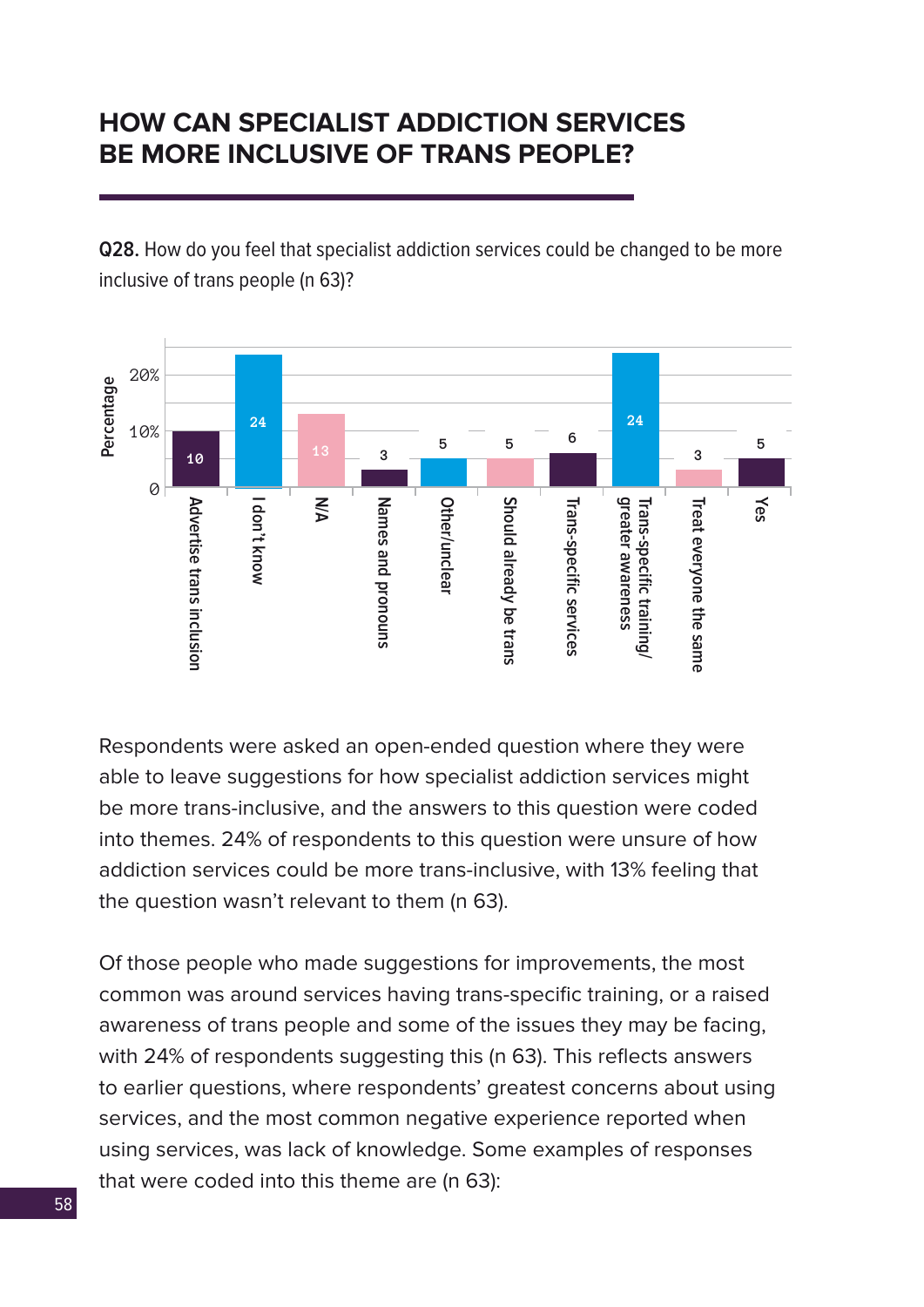"be more actively aware of trans people being more susceptible to drug or alcohol abuse due to their social/family/financial etc. situation, and bear this in mind that being trans doesn't cause addiction but can be a factor that adds to it."

"professionals receiving basic education on trans (including non-binary) identities would make a world of difference."

"I think in general people working in medical type fields or around stuff to do with addiction need more training in order to be educated about and respectful of trans people. I've even found doctors and nurses to be quite ignorant of basic things."

10% of respondents stressed that it was important that services advertised the fact they were trans inclusive (n 63). Again, this reinforces the findings of earlier questions, which showed that respondents were concerned about the safety and inclusion of services at much higher rates than they reported having negative experiences. Some of the suggestions that people gave about how services could be proactive in letting the trans community know they would be welcomed were:

"The simple addition of a small wee LGBT logo or the 3-gender symbol on websites or written documentation would be more than enough to 'look' more trans friendly."

"I think if they particularly advertised themselves to trans people so that we'd feel more confident that they'd treat us appropriately that would be a big help."

6% of respondents indicated that some trans-specific services could be offered, such as peer support groups or specific counsellors who had greater knowledge around trans issues and identities (n 63).

3% of respondents talked about the importance of making sure names and pronouns were asked for and respected within addiction services (n 63).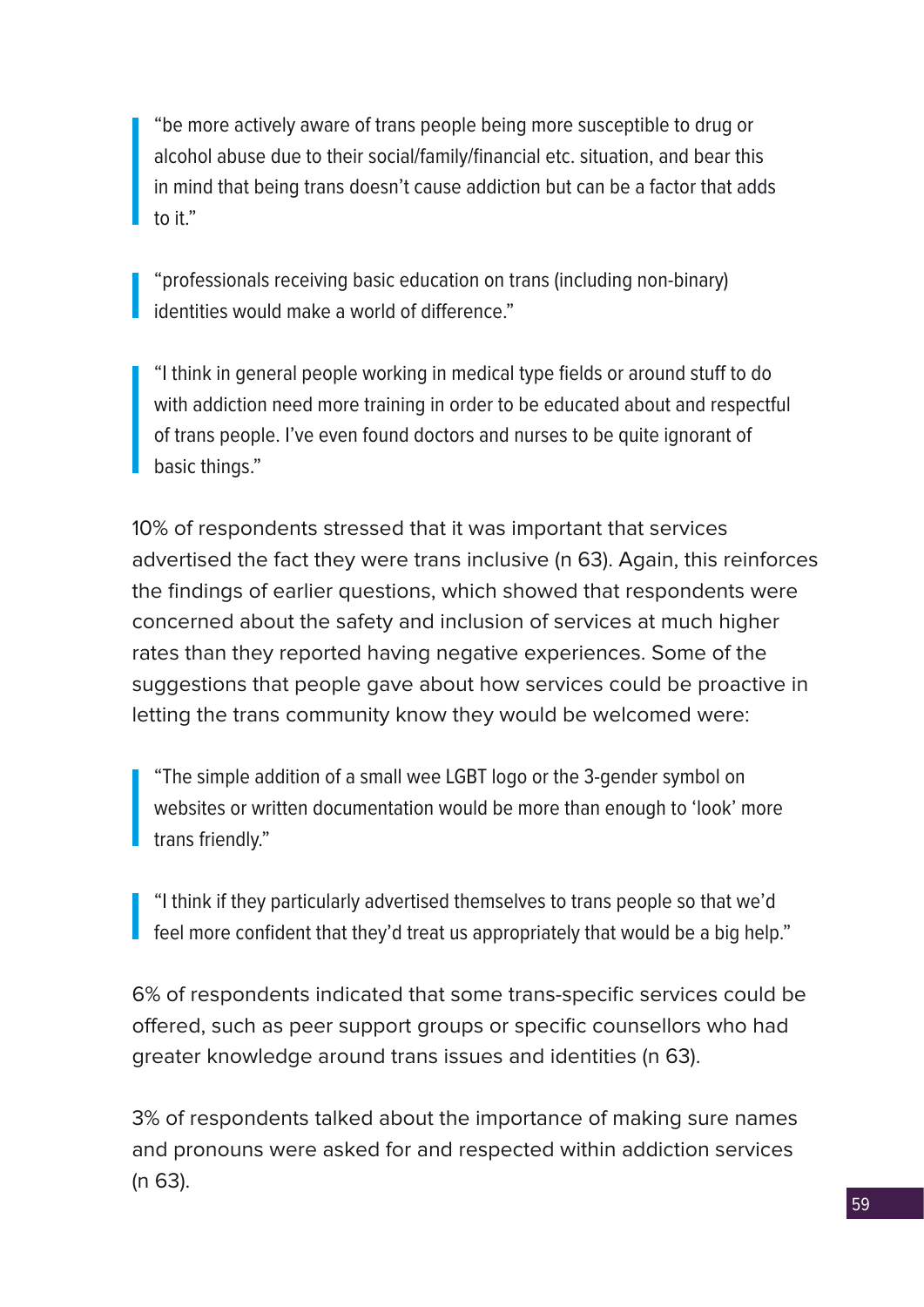## **CONCLUSIONS**

The findings from the survey would suggest that trans people in Scotland may use drugs at higher rates than the general population. 67% of respondents had tried drugs, compared to just 23% of the general Scottish population (n 176) (Scottish Crime and Justice Survey, 2013). The sample also reported higher levels of disordered alcohol and drug use compared to population wide data, as identified by AUDIT questions. For each AUDIT question, the data was also filtered to look at those respondents who had just drunk alcohol. This group was normally closer to national figures, but still reported higher levels of problematic use. The data would seem to suggest that those respondents who used other drugs as well as drinking alcohol were much more likely to have disordered use of alcohol or other drugs. Although more detailed research would need to be undertaken to determine if trans people are more likely to use alcohol or other drugs in problematic ways, the findings certainly indicate that they are a group that should be considered in addiction services planning.

Half of respondents felt that their alcohol or other drug use had been affected by being trans (131). This shows the importance of recovery and addictions services having an understanding of some of the specific reasons that may factor into trans peoples' use of alcohol or other drugs. In particular, respondents highlighted negative emotional wellbeing relating to their trans identity influencing their use of alcohol or other drugs – with a particular emphasis placed on social anxiety due to being trans, difficulty or anxiety in having sexual or romantic relationships due to being trans, gender dysphoria, and poor mental health. As such, it is important that trans people talking about these issues in relation to their alcohol or other drug use with services are treated with understanding and respect, and increased knowledge of staff working in these areas is crucial.

The majority of respondents had not wanted to approach services (their GP, addiction services (peer support or one-to-one support) or charities/ voluntary orgs) about alcohol or other drug use.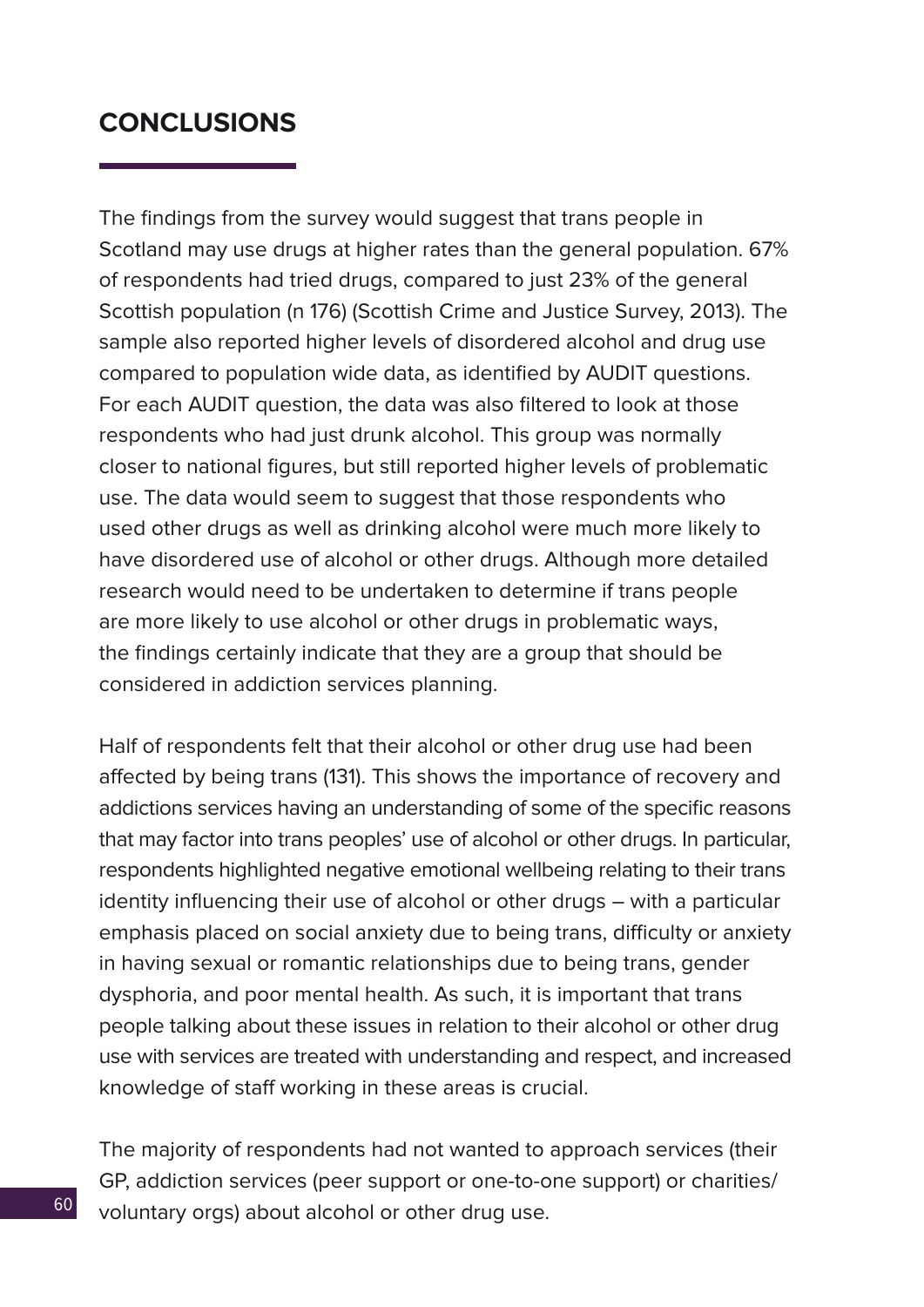However, respondents highlighted several concerns that they may have about approaching specialist services:

- Concerns that services wouldn't know enough about trans people to help.
- Fear of hurtful, demeaning or insulting language.
- Fear of silent harassment.
- Concerns that trans specific healthcare would be stopped or refused due to addiction status.
- Respondents were particularly concerned about approaching their GP.

The majority of respondents had not engaged with specialist services about their alcohol or other drug use, so there was only a small sample size from which to draw conclusions about experiences. However, respondents mentioned:

- Feeling that services didn't know enough about trans people to help them.
- Being misgendered (either by mistake or on purpose).
- Silent harassment.

Respondents were asked how they felt that specialist addiction services could be changed to be more inclusive of trans people. The most frequently mentioned suggestions were:

- Services having trans-specific training/a raised general awareness of trans people.
- Services advertising the fact they are trans-inclusive.
- Services offering trans-specific support.

The survey was answered by a large number of people aged 25 or under – 27% of all respondents. People in this age range also had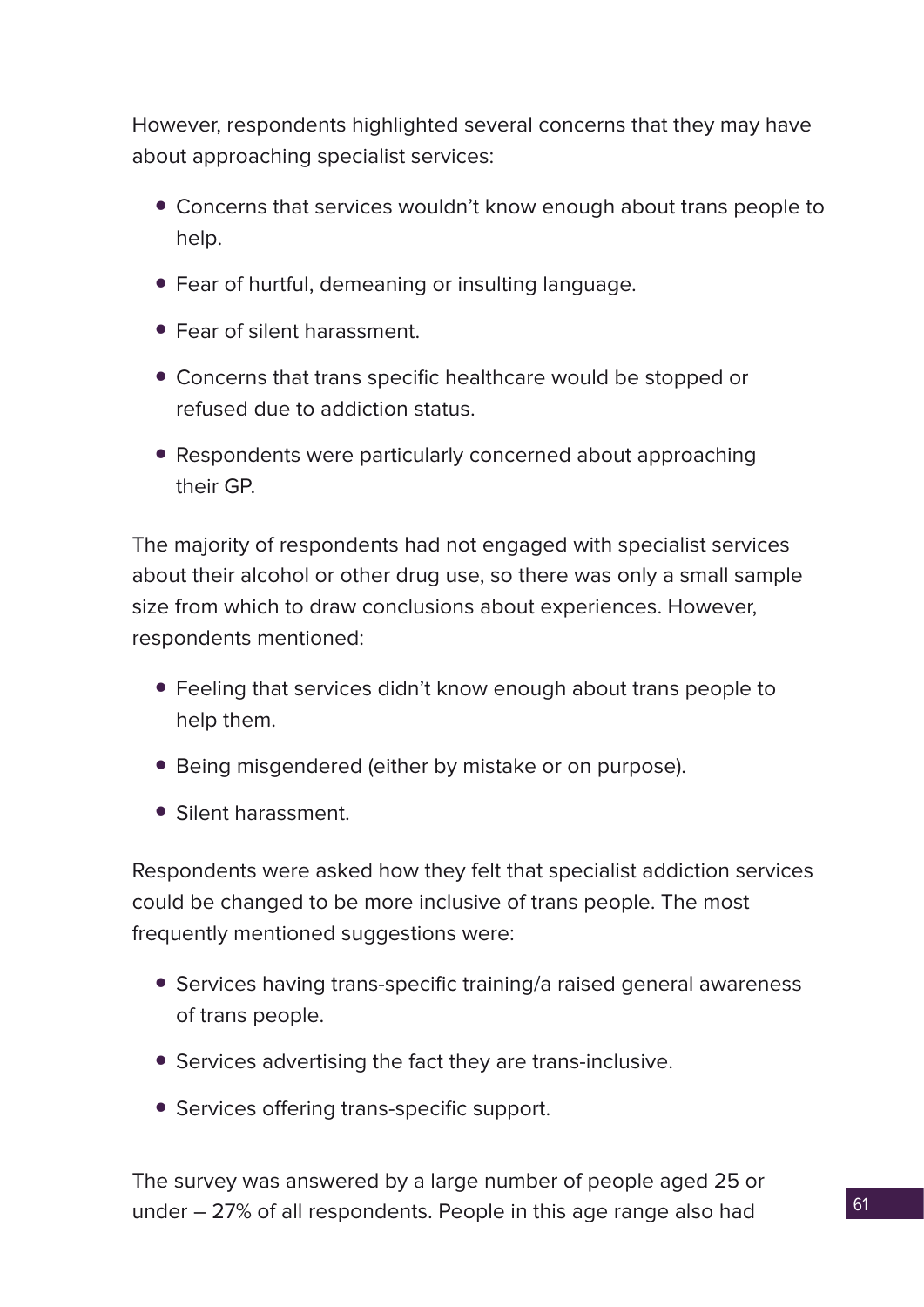some of the highest levels of problematic alcohol or other drug use as measured by the AUDIT questions, and average ages at which people felt both their alcohol or other drug use became problematic was under 25. This would indicate that addictions services should also be exploring ways in which it can engage with and reach out to young people, including young trans people. This could feed into existing work being done by the NAADP through the Children's Services Strategic Plan.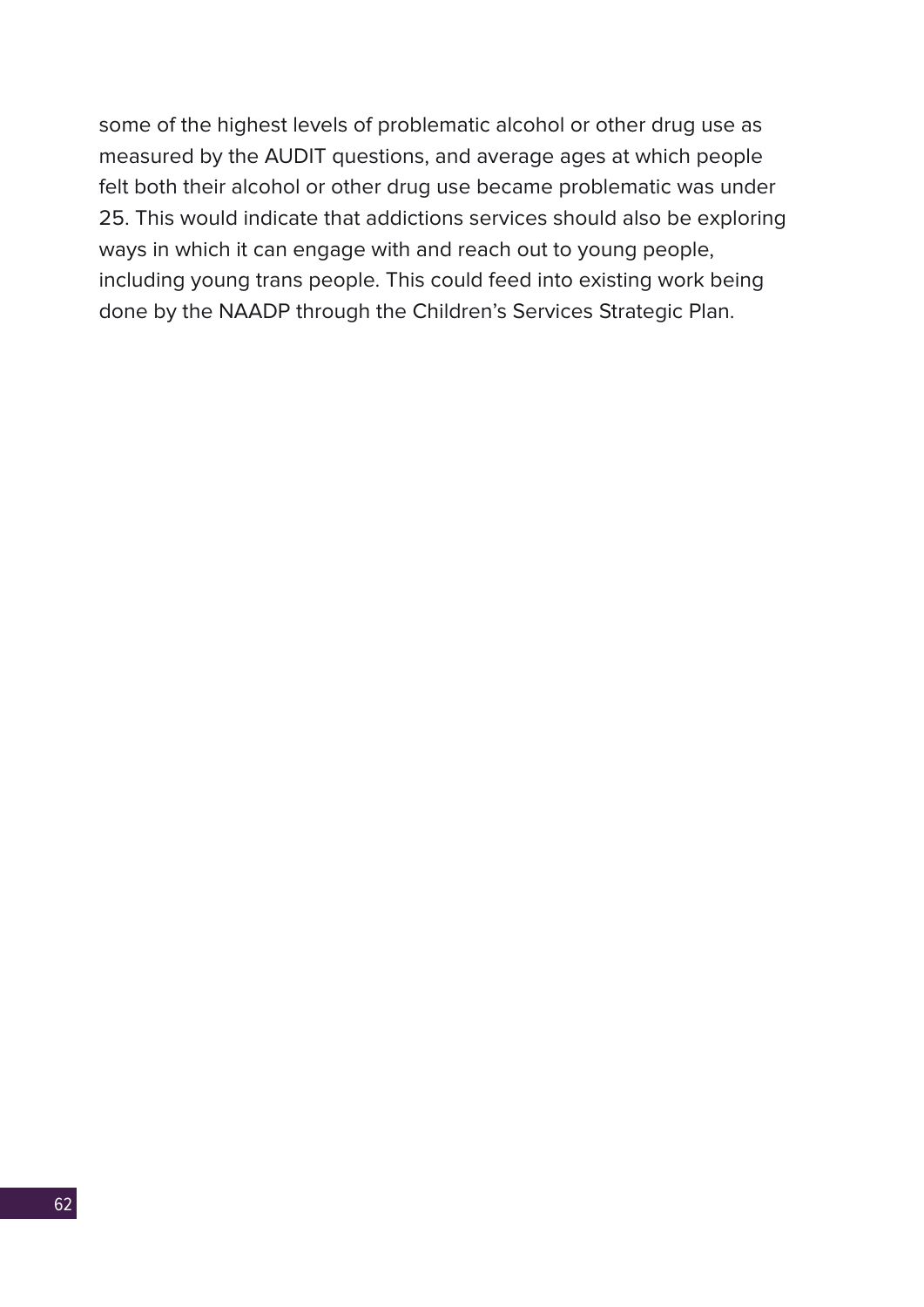## **RECOMMENDATIONS**

## **Services need a greater understanding and awareness of trans people**

- Addiction services should ensure that their staff have transspecific training. This training should ensure that staff are comfortable and understand terminology around trans identities, the type of language and questions it is appropriate to ask trans people, and the importance of using the right pronouns.
- Addiction services should ensure that staff are aware that trans people seem to be a group who may use alcohol or other drugs at higher problematic rates than the general population, and why this is the case.
- GPs need to have trans-specific training.

## **Services need a greater understanding of the particular ways that trans identity may impact on alcohol or other drug use**

- Addiction services' staff should be knowledgeable enough to understand and respond respectfully to service users who discuss the impact of their trans identity on alcohol or other drug use.
- Addiction services should be able to signpost trans service users to additional other appropriate support services where this is useful for their recovery.

## **Services need to ensure that trans people know they will be welcomed before they arrive**

• Outward facing material should mention that all people are welcome, and transgender people should specifically be mentioned (i.e. in information leaflets, on websites, on posters etc.).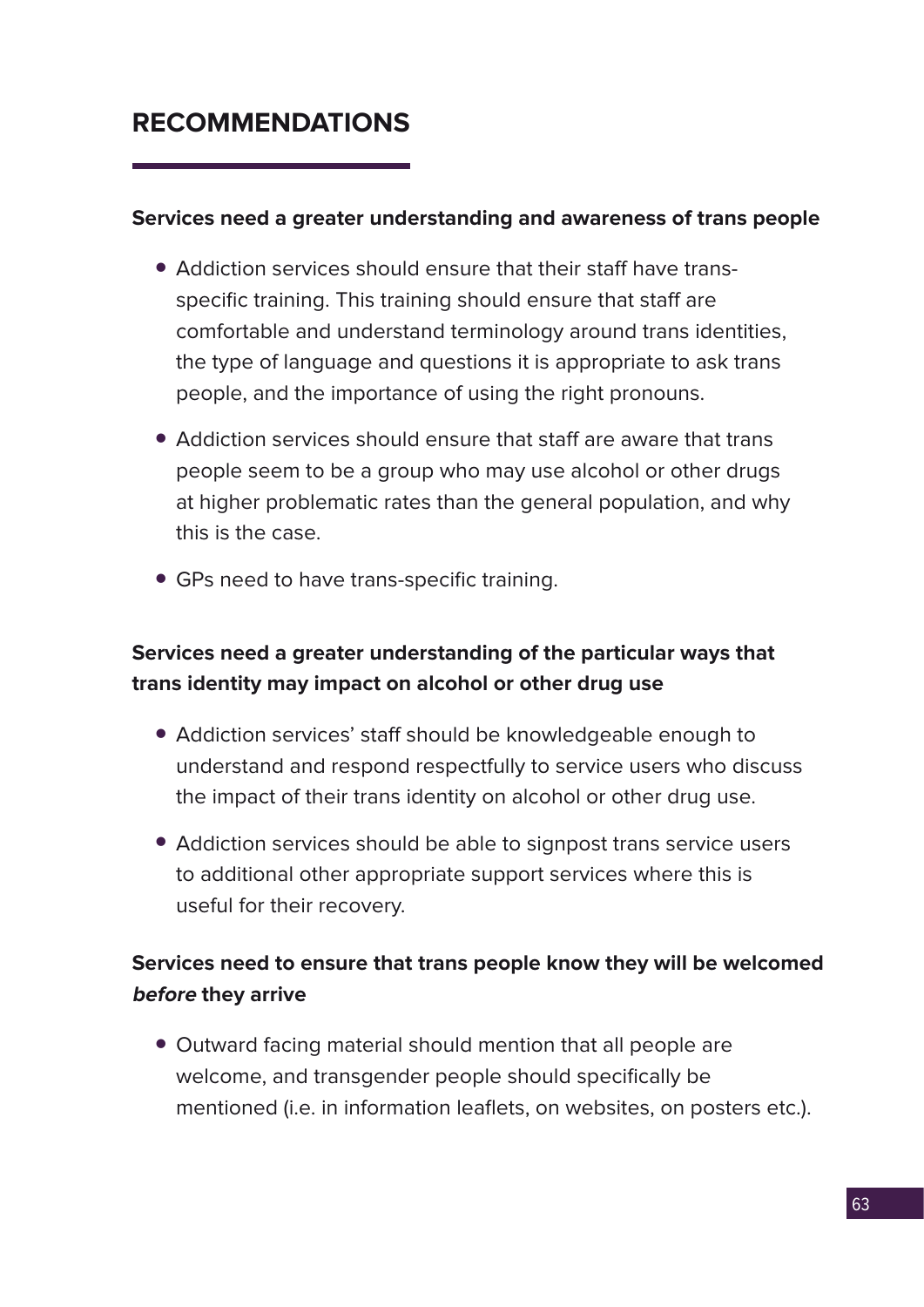- Addiction services could consider advertising themselves in trans community spaces both online and offline, with specific messaging aimed at trans people.
- Services require being proactive in reaching out to the trans community within specific communities and networks.
- Addiction services could produce a specific leaflet aimed at the trans community, to demonstrate their commitment to inclusion.
- Clarity needs to be provided about whether engagement with addiction services will have an impact on access to trans specific healthcare, and this needs to be communicated to trans people.

## **Services need to ensure that trans people are safe and respected whilst using them**

- Services should have a trans policy in place to set out what is expected of services, and to ensure this level of service is adhered to.
- H&SCP should demonstrate equality approaches through engaging with trans equality initiatives in the third/voluntary sector.
- Any forms used by services should have non-binary inclusive title and gender identity options.
- A zero tolerance approach to transphobia needs to be taken, including challenging silent harassment.
- People should be referred to using the name and pronouns that they feel comfortable with at all times, and it should be easy for people to change these details when using services.
- Trans-specific services could be offered, such as trans peersupport groups, specific drop-in times, a leaflet targeted specifically at trans people, or counsellors with specific knowledge in trans issues.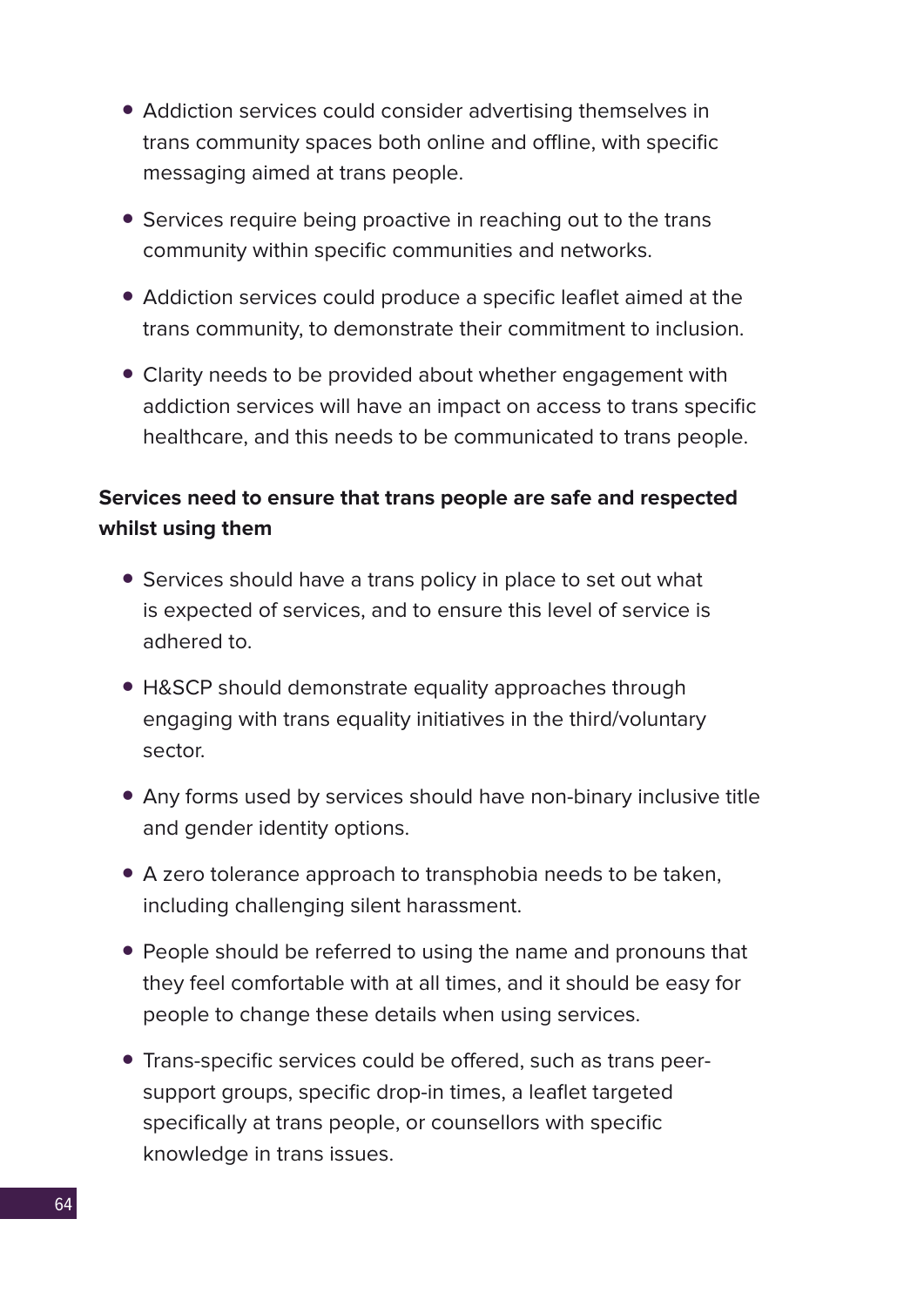## **THE QUALITY PRINCIPLES AND THE RECOVERY PHILOSOPHY**

Many of the recommendations from this report are in line with The Quality Principles and The Recovery Philosophy that all addiction services are required to embed into their practices. The most relevant Quality Principles that would be achieved by implementing these recommendations are:

- You should be supported by workers who have **the right attitudes, values, training and supervision** throughout your recovery journey.
- You should have a **recovery plan that is person-centred and addresses your broader health, care and social needs**, and maintains a focus on your safety throughout your recovery journey.

The most relevant parts of The Recovery Philosophy that would be achieved by implementing these recommendations are:

- **You should be treated with dignity and respect.** If you relapse and begin treatment again, services should welcome your continued efforts to achieve long-term recovery.
- **You should be able to access services that recognise and build on your strengths and needs** and coordinate their efforts to provide recovery-based car that respects your background and cultural beliefs.
- **You should be able to access respectful, non-discriminatory care from all service providers** and to receive services on the same basis as anyone else who uses health and social care and third sector services.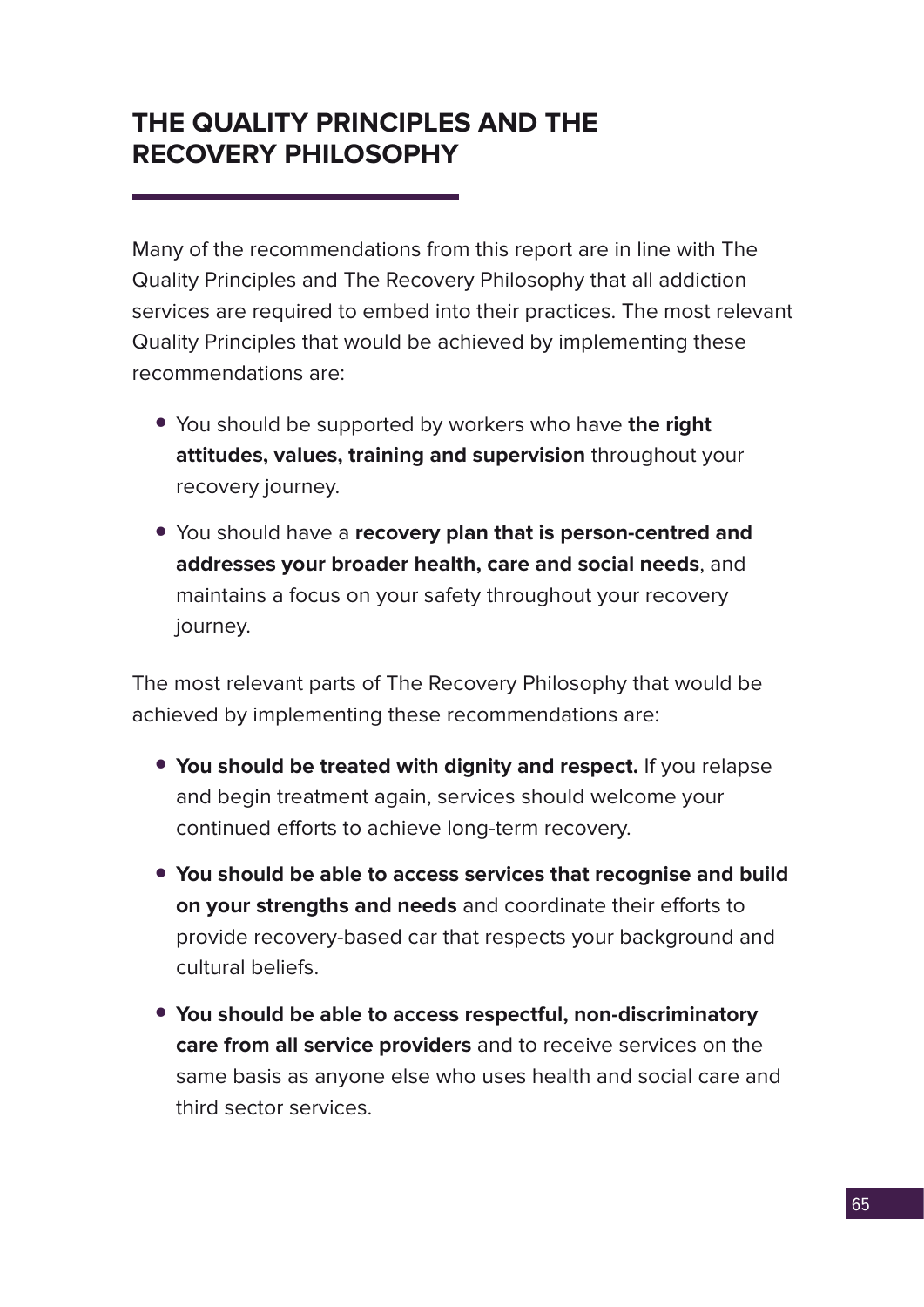## **GLOSSARY**

It is important to remember that language around trans issues is constantly changing and evolving. Particularly as many terms are related to people's personal identities, the terms may be used by different people to mean different things. This is a non-exhaustive list of some of the terms used in this report and our current understandings of their definitions.

## **Assigned sex at birth**

When a baby is born, a doctor will normally declare "it's a boy" or "it's a girl" based on the babies external genitals (sometimes this is not the case if a baby is born with a visible intersex condition). A baby is then expected to grow up to identify as the gender that "matches" with their body – so a baby born with a penis is expected to grow up and be a boy.

## **Cisgender/cis**

A person who identifies with the sex they were assigned at birth. Cisgender is the word for anyone who is not transgender.

#### **Cissexism**

The set of norms in society that enforce ideas about the gender binary, and assumes that everyone will identify with their assigned sex at birth.

#### **Cross-dressing person**

A person who occasionally wears clothing and/or makeup and accessories that are not traditionally associated with the sex they were assigned at birth.

#### **Gender binary**

The dominant idea in Western society that there are only two genders ('man' and 'woman'), that all people are one of these two genders, and that the two are opposite.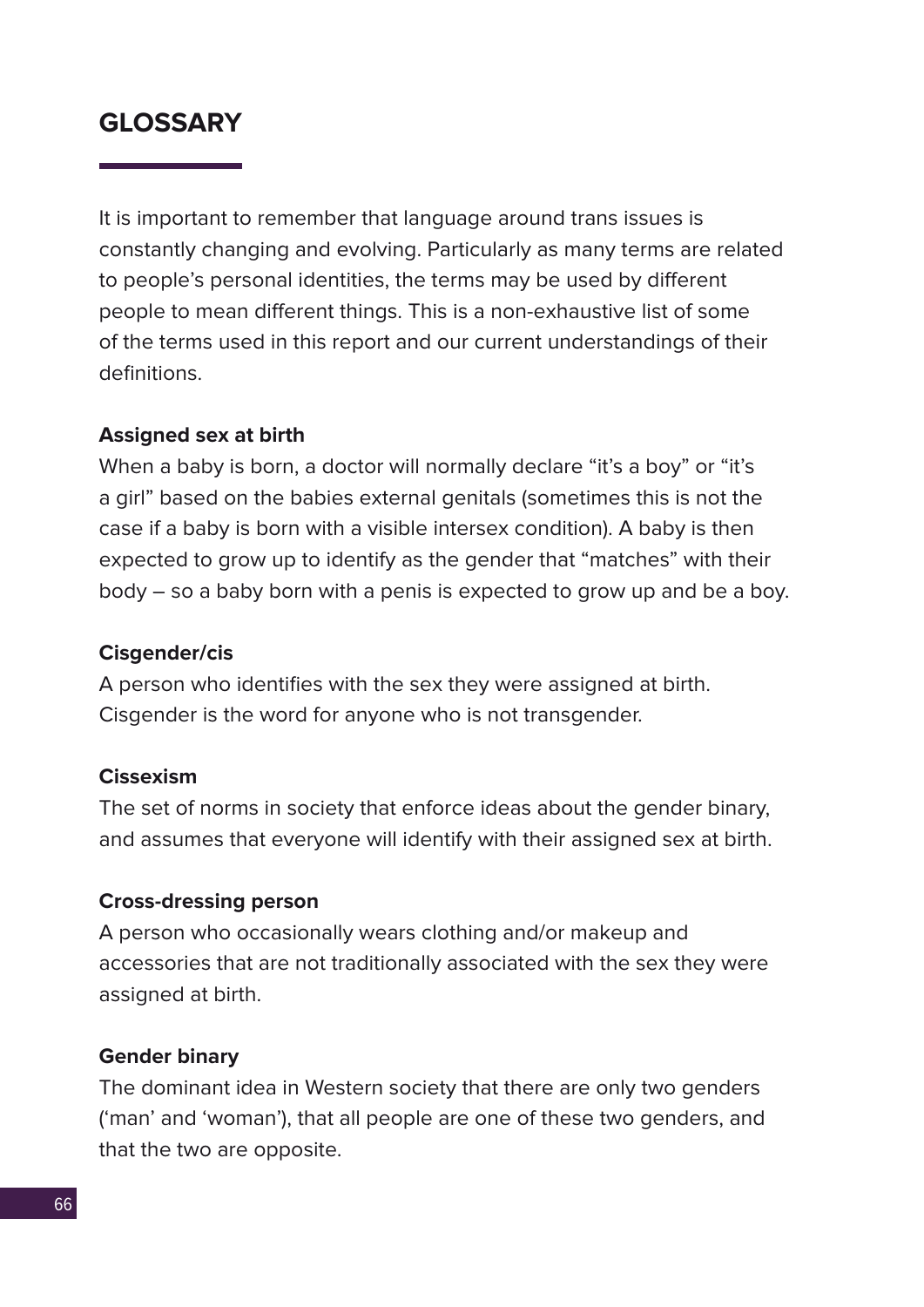## **Gender dysphoria**

Refers to a person's sense of distress or discomfort around some aspect of their gender experience. This can be body dysphoria (i.e. a trans person who is distressed about having breasts, or a trans person who is distressed about the amount of facial or body hair they have), or it can be social dysphoria (i.e. a non-binary person who is distressed about people assuming they are female when they meet them, and using gendered language to refer to them).

## **Gender expression**

Refers to all of the external characteristics and behaviours that are socially defined as either masculine or feminine, such as clothing, hairstyle, make-up, mannerisms, speech patterns and social interactions.

## **Gender identity**

Refers to how we see ourselves in regards to being a man or a woman or somewhere in between/beyond.

## **Gender reassignment**

The language used in the Equality Act 2010 to refer to any part of a process of transitioning to live in a different gender (regardless of whether any hormonal or surgical changes take place).

## **Intersex**

Intersex is an umbrella term used for people who are born with variations of sex characteristics, which do not always fit society's perception of male or female bodies. Intersex is not the same as gender identity or sexual orientation.

## **Misgender/misgendering**

When somebody makes incorrect assumptions about your gender or refuses to accept your gender and uses language that makes this apparent, such as pronouns or gendered language like 'sir' or 'madam'.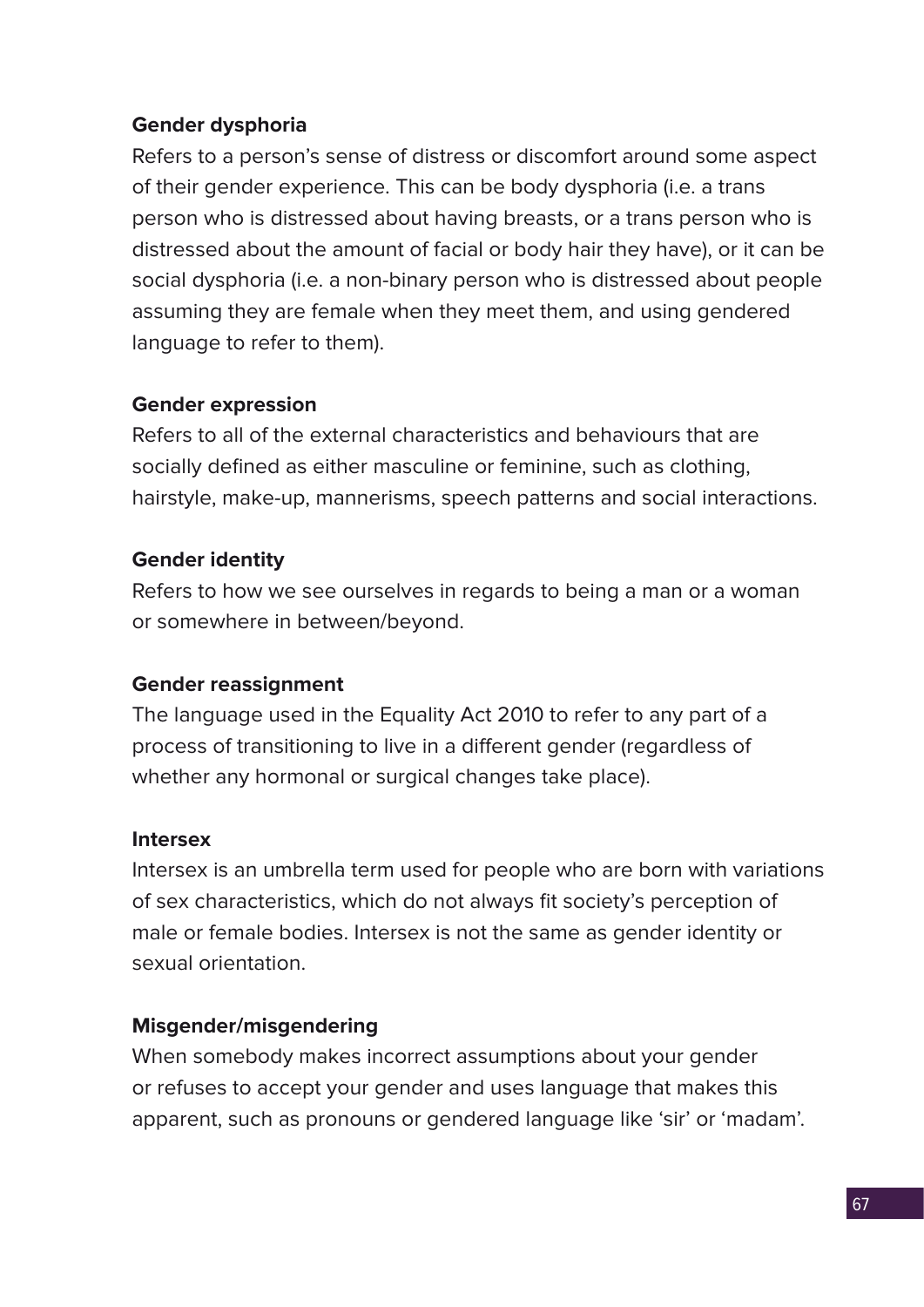#### **Non-binary person**

A person identifying as either having a gender which is in-between or beyond the two categories 'man' and 'woman', as fluctuating between 'man' and 'woman', or as having no gender, either permanently or some of the time.

#### **Passing**

Being seen or read as a certain gender. Most often, this refers to being read as the gender you identify as e.g. a trans man being read as a man. Sometimes, trans people may try and pass to avoid having to out themselves – such as a non-binary person trying to pass as either a man or woman.

## **Pronouns**

The way someone refers to you. The most commonly used pronouns are 'she/her/hers', normally used for women, and 'he/him/his', normally used for men. Some people will use gender neutral pronouns, such as the singular 'they/them/theirs' or 'ze/hir/hirs', and some people will use a mixture of pronouns. It is not always possible to know someone's gender identity from the pronouns they use.

## **Transgender/trans**

Equivalent inclusive umbrella terms for anyone whose gender identity or gender expression does not fully correspond with the sex they were assigned at birth. At the Scottish Trans Alliance, we use trans to refer to trans men and trans women, non-binary people, and cross-dressing people.

#### **Transition**

The process of changing the way you live in order to match up with your gender identity. Examples of transitioning include asking changing your name, asking people to use different pronouns for you, and changing the way you express your gender. For some people, this will involve medical treatments such as hormone therapy and surgery.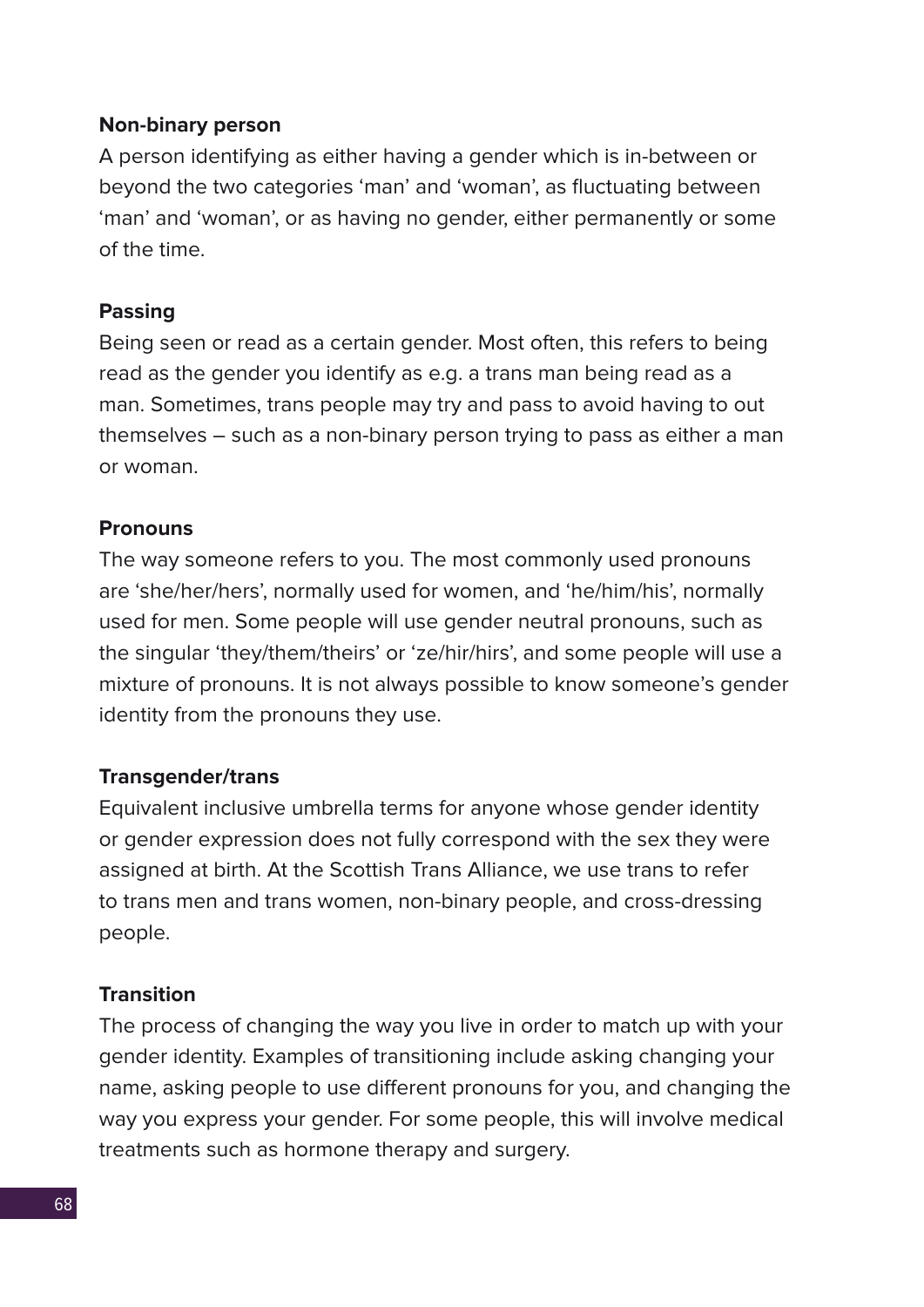## **Trans man**

A person who was assigned female at birth but has a male gender identity and therefore transitions to live fully as a man

## **Transphobia**

Discriminatory or prejudiced actions or ideas related to someone's actual or perceived gender identity or gender expression

## **Trans woman**

A person who was assigned male at birth but has a female gender identity and therefore transitions to live fully as a woman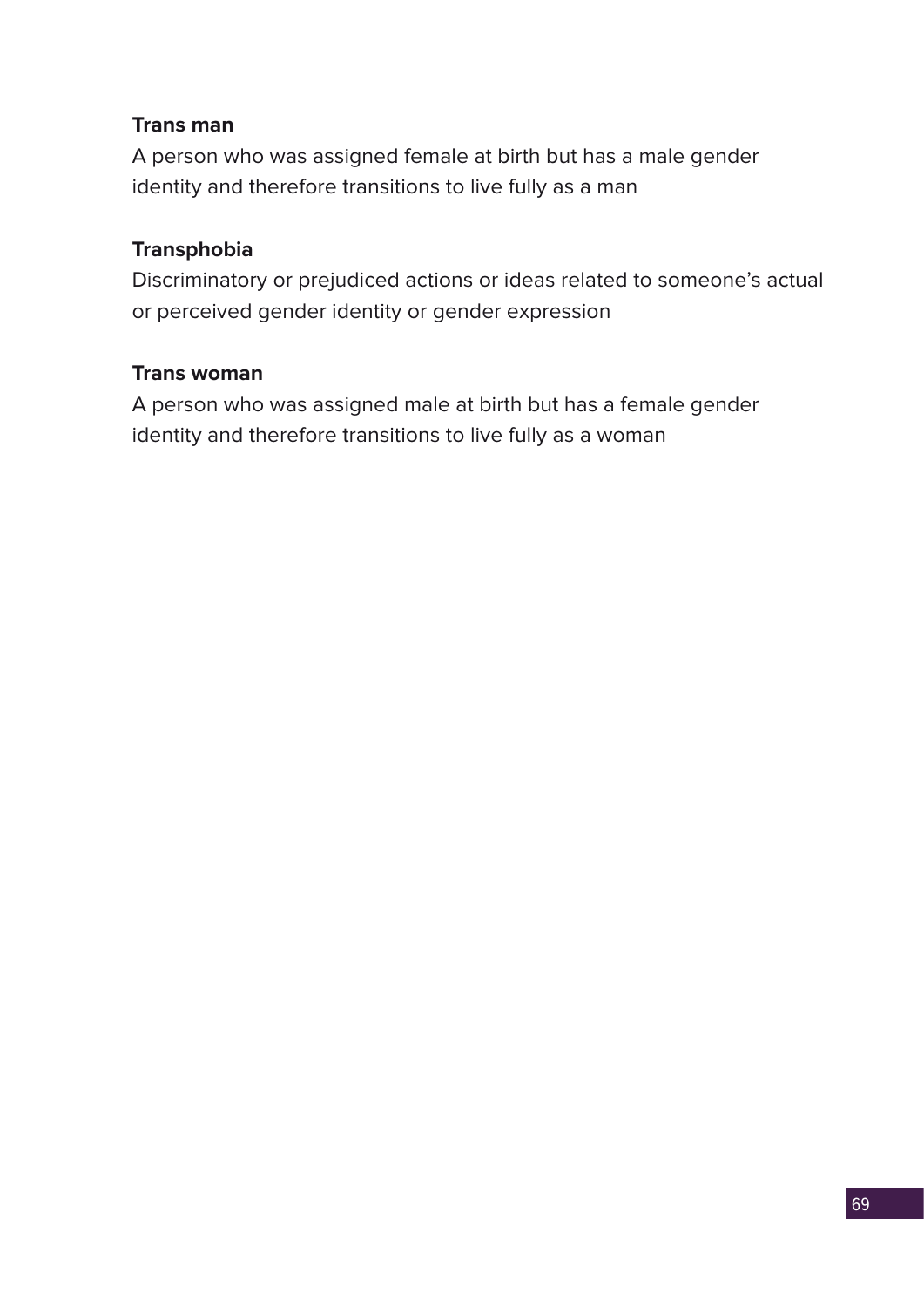## **REFERENCES & ADDITIONAL RESOURCES**

Example of an **AUDIT test**:

**http://patient.info/doctor/alcohol-use-disorders-identification-test-audit**

North Ayrshire's **Preventing harm promoting recovery strategy**: **http://www.naadp.com/resources/site1/General/NAADP%20Strategy%202015-18.pdf**

**Scottish Census 2011**: **http://www.scotlandscensus.gov.uk/census-results** 

## **Scottish Crime and Justice Survey 2013**:

**http://www.gov.scot/Topics/Statistics/Browse/Crime-Justice/ crime-and-justice-survey/publications** 

## **Scottish Health Survey 2014**:

**https://discover.ukdataservice.ac.uk/Catalogue/?sn=7851&type=Data%20 catalogue#documentation**

## **Scottish Schools Adolescent Lifestyle and Substance Use Survey 2013**:

**http://www.isdscotland.org/Health-Topics/Public-Health/SALSUS/2013-Reports/** 

## **The Quality Principles and The Recovery Philosophy**:

**http://www.gov.scot/Resource/0045/00458241.pdf** 

**UK Census 2011**: **https://www.ons.gov.uk/census/2011census**